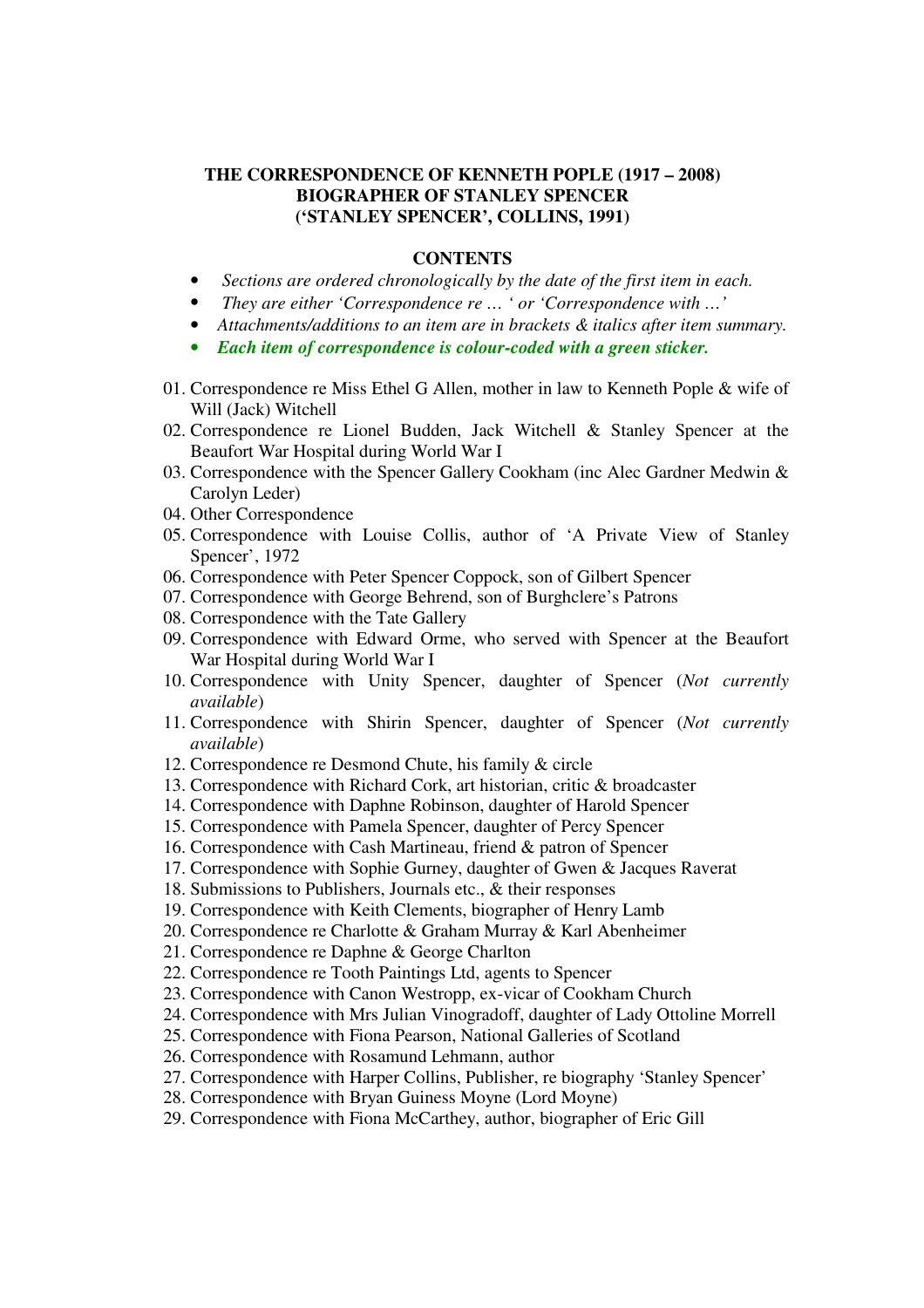- 30. Correspondence re Patricia Preece & Dorothy Hepworth
- 31. Correspondence with Christine Hepworth, neice to Dorothy Hepworth
- 32. Correspondence with the Barbican Art Gallery
- 33. Correspondence with Dr & Mrs Harvey-Samuel re 'Patricia at Cockmarsh Hill'
- 34. Post-Publication Correspondence
- 35. Correspondence with Sylvia Spencer, daughter of Horace Spencer
- 36. Correspondence with The Hampstead Museum
- 37. Correspondence with Kate Swan, daughter of Mr Francis, Cookham's Baker
- 38. Correspondence with Frances Spalding, biographer of Gwen Raverat
- 39. Correspondence with Ian Kellam, friend of Spencer & Daphne Charlton
- 40. Correspondence with Dr Igor Anrep, son of Boris & Helen Anrep
- 41. Correspondence with Quentin Bell (son of Clive & Vanessa Bell), Angelica Garnett (daughter of Duncan Grant & Vanessa Bell), & Regina Marler (editor of Vanessa's letters)
- 42. Correspondence with Doug Bushnell, ex-Cookhamite
- 43. Correspondence from Doug Bushnell re Spencer & Japanese Prints
- 44. Correspondence re Patricia Preece & the death of Sir WS Gilbert
- 45. Correspondence re 'Portrait of Girl in Blue Dress'
- 46. Correspondence with David Barlow, Cheltenham Ladies College, re Spencer's 'Sermon' in 'Sermons by Artists'
- 47. Correspondence with Dr Alison Thomas, writer & lecturer
- 48. Correspondence re film on Spencer, commisioned by Spencer Gallery, Cookham
- 49. Correspondence with Laura Doan, Prof of English, University of New York
- 50. Correspondence with Andrew Daniels, writer & researcher on Spencer
- 51. Correspondence re 'Bedmaking' Panel at Burghclere
- 52. Correspondence with Timothy Hyman, artist, writer, & co-curator of 2001 Tate Gallery Spencer Exhibition
- 53. Correspondence with Alan Fairlie, descendant of Sarah Tubb, re Spencer's drawing 'Bootmaker'
- 54. Correspondence re visit of Keiko Iwanaga, Japanese artist, to study Spencer.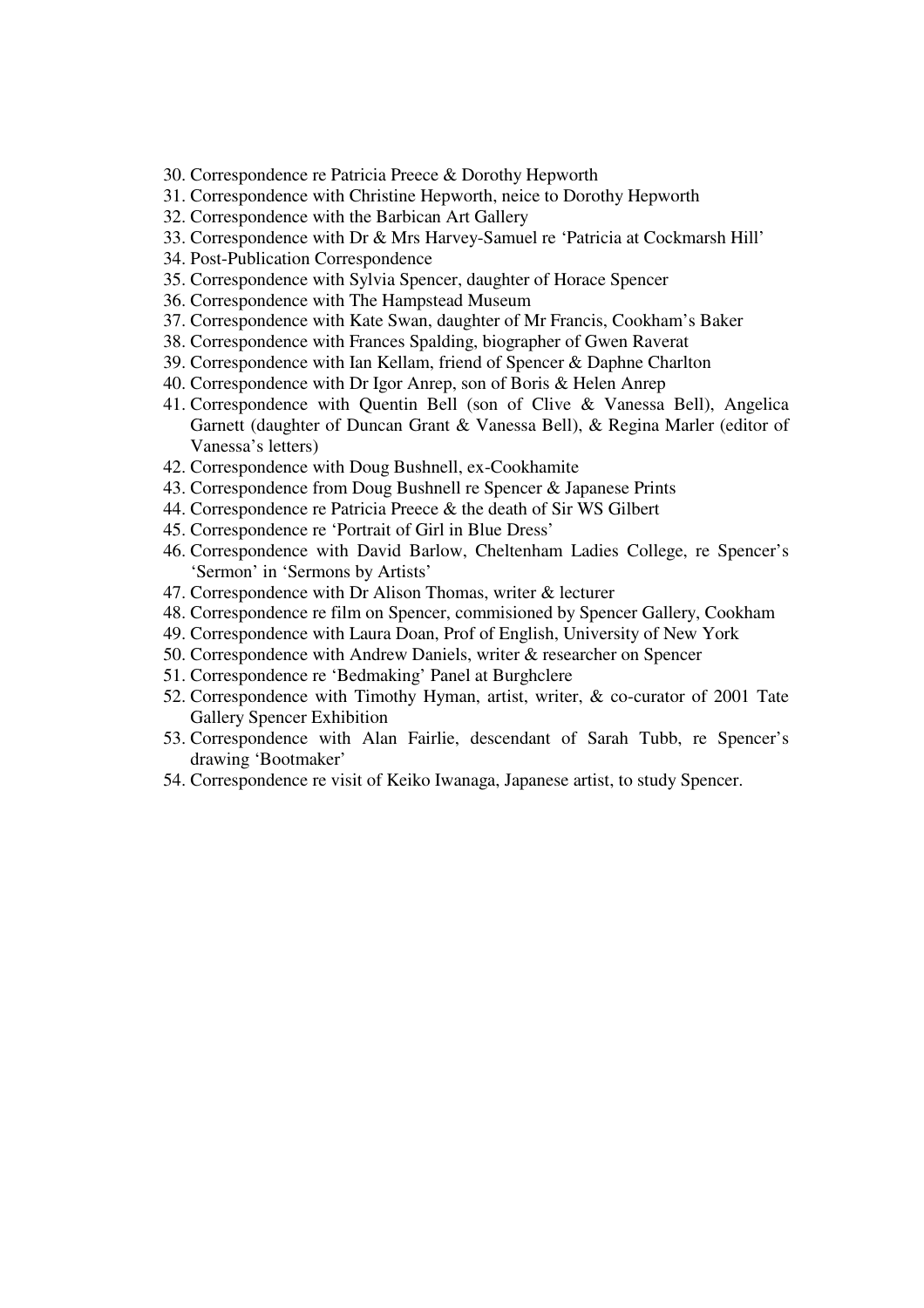#### **Sections 1 – 2**

|       |                                                 | 01. Correspondence re Miss Ethel G Allen (EA), mother-in-law to Kenneth |  |
|-------|-------------------------------------------------|-------------------------------------------------------------------------|--|
|       | Pople (KP), & wife of Will (Jack) Witchell (JW) |                                                                         |  |
| 01.01 | 05/01/81                                        | Kenneth Pople (KP) to Highlands School, Ilford: re Ethel Allen (EA),    |  |
|       |                                                 | KP's mother-in-law, wife of Will (Jack) Witchell (JW); EA taught at     |  |
|       |                                                 | school c.1913-1918.                                                     |  |
| 01.02 | 18/01/85                                        | Head, Highlands School to KP: found letter/ asks progress/ seeks        |  |
|       |                                                 | copy of photo.                                                          |  |
| 01.03 | 21/01/85                                        | KP to Highlands School: school archive lost/ will send copies of        |  |
|       |                                                 | photo & Ethel's letters re school & staff.                              |  |
| 01.04 | 09/07/85                                        | KP to Highlands School: enc photo/ William known as 'Jack'.             |  |
| 01.05 | 15/07/85                                        | Head, Highlands School to KP: excited by material/ where did Ethel      |  |
|       |                                                 | & Jack marry?/ discussing project with local drama centre.              |  |
| 01.06 | 24/04/86                                        | Head, Highlands School to KP: ex-pupil remembers EA. (+ letter          |  |
|       |                                                 | from Charles Card + 12 p memo 'Highlands School $1916 - 25$ ')          |  |
| 01.07 | 17/05/86                                        | KP to Highlands School: thanks/ enc WW1 photo of staff/ details of      |  |
|       |                                                 | 1924 letter, Mrs Wiskar to EA. (+ 2 copies of photo)                    |  |

| 02. Correspondence re Lionel Budden (LB), Jack Witchell (JW) and Stanley |                                                              |                                                                   |  |
|--------------------------------------------------------------------------|--------------------------------------------------------------|-------------------------------------------------------------------|--|
|                                                                          | Spencer (SS) at the Beaufort War Hospital during World War I |                                                                   |  |
| 02.01                                                                    | After                                                        | Dorset CC to KP: educational record, teaching career of Lionel    |  |
|                                                                          | 05/01/81                                                     | Budden (LB), with SS & JW (father-in-law to KP) at Beaufort.      |  |
| 02.02                                                                    | 24/01/81                                                     | KP to Poole Grammar School: seeks photo of LB & id of him in      |  |
|                                                                          |                                                              | photos sent by KP.                                                |  |
| 02.03                                                                    | 29/01/81                                                     | Head, Poole Grammar School to KP: poss id of LB/ more on LB, inc  |  |
|                                                                          |                                                              | musical/LB's pupil David Shean may have mementos & photos.        |  |
| 02.04                                                                    | 30/01/81                                                     | KP to David Shean re the above.                                   |  |
| 02.05                                                                    | 15/03/81                                                     | KP to David Shean: LB, JW & SS/ seeks comments.                   |  |
| 02.06                                                                    | 12/08/81                                                     | KP to N K Green (Hon Sec Friends of SS Gallery): typed account of |  |
|                                                                          |                                                              | SS, LB & JW from JW's letters to fiancée EA/ seeks advice re      |  |
|                                                                          |                                                              | lodging the material as archive.                                  |  |
| 02.07                                                                    | 20/08/81                                                     | NKG to KP: sugg John Boulton Smith (JBS), lectures to Friends of  |  |
|                                                                          |                                                              | SS Gallery on Burghclere                                          |  |
| 02.08                                                                    | 21/08/81                                                     | Addendum (to JBS?): thoughts on friendship of SS, LB & JW.        |  |
| 02.09                                                                    | 22/08/81                                                     | KP to JBS: offers JW material to Burghclere, inc SS drawing from  |  |
|                                                                          |                                                              | JW autograph book.                                                |  |
| 02.10                                                                    | 19/09/81                                                     | KP to JBS: info on Beaufort from Edw. Orme, served with SS, LB,   |  |
|                                                                          |                                                              | JW. Father was Clerk & Steward of pre-war lunatic asylum.         |  |
| 02.11                                                                    | 31/10/81                                                     | KP to JBS: poss BBC doc on Burghclere, writing script/ KP written |  |
|                                                                          |                                                              | to Gilbert, his views wd be 'illuminating'.                       |  |
| 02.12                                                                    | 12/11/81                                                     | JBS to KP: sugg JW material goes to SS Gallery/ contact Carolyn   |  |
|                                                                          |                                                              | Leder, art historian & Gallery Trustee.                           |  |
| 02.13                                                                    | 12/06/87                                                     | KP to Glenside Hospital: summary KP's Beaufort material/ sugg     |  |
|                                                                          |                                                              | visit, bring material. (+ cutting with 3 letters on Beaufort).    |  |
| 02.14                                                                    | 03/07/87                                                     | KP to Mr Kench, Grandson of Sgt Major Kench: sugg meeting.        |  |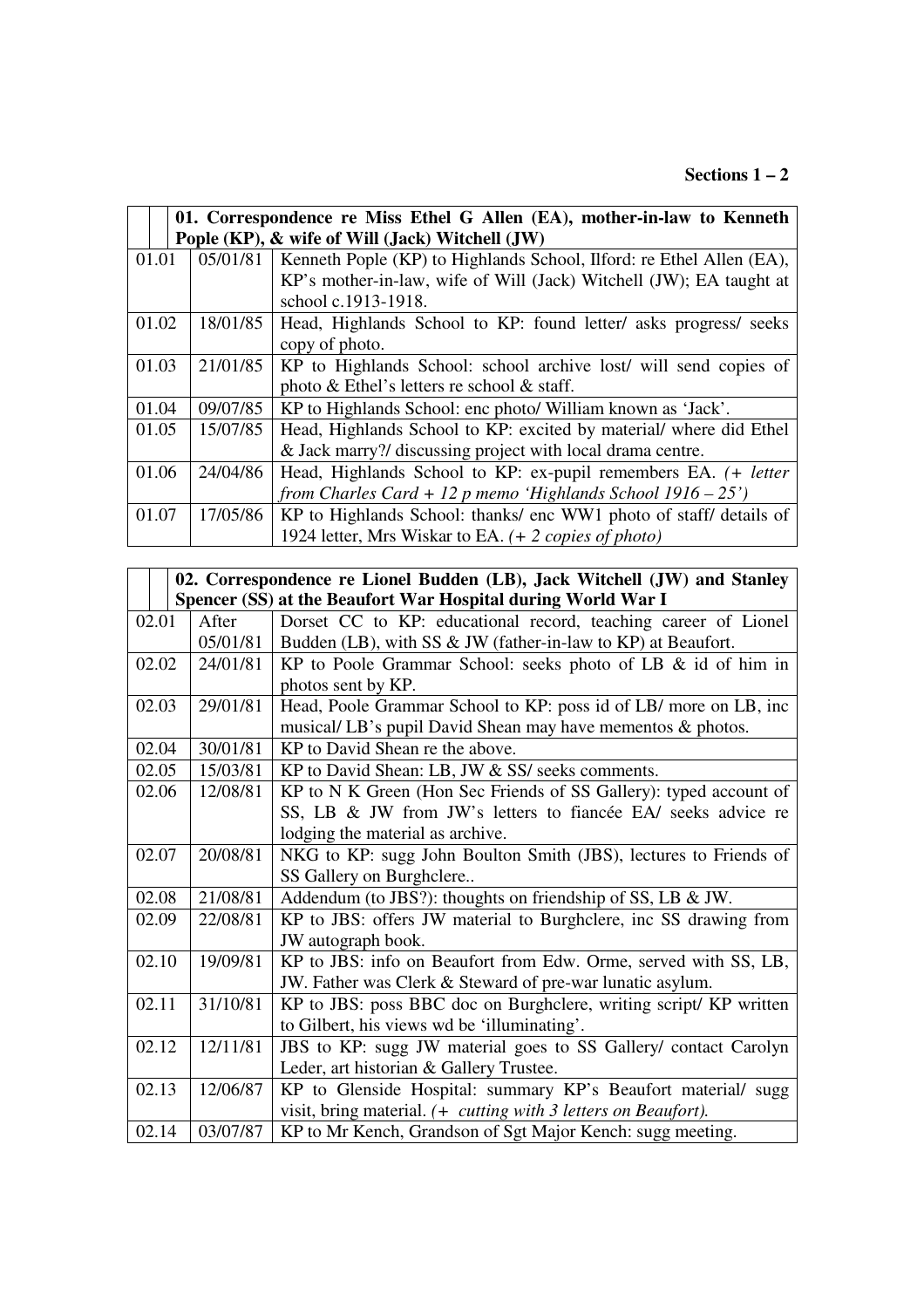# **Sections 2 – 3**

| 02.15 | 23/10/90 | Friends of Glenside Hosp to KP: asks copies of book/ photo of 1917 |
|-------|----------|--------------------------------------------------------------------|
|       |          | mock wedding at Beaufort & report in 'Coo-ee'.                     |
| 02.16 |          | 03/01/95 Glenside Hosp Museum to KP: 'Friends of Glenside Hospital |
|       |          | Museum' a charity/ inv to inaugural meeting.                       |
| 02.17 | 22/09/95 | Glenside Hospital Museum to KP: thanks for membership subs &       |
|       |          | agreeing to talk at $10^{th}$ Anniv celebs (details).              |
| 02.18 | 16/10/95 | Glenside Hospital Museum to KP: thanks for talk.                   |
| 02.19 | 14/09/99 | David Shean to KP: praises book/ thanks, LB ack/ LB blind after    |
|       |          | stroke, lost memory, retained knowledge/ death 1966/ LB's wife     |
|       |          | Margaret/ writer's Hon D Music on retirement from orchestra.       |

|       |                  | 03. Correspondence with Stanley Spencer Gallery (inc Alec Gardner Medwin |  |
|-------|------------------|--------------------------------------------------------------------------|--|
|       | & Carolyn Leder) |                                                                          |  |
| 03.01 | 16/11/81         | KP to Hon Sec, SS Gallery: asks wartime address & photo of               |  |
|       |                  | Desmond Chute/ more on JW material, significance re SS/ sugg             |  |
|       |                  | meeting Trustees to discuss.                                             |  |
| 03.02 | 17/11/81         | KP to Hon Sec: has letter from JBS (12/11/81) with address of            |  |
|       |                  | Carolyn Leder (CL), Trustee & Gallery archivist.                         |  |
| 03.03 | 18/11/81         | KP to CL: details of JW material, offers to Gallery.                     |  |
| 03.04 | 20/11/81         | Alec Gardner-Medwin (AGM), Chairman of Gallery Committee to              |  |
|       |                  | KP: material 'great value' to Gallery/ sugg meeting inc Unity            |  |
|       |                  | Spencer/ wartime address of Chute.                                       |  |
| 03.05 | 23/11/81         | CL to KP: pleased to have material/ asks address of John Witchell        |  |
|       |                  | (Quebec, owner JW drawing)/ Gilbert S no longer alive.                   |  |
| 03.06 | 23/11/81         | KP to AGM: proposes visit in Dec/ early life of Desmond Chute.           |  |
| 03.07 | 26/11/81         | AGM to KP: arrangements of meeting with KP & wife.                       |  |
| 03.08 | 15/01/82         | KP to AGM: apologies re postponed visit/ BBC doc is off/ wishes to       |  |
|       |                  | see SS's letters to Chute, still wants a photo.                          |  |
| 03.09 | 18/01/82         | AGM to KP: letters available to see/ meet when weather better.           |  |
| 03.10 | 22/03/82         | KP to AGM: meet after Easter?/ KP & Ch 4/ Lady McFadyean                 |  |
|       |                  | (Chute's cousin), visits to SS in 50's/ KP's relation, Canada.           |  |
| 03.11 | 05/04/82         | AGM to KP: sugg dates for meeting.                                       |  |
| 03.12 | 14/04/82         | KP to AGM: meet $5th$ May/ death of Chute, distribution of effects &     |  |
|       |                  | belongings (inc G Spencer Crucifixion).                                  |  |
| 03.13 | 23/04/82         | AGM to KP: thanks for storyboard & info re Walter Shewring/ will         |  |
|       |                  | show Chute's drawing of SS when they meet.                               |  |
| 03.14 | 10/05/82         | KP to AGM: enjoyed meeting/ enc draft based on Chute letters,            |  |
|       |                  | mutually beneficial/ will send Shewring article to Unity, & notes on     |  |
|       |                  | Chute when returned by Fr Sewell.                                        |  |
| 03.15 | 12/05/82         | AGM to KP: will read draft & pass to Unity/ no problem with KP           |  |
|       |                  | quoting from letters.                                                    |  |
| 03.16 | 18/05/82         | AGM to KP: Unity read draft, nothing adverse/ Gallery 'pressing          |  |
|       |                  | ahead' with a book idea.                                                 |  |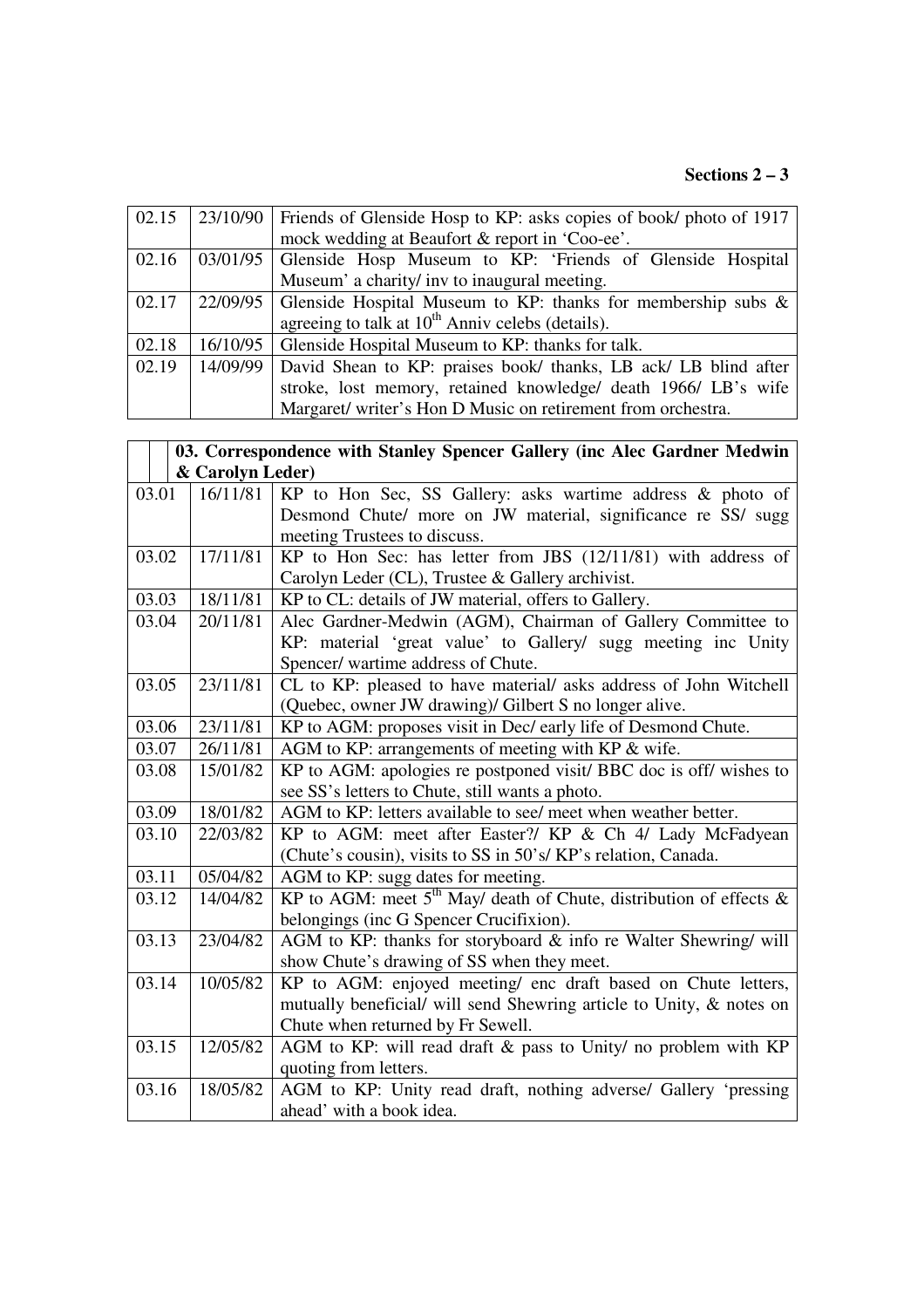| 03.17 | 14/10/82 | AGM to KP: thanks, congrats re Chute album etc/ asks copies of SS      |
|-------|----------|------------------------------------------------------------------------|
|       |          | refs for archive/sugg KP's draft good intro to Chute letters.          |
| 03.18 | 26/11/82 | KP to AGM: Tate offers research to KP/ Unity's & Shirin's              |
|       |          | permission/ details, Chute's album etc/ 'Clifton hostesses' visited by |
|       |          | Chute $&$ SS (Bristol).                                                |
| 03.19 | 25/02/83 | KP to CL: queries re SS, DC & Gilbert's 'Crucifixion'/ SS's 'John      |
|       |          | Donne' sketch bought by DC/ details re both.                           |
| 03.20 | 21/03/83 | KP to AGM: seeing Spencer-Chute letters/ problems posed by SS's        |
|       |          | writings/ archive interview with SS by Audrey Russell/ Mrs Craigie     |
|       |          | Daniell/ prop visit of Walter Shewring.                                |
| 03.21 | 30/03/83 | KP to CL: post Shewring's visit, distribution of DC's things, inc      |
|       |          | 'John Donne', 'Roof & Clouds at Cookham'/ Shewring's address.          |
| 03.22 | 19/04/83 | KP to AGM: SS & DC/ Florence's visit to Bristol, 1916.                 |
| 03.23 | 13/05/83 | AGM to KP: pubn of DC letters by Camberwell Coll?/ IT Jenkin,          |
|       |          | Head, Camberwell School Arts & Crafts/ sugg meet KP to offer his       |
|       |          | DC work to read.                                                       |
| 03.24 | 14/05/83 | KP to IT Jenkin: offers 'authoritative background intro' to letters/   |
|       |          | meet in Bristol to see KP's material?                                  |
| 03.25 | 08/06/83 | KP to AGM: inv to Rapallo to meet DC contacts, Gallery to sponsor      |
|       |          | (attached)/ KP's work to inc Macedonia/ break-up of SS & DC            |
|       |          | ('Travoys', Gilbert's 'Crucifixion' etc).                              |
| 03.26 | 16/06/83 | IT Jenkin to KP: late reply/ no longer sure re pubn of letters/ will   |
|       |          | send KP's letter to AGM.                                               |
| 03.27 | 05/08/83 | KP to AGM: 'background' to letters, with compliments.                  |
| 03.28 | 08/08/83 | AGM to KP: delighted/ writes re DC/ Gallery events, inc BBC's          |
|       |          | 'Three Men in a Boat'.                                                 |
| 03.29 | 24/08/83 | KP to AGM: article ('SS in Bristol') for Bristol Univ mag/ seeks       |
|       |          | perm to use DC's portrait of SS.                                       |
| 03.30 | 05/10/83 | KP to CL: extracts Sydney's diaries on SS's 'Joy'/ seeks info on       |
|       |          | 'Joy' & on early press reviews.                                        |
| 03.31 | 12/10/83 | CL to KP: 'Joy' exh Whitechapel 1914/ UCL owns but lost, contact       |
|       |          | UCL?/ confused with 'Scene in Paradise'?/ SS's early exh's.            |
| 03.32 | 16/10/83 | KP to CL: SS preferred anecdote/metaphor (pics) to abstract (words)/   |
|       |          | DC's diaries/ Macedonia/ asks re James Wood, Gwen & Jacques.           |
| 03.33 | 25/01/84 | KP to CL: SS work almost complete/ like Carline's 'SS at War' but      |
|       |          | with additions/ will send to US, ShS, CL & AGM for views.              |
| 03.34 | 15/02/84 | KP to AGM: work's growing scope/ Richard Cork & Burghclere/ KP         |
|       |          | contacted TV South re Burghclere.                                      |
| 03.35 | 17/05/84 | CL to KP: congrats on ms./ observations, thoughts, list of specific    |
|       |          | points & observations/ much info.                                      |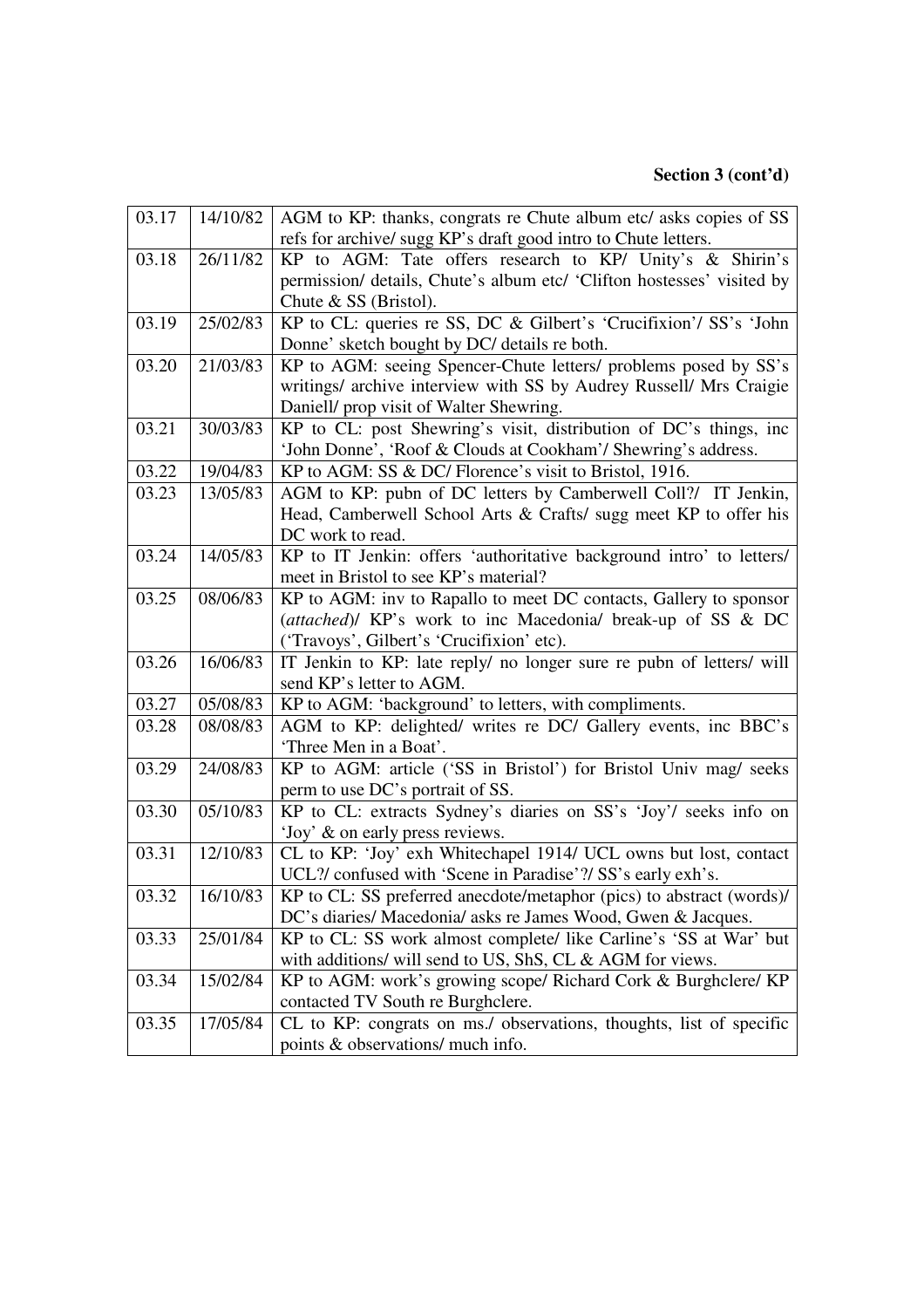| 03.36 | 21/05/84 | KP to CL: detailed letter/ need to research SS's life/ Raverat letters/ |
|-------|----------|-------------------------------------------------------------------------|
|       |          | Daphne Charlton/ Carline archives/ Dudley Tooth/ Sir J Rothenstein/     |
|       |          | Charlotte Murray/ response to CL: Sydney/ Percy/ Image/ Lamb/           |
|       |          | Macedonia/ 'Resurrection, Cookham'/ Karasuli-Kalinova Rd/ barbed        |
|       |          | wire/ letters to Gwen 1929-35.                                          |
| 03.37 | 02/06/84 | CL to KP: contact details for Daphne Charlton, Sir J Rothenstein,       |
|       |          | Carline papers/Tooth archives.                                          |
| 03.38 | 17/08/84 | KP to CL: asks re 'Coming of Wise Men', 'Turkeys', 'Patricia at         |
|       |          | Cockmarsh Hill'/ week-end with Unity, Shirin/ update on KP's work.      |
| 03.39 | 14/09/84 | CL to KP: info on 'Coming of Wise Men', 'Turkeys', 'Patricia at         |
|       |          | Cockmarsh Hill'/ re a letter from SS to Hilda (post mortem).            |
| 03.40 | 20/09/84 | KP to CL: to do SS 'life'/ asks re 'Wise Men'/ daybooks, letters from   |
|       |          | weekend with Unity/ SS's 'post-mortem' relationship with Hilda/         |
|       |          | sketch of Will/ canvas of Elsie, SS & swans/ SS's camera/ Hilda's       |
|       |          | paintings/ KP's visit to Gwen's daughter Sophie Gurney/ her two         |
|       |          | small studies by SS.                                                    |
| 03.41 | 07/10/84 | CL to KP: 'Elsie' canvas/ 'Apotheosis of Hilda' (+ cat entry)/          |
|       |          | drawing of Will/ Sophie Gurney's studies by SS/ SS & death/ on SS       |
|       |          | & Jas Wood by his sister/ CL's view of 'Wise Men'.                      |
| 03.42 | 13/10/84 | KP to CL: 'Elsie' canvas/ Gurney's two studies/ 'Wise Men' &            |
|       |          | 'Hilda & Patricia'/ 'Apotheosis of Hilda'/ Graham Murray, SS's          |
|       |          | letters to Mrs Lambourne/ Jas Wood.                                     |
| 03.43 | 26/10/84 | KP to CL: seeks three repros/ Lady Mosley, Lord Moyne, Henry            |
|       |          | Lamb & SS/ sinking barge in 'Christ Preaching'/ Jas Wood.               |
| 03.44 | 15/11/84 | CL to KP: info on repros.                                               |
| 03.45 | 14/03/85 | KP to CL: arrangements for KP to read/ give work to US, ShS & CL        |
|       |          | for approval. Copies to US & ShS.                                       |
| 03.46 | 27/10/85 | KP to CL: asks re SS's 1924 scheme, panels of life with Hilda/          |
|       |          | update on pub'n and sugg readers of typescript.                         |
| 03.47 | 30/10/85 | CL to KP: can't recall 1924 scheme/ other SS schemes for walls.         |
| 03.48 | 16/11/85 | KP to AGM: gallery visit to see Apotheosis drawings?/ will take         |
|       |          | photos/ SS's descriptions of Tate drawings.                             |
| 03.49 | 19/11/85 | AGM to KP: plans to see drawings/ KP may meet Fiona Pearson,            |
|       |          | arranging exh for Nat Gall Scotland.                                    |
| 03.50 | 14/12/85 | KP to CL: asks re 'Parents Resurrecting', Aldenham Crucifixion. (Inc.   |
|       |          | faint pencil notes, front & back.)                                      |
| 03.51 | 02/01/86 | CL to KP: info, 'Parents Resurrecting', 'Crucifixion'/ sugg KP          |
|       |          | contact Aldenham School re poss 2 pics, 1956 & 1958.                    |
| 03.52 | 06/01/86 | KP to AGM: thanks for SS articles/ at odds with Keith Clements/         |
|       |          | meeting with Fiona Pearson.                                             |
| 03.53 | 18/03/86 | KP to AGM: CL as reader of KP's draft/Fiona Pearson's use of KP's       |
|       |          | research.                                                               |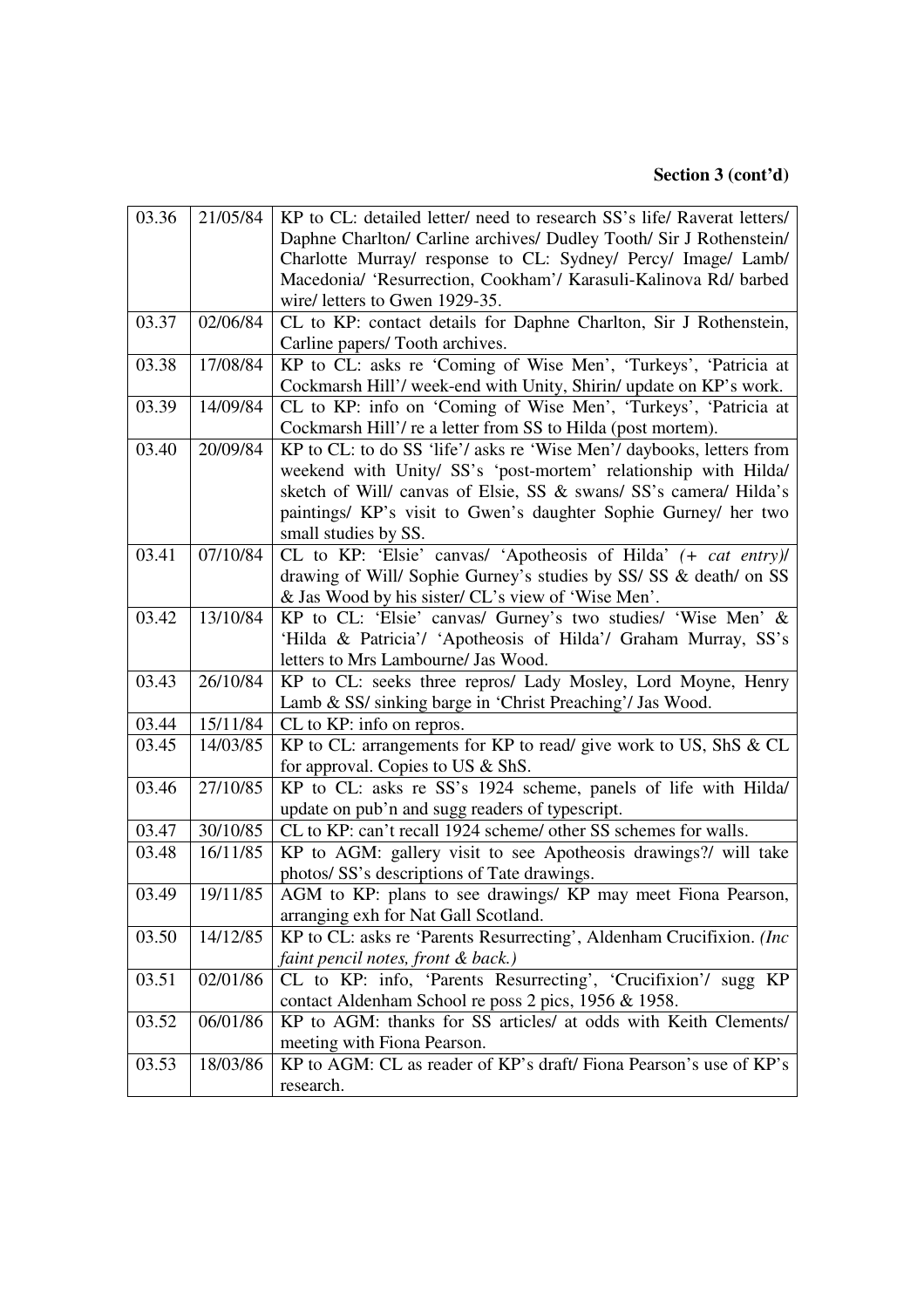| 03.54 | 09/07/87 | KP to AGM: offers enc for sale in Gallery ('Resurrection' booklet?)/  |
|-------|----------|-----------------------------------------------------------------------|
|       |          | son of Sgt Major Kench, elderly but helpful/ describes museum at old  |
|       |          | Beaufort Hospital (Glenside).                                         |
| 03.55 | 09/07/87 | KP to CL: enc 'Resurrection' booklet/ museum at Glenside, helpful     |
|       |          | reminiscences of Sgt Major Kench's son.                               |
| 03.56 | 22/07/87 | AGM to KP: booklet good, photos poor/try at Gallery for £1.50.        |
| 03.57 | 24/10/87 | KP to CL: reaction to Andre Deutsch rejection/ KP at odds with        |
|       |          | Causey & 'formal analysis' of SS & his work.                          |
| 03.58 | 12/12/88 | KP to CL: asks re 'Christ in Cookham'/ deaths of Nicholas Tooth &     |
|       |          | Graham Murray/ SS letters to Charlotte/ 'Pentecost' theme/ KP meets   |
|       |          | Daphne Charlton/ 'Patricia on Cockmarsh Hill'.                        |
| 03.59 | 22/12/88 | CL to KP: re 'Christ in Cookham', (+ catalogue, Sydney Aus & copy     |
|       |          | of painting)/ 'Pentecost' scheme/ Daphne Charlton/ 'Patricia on       |
|       |          | Cockmarsh Hill'/ Chute's friend Douglas Cleverdon.                    |
| 03.60 | 24/12/88 | KP to CL: 'Christ in Cookham', SS letters to Charlotte/ 'partner' to  |
|       |          | 'Christ Delivered'?/ interprets 'Deposition'/ 'Patricia on Cockmarsh' |
|       |          | Hill'/ Chute's friend Douglas Cleverdon.                              |
| 03.61 | 15/01/91 | AGM to KP: enjoyed book/ outstanding contribution/ hope critics       |
|       |          | recognise outstanding achievement.                                    |
| 03.62 | 03/03/91 | CL to KP: SS's 1934 'Crucifixion' & 'Scarecrow'/ Daphne               |
|       |          | Charlton's obit. (+ note from Macolm L re transcendence of the        |
|       |          | spiritual $+$ copy of CL's letter to Burlington Magazine.)            |
| 03.63 | 16/09/91 | Dick Hurley, Chairman, SS Gallery to KP: KP's talk to Friends.        |
| 03.64 | 17/11/91 | Dick Hurley to KP: arrangements for KP's talk/ Kate Swan.             |
| 03.65 | 14/08/92 | AGM to KP: Esilda Mazulianik/ George Birt, 'Lindworth'/ Lars          |
|       |          | Larsen/purchase of 'Lindworth'/ Hepworth's NY paintings.              |
| 03.66 | 18/08/92 | AGM to KP: 'Lindworth', past & present owners, selling prices,        |
|       |          | wartime use.                                                          |
| 03.67 | 02/02/93 | CL to KP: info re 'Ducker' at Harrow School/ in use whilst PP there.  |
| 03.68 | 06/11/93 | CL to KP: thanks for D'Oyly Carte mag (article on PP & WS             |
|       |          | Gilbert)/ news has broken/ CL art historian not archivist.            |
| 03.69 | 19/11/94 | AGM to KP: might like enc photos (missing) by 'Sykes' of Tom          |
|       |          | Nash & 3 others, poss inc Stanley & Gilbert.                          |
| 03.70 | 24/11/94 | Homer Sykes to KP (postcard): thanks for thoughts on Tom Nash         |
|       |          | Entombment/ AGM sent KP's letter/ written to Peter S Coppock.         |
| 03.71 | 17/02/95 | CL to KP: thanks, poss prototype of 'Christ in Wilderness'/ sale of   |
|       |          | SS's 'Child with Watermelons for the Creche'/ talk at Reading Uni,    |
|       |          | Gillian Spencer/ resulting changes. (+ copied extract, Sotheby's Sale |
|       |          | $8^{th}$ March 1995.)                                                 |
| 03.72 | 25/11/95 | AGM to KP: copy of article (G Barker, Telegraph, Nov 25) with         |
|       |          | AGM add'ns - 'ignorant description', SS, & 'wrong illustration'.      |
| 03.73 | 17/10/00 | CL to KP: look forward to KP's website/ thanks for sending/ enc 2     |
|       |          | exh cats for Harrow Old Speech Room Gallery.                          |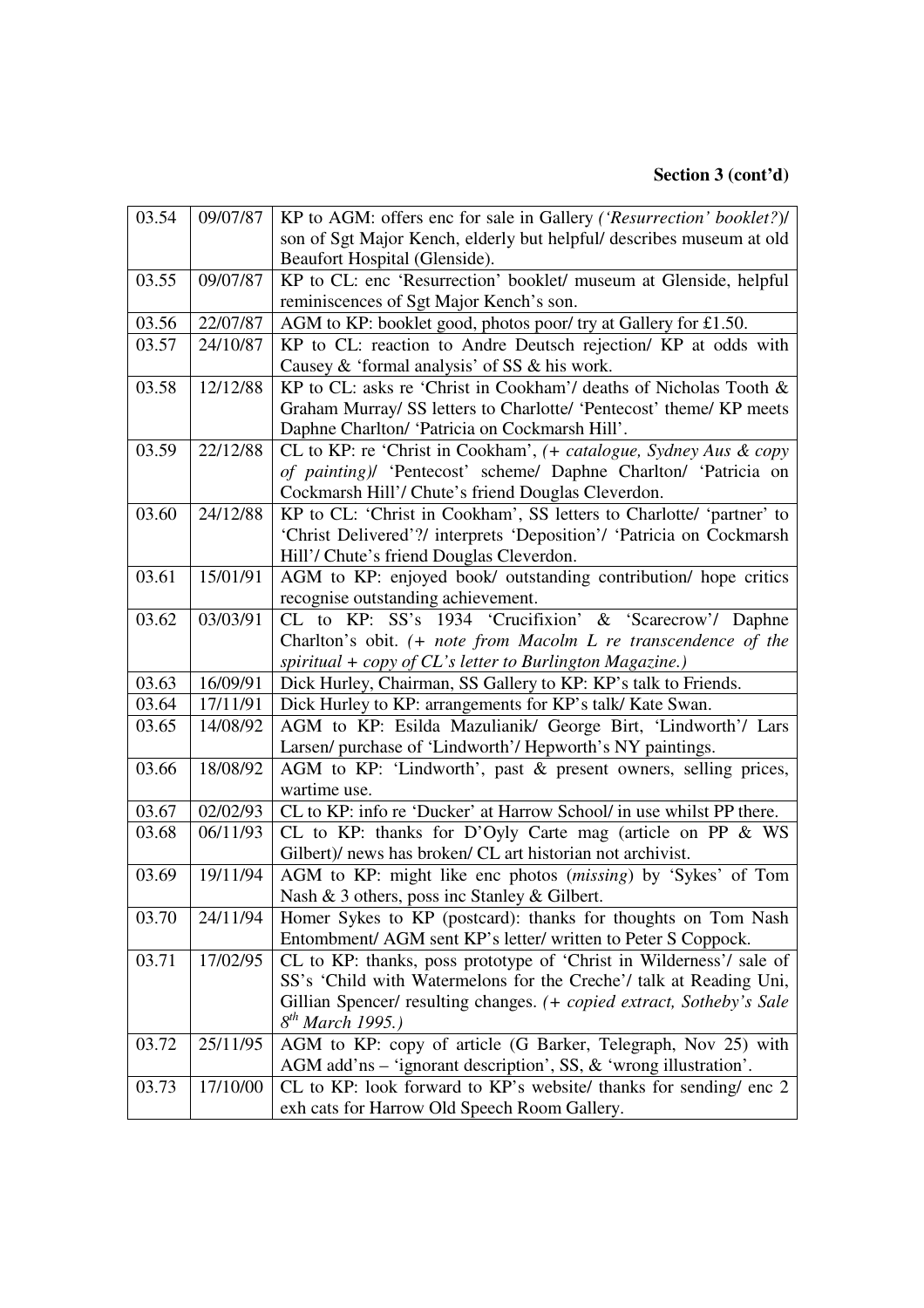#### **Sections 3 – 4**

|  | 03.74   13/08/03   Dick Hurley to KP: house where SS painted Priscilla Ashwanden/ |
|--|-----------------------------------------------------------------------------------|
|  | Moor Cottage not Moor Thatch/ description/ Keith Bell incorrect.                  |
|  |                                                                                   |

| 04. Other correspondence |          |                                                                       |
|--------------------------|----------|-----------------------------------------------------------------------|
| 04.01                    | 03/12/81 | KP to Derek Fisher, Bristol Postcard Club (+ news cutting): postcards |
|                          |          | of Beaufort.                                                          |
| 04.02                    | 07/12/81 | Derek Fisher to KP: 2 contacts re postcards of Beaufort War Hospital. |
| 04.03                    | 08/12/81 | KP to Mrs Sheila White: postcards of Beaufort War Hospital.           |
| 04.04                    | 27/12/81 | KP to Bath Lib: photographers, publishers, Beaufort postcards.        |
| 04.05                    | 10/01/82 | Arts Council to KP: David Rowan SS film, address as requested.        |
| 04.06                    | 15/01/82 | Librarian, Bath to KP: negative reply to postcards enquiry.           |
| 04.07                    | 05/04/82 | Art Gallery, Stoke-on-Trent to KP: Gilbert Spencer self-portrait      |
| 04.08                    | 13/05/82 | KP to Lady Pansy Lamb/ assembling material for TV doc, asks re        |
|                          |          | Lamb's 'The Tea Party' & portrait of SS.                              |
| 04.09                    | 10/12/82 | KP to Arts Council: seeks info re film of SS at Burghclere.           |
| 04.10                    | 15/12/82 | KP to Sound Archives, BBC: seeks recording of DC made by Simon        |
|                          |          | Chute, Rapallo, 1955, & recordings of SS.                             |
| 04.11                    | 20/12/82 | Arts Council to KP: re 54 min film on SS, available in Bristol.       |
| 04.12                    | 05/01/83 | KP to Arts Council: seen film/ asks re commentary, $\&$ contact with  |
|                          |          | producers (Arbor Films) or director (David Rowan).                    |
| 04.13                    | 07/01/83 | BBC Sound Archives to KP: no record of DC recording/ sugg Brit        |
|                          |          | Inst of Recorded Sound, enc description of their work.                |
| 04.14                    | 17/01/83 | KP to David Rowan: seen SS film/ seeks info re SS recordings of       |
|                          |          | reminiscences, & accessibility.                                       |
| 04.15                    | 03/02/83 | DR to KP: SS recordings, 1956 BBC film, J Read/ info re BBC Film      |
|                          |          | Lib/ others from BBC Sound Archives, details/ poss others Brit Inst   |
|                          |          | Rec Sound, details.                                                   |
| 04.16                    | 31/03/83 | D Wathem $(?)$ to KP: thanks for info re SS film/ seen & enjoyed.     |
| 04.17                    | 28/06/83 | KP to Sec, Fishponds Local History Soc: SS's journey from Colston     |
|                          |          | Hall (enlists) to Beaufort/ seeks Beaufort memories.                  |
| 04.18                    | 30/06/83 | Arts Council to KP: recv'd KP's application for bursary/ inc KP's     |
|                          |          | summary of proposed book.                                             |
| 04.19                    | 11/08/83 | KP to Imp War Mus: seeks research, Field Ambulance & Royal            |
|                          |          | Berks Regts for Macedonia campaign.                                   |
| 04.20                    | 10/10/83 | Imp War Mus to KP: confirms arrangements for KP's visit.              |
| 04.21                    | 25/10/83 | KP to David Rowan: asks use of Macedonian photos sent by CL after     |
|                          |          | 'SS in Macedonia' exhibition.                                         |
| 04.22                    | 05/11/83 | KP to Imp War Mus: seeks more research on Macedonia, lists books      |
|                          |          | & photos required.                                                    |
| 04.23                    | 11/11/83 | Imp War Mus to KP: visit to see campaign maps, Salonika &             |
|                          |          | Macedonia/copying arrangements.                                       |
| 04.24                    | 14/01/84 | KP to Sotheby's: seeks details of auction, Raverat letters.           |
| 04.25                    | 23/01/84 | Sotheby's to KP: only two lots/ to forward letter to vendors.         |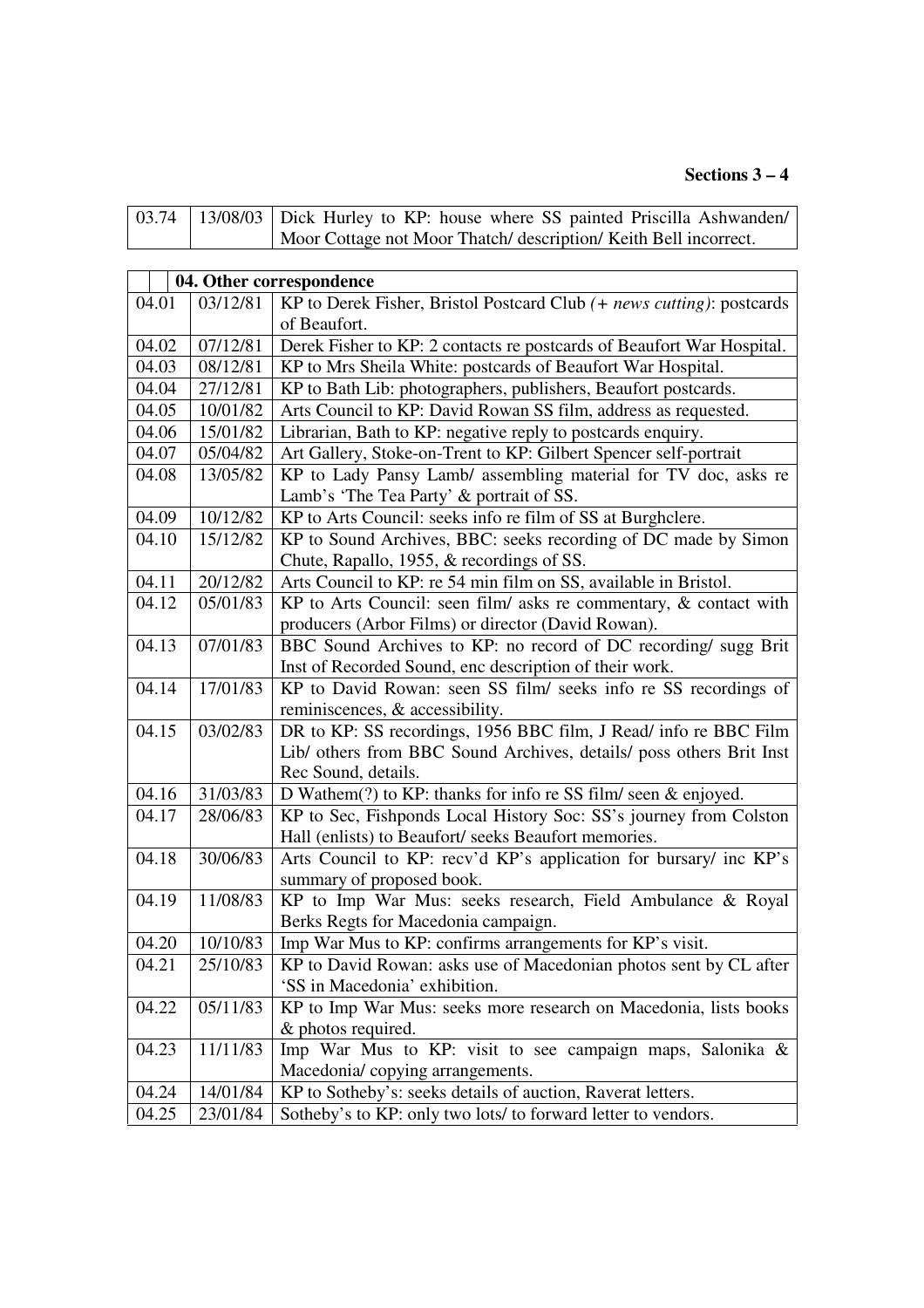| 04.26 | 25/01/84 | KP to Imp War Mus: seeks history of Royal Berks Regt.                                                 |
|-------|----------|-------------------------------------------------------------------------------------------------------|
| 04.27 | 04/02/84 | KP to vendor, Raverat Letters (via Sotheby's): seeks SS letters to                                    |
|       |          | Gwen 1921-29 & post 1935/ also info re Raverats.                                                      |
| 04.28 | 09/03/84 | Imp War Mus to KP: details of book, Royal Berks Regt, chapter on                                      |
|       |          | $7th$ Battalion.                                                                                      |
| 04.29 | 21/10/84 | KP to Prof Massimo Bacigalupo (MB, see corr re Chute below): SS                                       |
|       |          | as 'Imagist'/ 'St Francis & the Birds'/ Pa cared for by Annie.                                        |
| 04.30 | 26/10/84 | KP to Art Dept., Imp War Mus: asks research re 2 SS studies owned                                     |
|       |          | by Sophie Gurney (see below).                                                                         |
| 04.31 | 26/10/84 | KP to Dept. Printed Books, Imp War Museum: asks research on                                           |
|       |          | Warwickshire Regt re death of Sydney Spencer.                                                         |
| 04.32 | 27/10/84 | KP to Sir J Rothenstein: SS letters, Charlotte Murray/ where-abouts,                                  |
|       |          | SS drawings, writings, 'Apotheosis of Hilda'/ 'Elsie' canvas/ KP's                                    |
|       |          | background to study of SS.                                                                            |
| 04.33 | 29/10/84 | KP to Chris Bromhead: sale of SS's camera, background details.                                        |
| 04.34 | 30/10/84 | MB to KP: SS not Imagist/ Ezra Pound/ 'St Francis & the Birds'.                                       |
| 04.35 | 03/11/84 | Sir J Rothenstein to KP: didn't advise suppression of letters/ knows                                  |
|       |          | nothing of 'Apotheosis of Hilda'/ writing book on SS.                                                 |
| 04.36 | 09/11/84 | KP to Sir J Rothenstein: Graham Murray/ explaining SS's imagery in                                    |
|       |          | literary terms?/ Clement's biog, Henry Lamb.                                                          |
| 04.37 | 21/10/85 | Stephen Gilbert to KP: dissertation on SS's war paintings/ seeks                                      |
|       |          | 'pointers', ptcly WW II works.                                                                        |
|       |          |                                                                                                       |
| 04.38 | 23/10/85 | KP to Stephen Gilbert: summary of references/ things to bear in mind                                  |
|       |          | re SS's work/ poss contacts.                                                                          |
| 04.39 | 04/11/85 | KP to Dowager Countess of Sandwich: SS's 1924 design for 'Life                                        |
|       |          | with Hilda' wall, given by SS to Lord Sandwich.                                                       |
| 04.40 | 05/12/85 | Copy of letter, KP's son-in-law to Dr J McHugh, Ushaw Coll,                                           |
|       |          | Durham, re St Augustine's 'Fetching & Carrying'/ acct of SS's                                         |
|       |          | relationship with Chute, & Chute reading St Aug to SS.                                                |
| 04.41 | 13/12/85 | Christopher Aslet, Chester College to KP: poss inf of Hinduism on                                     |
|       |          | 'Port Glasgow Resurrection'.                                                                          |
| 04.42 | 11/01/86 | KP to Aldenham School: asks re SS's refs to a 'Crucifixion' in 1955-                                  |
|       |          | 6/ poss earlier version of Aldenham pic?                                                              |
| 04.43 | 27/01/86 | Head, Aldenham School to KP: no luck, SS's ref to earlier version/                                    |
|       |          | inc info held by school. $(+ 2$ sheets on 'Crucifixion')                                              |
| 04.44 | 05/02/86 | KP to Director, Royal Ulster Academy: SS's 1951 visit to Harold in                                    |
|       |          | Belfast/refs to 'Mr Frankel'/ KP seeks info.                                                          |
| 04.45 | 03/04/86 | KP to Marshall Cavendish Partworks Ltd: thanks/ Beaufort photo not                                    |
|       |          | KP's/ Carline used in 'SS at War'/ sugg Peter S Coppock or Unity S.                                   |
| 04.46 | 07/04/86 | Marshall Cavendish to KP: can't contact Peter Spencer Coppock/ will                                   |
|       |          | use KP negative, SS in RAMC uniform/ enc letter to Unity S.                                           |
| 04.47 | 09/04/86 | KP to Marshall Cavendish: phoned Unity S, ok to use enclosed.                                         |
| 04.48 | 30/07/87 | KP to Margaret Bradley, Producer, BBC Radio 4: prog on Rupert<br>Brooke/ relationship of Brooke & SS. |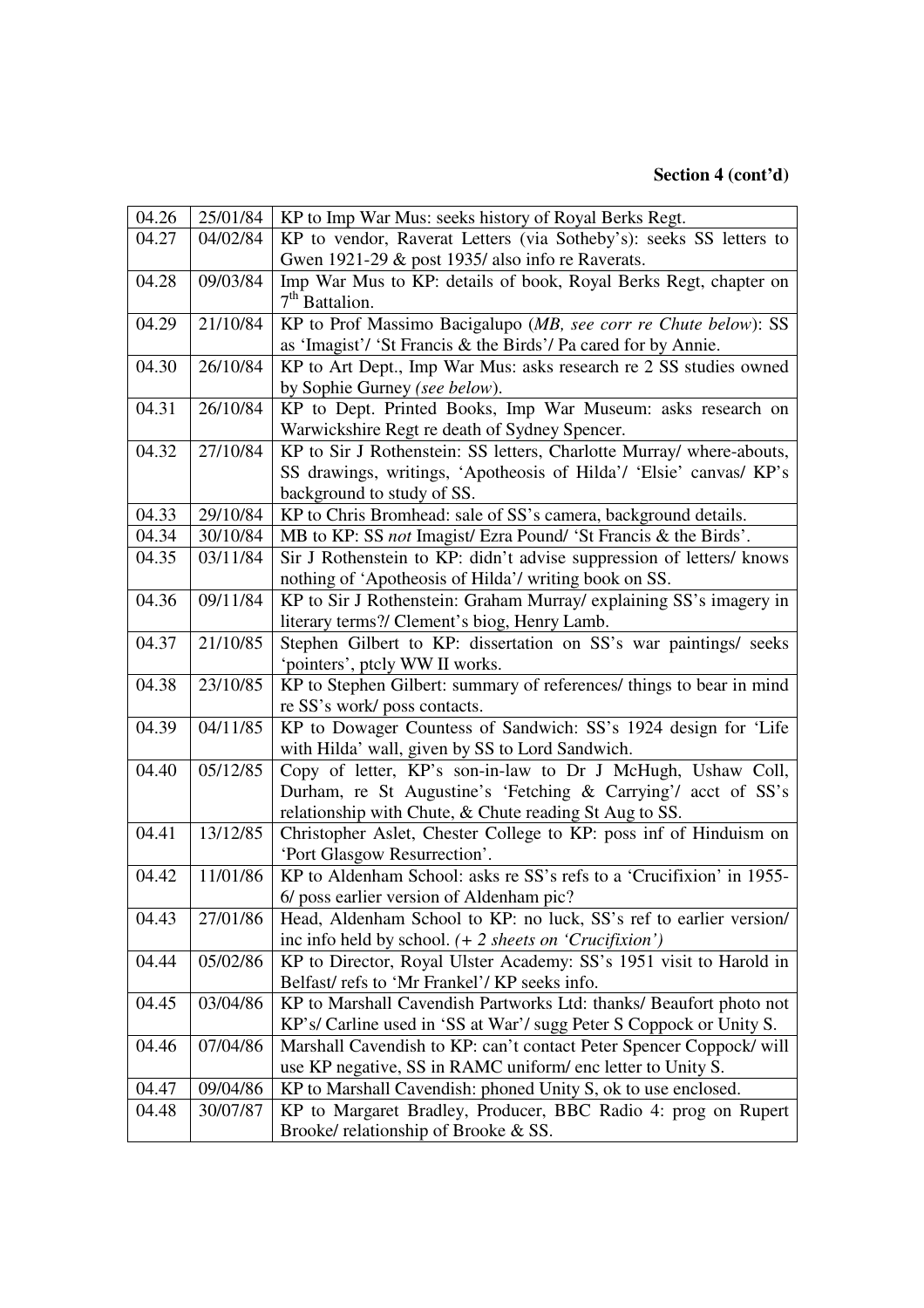| 04.49 | 08/10/88   | Colin McFadyen (?) to KP: thanks/ read it to mother/ don't think       |
|-------|------------|------------------------------------------------------------------------|
|       |            | John Dreyfus ever contacted him.                                       |
| 04.50 | 10/10/89   | KP to Bernard Jacobson Gallery: thanks, SS drawings/ like to use one   |
|       |            | of Hilda, left hand, ring (24/02/24)/ SS drawings in Tate.             |
| 04.51 | 20/06/90   | Chatto & Windus to KP: 'Collected Works of Isaac Rosenburg' out        |
|       |            | of copyright/ ok to reprint material from it.                          |
| 04.52 | 25/06/90   | Faber & Faber to KP: re perm to quote from TS Eliot's work.            |
| 04.53 | 31/07/90   | Royal Norfolk Regt Assn to KP: where to get citation for Sydney.       |
| 04.54 | 11/09/90   | Yvonne Courtney PR to KP: Christine Keeler recalls Stephen Ward's      |
|       |            | portrait of SS at Cliveden.                                            |
| 04.55 | 03/02/91   | Macolm (Leder - husband of Carolyn?) to KP: SS's distortion &          |
|       |            | nature of vision/ spiritual dimension?/ self-centred compared to       |
|       |            | Blake?/ Hilda's vision clearer?                                        |
| 04.56 | 10/02/91   | Malcolm Leder to KP: thanks/ questions value of SS's vision/           |
|       |            | spiritual should transcend & include physical, not be rooted in it/    |
|       |            | SS's view ego-centred but still provides touchstone.                   |
| 04.57 | 26/03/91   | Nat Trust Photo Library to KP: thanks, cheque re repro rights/ asks re |
|       |            | whereabouts of pictures.                                               |
| 04.58 | 18/04/91   | BBC Producer 'Lost for Love' to KP: thanks, talking to Don Cupitt/     |
|       |            | prog to be broadcast $7th$ & $8th$ May.                                |
| 04.59 | 24/04/91   | Ulster Museum to KP: thanks, letter re 'Crucifixion'/ asked owner to   |
|       |            | contact KP/ impressed by 'Wilderness' ptgs Barbican.                   |
| 04.60 | 08/05/91   | KP to BBC Producer 'Lost for Love': congrats/ dealt with               |
|       |            | controversial aspects without belabouring them/ didn't deal with what  |
|       |            | SS meant by 'Love'/ SS's voice re Church House.                        |
| 04.61 | 25/05/91   | Jane Spence to KP: enc letter may be of interest. $(+ copy of SS's 8)$ |
|       |            | page letter to Mr Spence, 1954, re 1934 Crucifixion.)                  |
| 04.62 | 01/06/91   | KP to Jane Spence: thanks/ 1934 'Crucifixion' & 'Scarecrow'. (+        |
|       |            | KP's handwritten notes on both.)                                       |
| 04.63 | 14/07/91   | Worthing Art Club to KP: will KP give illustrated talk? (+             |
|       |            | confirmation of lecture booking.)                                      |
| 04.64 | 18/10/91   | Andrew Dawn to KP: mature student writing thesis on SS & Italian       |
|       |            | Primitives/ seeks info Gowans & Gray books SS owned.                   |
| 04.65 | 09/02/92   | Mr DW Blundell to KP: re KP's enquiry (Mr Dorsett).                    |
| 04.66 | $**/03/92$ | Roger A Ducellier to KP: sites of graves, Hilda Spencer, Patricia      |
|       |            | Preece & Dorothy Hepworth in Cookham Cemetery.                         |
| 04.67 | 26/06/92   | St Ives Town Council to KP: no work by SS at Guildhall.                |
| 04.68 | 07/08/92   | West Sussex Art Club to KP: arrangements for a talk by KP.             |
| 04.69 | 11/08/92   | Tyne & Wear Mus to KP: fee for use of 'The Dustman'.                   |
| 04.70 | 25/08/92   | Tyne & Wear Mus to KP: no evidence of payment by KP. $( + copies)$     |
|       |            | of earlier correspondence.)                                            |
| 04.71 | 02/09/92   | Laing Gall, Newcastle to KP: thanks, info re 'Dustman', SS diaries.    |
| 04.72 | 04/09/92   | Tyne & Wear Mus to KP: fault ours re repro rights.                     |
| 04.73 | 10/12/92   | Royal College Music to KP: KP's enq about Muriel Smith.                |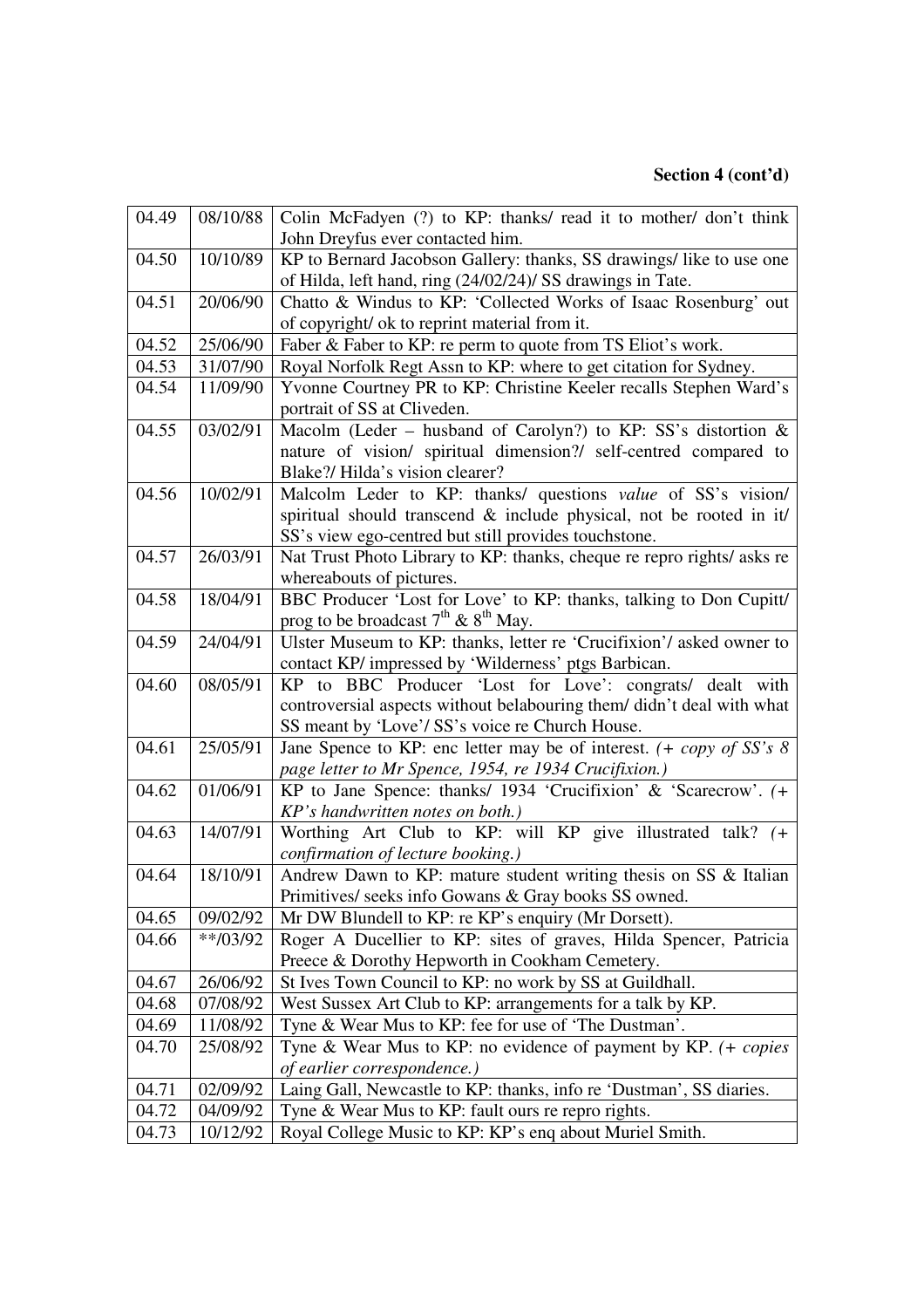| 04.74 | 18/12/92 | Jenny to KP: sorry no reply to July letter/ wrote Michael Dickens, no  |
|-------|----------|------------------------------------------------------------------------|
|       |          | reply/read 'Gertrude & Alice'/ Spalding's Charleston article.          |
| 04.75 | 29/01/93 | Don Carleton to KP: spoke C McFadyen, mother's papers given to         |
|       |          | University Theatre Coll'n/ at least one re SS.                         |
| 04.76 | 02/07/93 | Kelvingrove Gall, Glasgow to KP: collab with Imp War Mus, exh of       |
|       |          | SS's Shipbuilding/ desc aims/ seeking views.                           |
| 04.77 | 21/01/94 | Fine Art Trade Guild to KP: cant find 'P Shea - Art Suppliers'.        |
| 04.78 | 04/02/94 | South Bank Centre to KP: not in Glasgow, still curating Shipbuilding   |
|       |          | Exh/ those who looked after SS recall him, desc work at Lithgow's/     |
|       |          | workers 'domesticated' work, gave it religious assoc'ns, like SS in    |
|       |          | paintings.                                                             |
| 04.79 | 06/06/94 | South Bank Centre to KP: approach to Shipbuilding Exh/ critical        |
|       |          | edge tween 'art' & 'industry'/ shipbuilding community 'visibly         |
|       |          | moved'/ KP's point re 'Christ in Wilderness', distance from            |
|       |          | Cookham important/ sent KP's query re Joe Buchanon to Frank            |
|       |          | Little/ photo of Mrs Whiteford from son Roy.                           |
| 04.80 | 06/01/95 | Diana Syrat to KP: on behalf of Kathleen Hale/ cant help with          |
|       |          | research/ her autobiography 'A Slender Reputation'/ chapter on         |
|       |          | friendship with Jas Wood.                                              |
| 04.81 | 02/05/95 | Jon Bennett to KP: thanks, tapes of radio programme (?) from 18        |
|       |          | years ago $(?)$ .                                                      |
| 04.82 | 27/05/95 | D Beljkašig to KP: thanks/ SS trip, Yugoslavia/ SS portrait(?) of Rev  |
|       |          | Dušan Bobar, uncle of writer's father/ Archdeacon, Vlasenica,          |
|       |          | Bosnia/ info re sitting & painting/ destroyed, WWII.                   |
| 04.83 | 21/09/95 | Mary Wright to KP: enc photo, pen & ink drawing/ cant attend next      |
|       |          | 'Looking at Paintings'/enjoyed today's talk. (+ photo)                 |
| 04.84 | 26/02/96 | Roy (?) to KP: thanks for help/ tape works well.                       |
| 04.85 | 29/02/96 | Jane Hill (author, 'The Art of Dora Carrington') to KP: thanks, letter |
|       |          | re Carrington/ Catharine not Dora visited SS/ Dora's refs to SS rare/  |
|       |          | Gertler letter to Dora re SS/ Catharine in 90's/ address.              |
| 04.86 | 09/06/97 | KP to Helen Dunmore, author: thanks Berkeley Square day/ SS & the      |
|       |          | Bloomsburys/compares SS & Virginia Wolf re 'God'.                      |

|       | 05. Correspondence with Louise Collis (LC), author of 'A Private View of |                                                                               |  |
|-------|--------------------------------------------------------------------------|-------------------------------------------------------------------------------|--|
|       | <b>Stanley Spencer', 1972</b>                                            |                                                                               |  |
| 05.01 |                                                                          | 12/01/82   LC to KP: can't find Budden's letter to SS in father's files       |  |
| 05.02 |                                                                          | $29/04/83$   KP to LC: views on her book/ LC's claim that SS saw Pa as God.   |  |
| 05.03 |                                                                          | 05/05/83 LC to KP: SS's idea of God modelled on his father.                   |  |
| 05.04 |                                                                          | 14/06/84   KP to LC: Charlotte Murray's role, Glasgow Resurrection/ circs of  |  |
|       |                                                                          | SS's attempts to divorce Patricia.                                            |  |
| 05.05 |                                                                          | 01/08/84   LC to KP: info Glasgow Resurrection given Patricia by SS/ circs of |  |
|       |                                                                          | SS's attempts to divorce Patricia.                                            |  |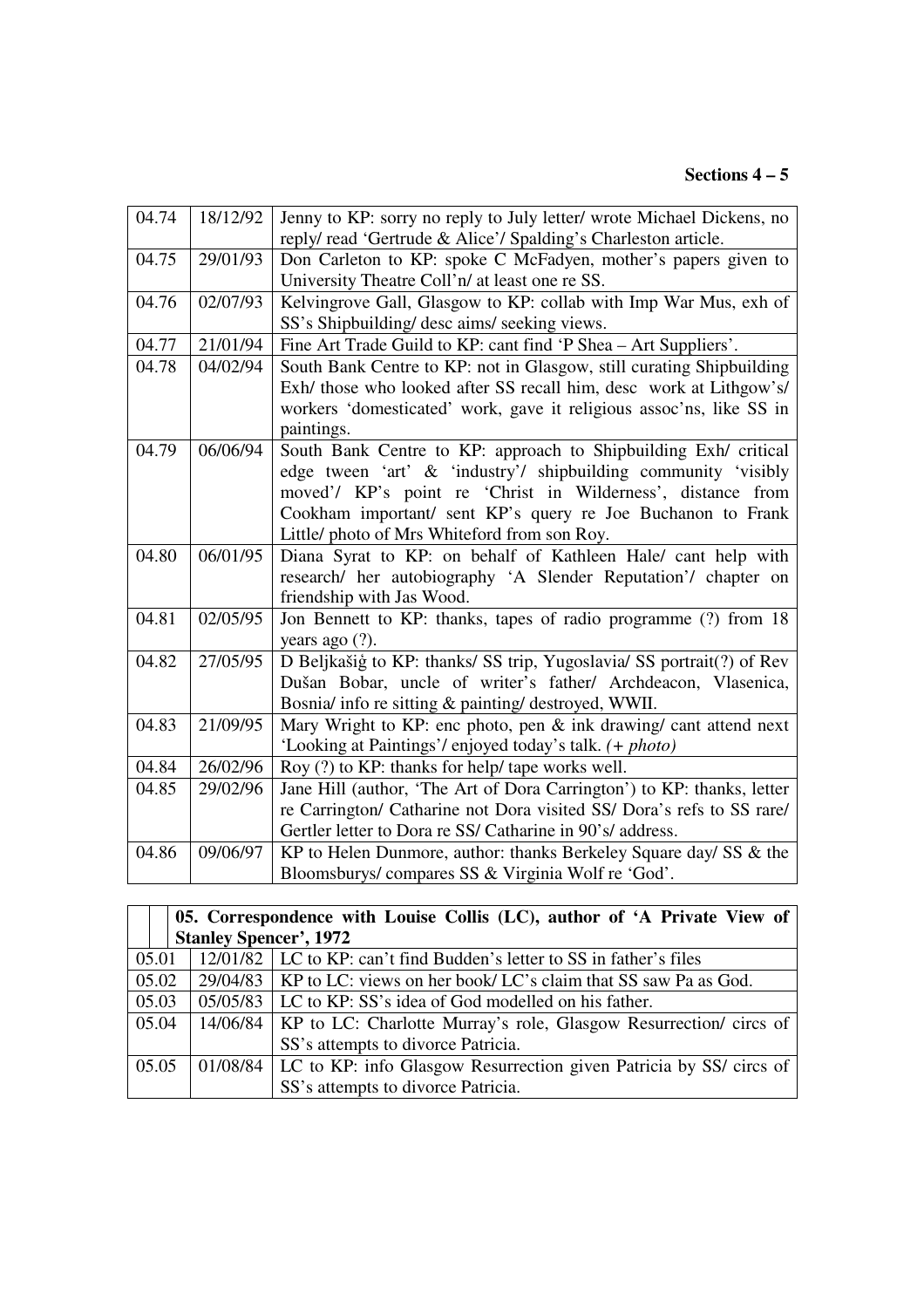|  | $\vert 05.06 \vert 02/02/85 \vert$ KP to LC: asks Patricia's surname & relationship to Dorothy |
|--|------------------------------------------------------------------------------------------------|
|  | Patricia's mental health/ terms of separation from SS/ dates Patricia                          |
|  | & Dorothy died/ perm to quote Patricia from LC's book.                                         |
|  | $\vert 05.07 \vert 05/02/85 \vert$ LC to KP: responses to KP's questions.                      |

|       | 06. Correspondence with Peter Spencer Coppock (PSC) son of Gilbert Spencer |                                                                                  |  |  |
|-------|----------------------------------------------------------------------------|----------------------------------------------------------------------------------|--|--|
| 06.01 |                                                                            | 12/05/82   KP to PSC: seeks early photos of the Spencers/ asks PSC to id Gilbert |  |  |
|       |                                                                            | in enc group photos, details re these.                                           |  |  |
| 06.02 | 15/05/82                                                                   | Phone call from PSC: 2 photos, drawing of SS by Tom Nash, & self-                |  |  |
|       |                                                                            | portrait of Gilbert Spencer                                                      |  |  |
| 06.03 | 16/11/88                                                                   | PSC to KP: photo, SS/ Lamb Exh, 1984/ Lamb's visit to Gilbert &                  |  |  |
|       |                                                                            | Ursula 1936/ visit tea shop, Henry, Gilbert/ PSC's relations with                |  |  |
|       |                                                                            | Spencers/ Ursula Spencer, relations with PSC & Gilbert.                          |  |  |
| 06.04 | 17/07/90                                                                   | PSC to KP: Linda Grant's article in I/ congratulated by Carolyn                  |  |  |
|       |                                                                            | Leder/ Gillian Spencer unlikely to claim libel/ Gilbert & Queen                  |  |  |
|       |                                                                            | Mother, RA function/ SS with CBE. $(+ 2$ sheet typewritten acct by               |  |  |
|       |                                                                            | PSC of his parentage, background & life.)                                        |  |  |

|       | 07. Correspondence with George Behrend (GB), son of Burghclere's Patrons |                                                                              |  |  |
|-------|--------------------------------------------------------------------------|------------------------------------------------------------------------------|--|--|
| 07.01 |                                                                          | 13/05/82   KP to GB: seeks material re Behrends & SS for TV doc.             |  |  |
| 07.02 |                                                                          | [25/03/91] GB to KP: thanks for book/ planning perm for Burghclere/ photo of |  |  |
|       |                                                                          | SS & GB's mother/ Orient Express & Salonika/Struma.                          |  |  |

|       | 08. Correspondence with The Tate Gallery |                                                                        |  |
|-------|------------------------------------------|------------------------------------------------------------------------|--|
| 08.01 | 15/11/82                                 | KP to Chair, Board of Trustees, Tate Gall/ asks research/ detailed     |  |
|       |                                          | summary of KP's Burghclere material.                                   |  |
| 08.02 | 19/11/82                                 | Clare Colvin (CC), Tate Gall Archive to KP: Burghclere note book       |  |
|       |                                          | $(733.3.83)$ / research form/ perm req'd from Unity & Shirin.          |  |
| 08.03 | 19/11/82                                 | KP to CC: form omitted/ Unity $\&$ Shirin/ more Tate Archive refs to   |  |
|       |                                          | Burghclere in Carline's book.                                          |  |
| 08.04 | 06/01/83                                 | KP to CC: enc Shirin's perm to research.                               |  |
| 08.05 | 09/02/83                                 | KP to CC: sugg date, research/ seeks reminiscences as in Rowan film,   |  |
|       |                                          | as quoted by Carline in his book.                                      |  |
| 08.06 | 17/02/83                                 | CC to KP: dates agreed/ those he seeks will be in catalogue.           |  |
| 08.07 | 10/06/83                                 | KP to CC: asks letters Lamb to SS, & his 'The Tea Party'/ Poole        |  |
|       |                                          | house now demolished.                                                  |  |
| 08.08 | 13/06/83                                 | CC to KP: no letters Lamb to SS, sugg Unity, Shirin/ sugg Lady         |  |
|       |                                          | Pansy Lamb or New Grafton re 'Tea Party'.                              |  |
| 08.09 | 12/09/83                                 | CC to KP: confirms dates of KP's research ( <i>request attached</i> ). |  |
| 08.10 | 16/09/84                                 | KP to CC: request for further research.                                |  |
| 08.11 | 18/09/84                                 | CC to KP: dates confirmed for further research.                        |  |
| 08.12 | 20/10/84                                 | KP to CC: seeks info on 'Apotheosis of Hilda'.                         |  |
| 08.13 | 22/10/84                                 | CC to KP: refs to 'Apotheosis' in Tate catalogue.                      |  |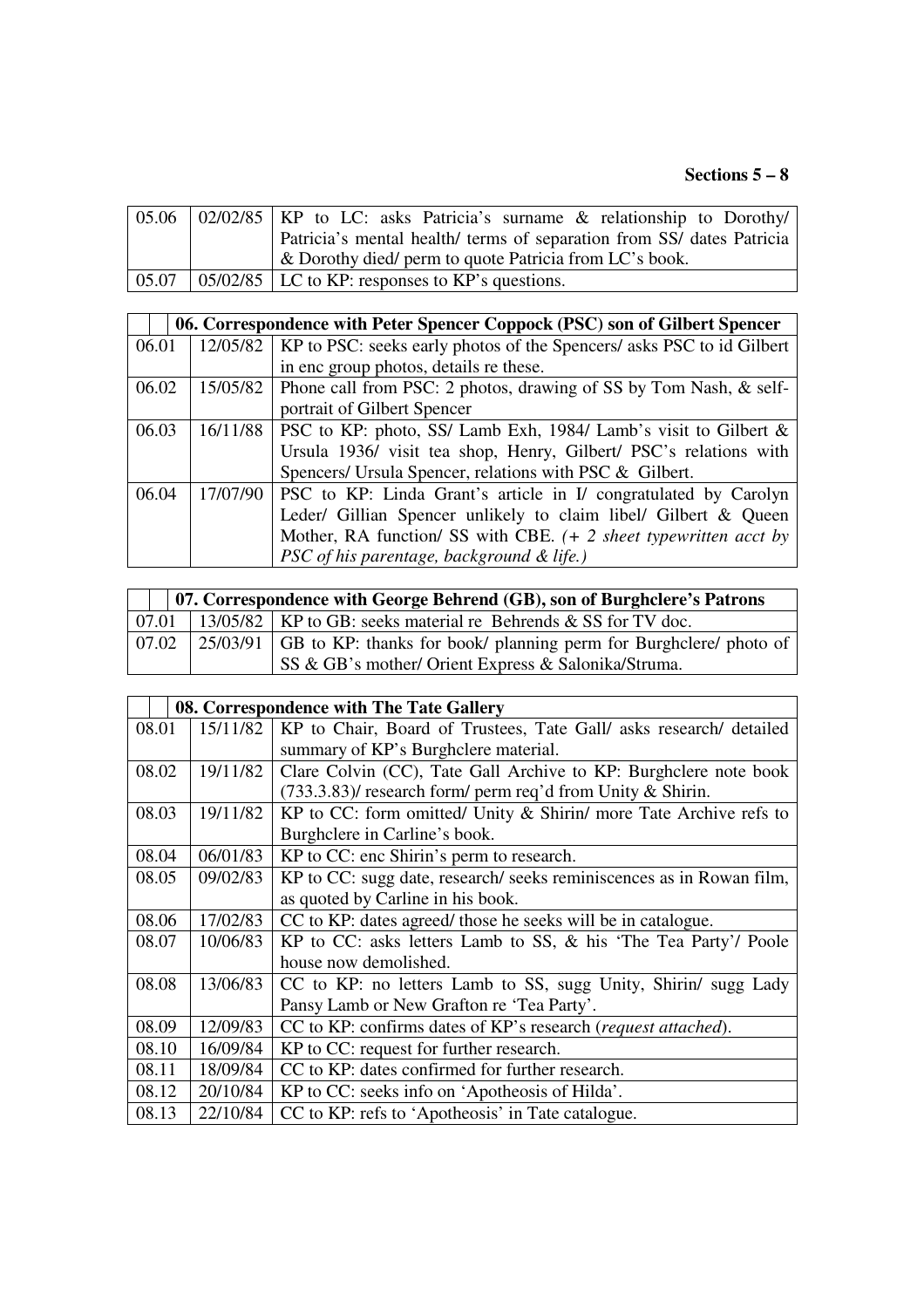# **Sections 8 – 12**

| 08.14 | 18/10/85   KP to CC: contact photos of SS drawings/ KP unaware of extent/         |
|-------|-----------------------------------------------------------------------------------|
|       | seeks perm to work through Tate copies.                                           |
| 08.15 | 24/10/85   KP to CC: Unity has no objections/ sugg two visits to Tate.            |
| 08.16 | 16/11/85   KP to CC: change to arrangements re visits to Tate.                    |
| 08.17 | 22/11/94 Adrian Glew (Tate Archive Curator) to KP: will meet new SS               |
|       | scholars/ writing article on 'Resurrection, Cookham'/ will contact.               |
| 08.18 | $\vert 01/12/94 \vert$ Adrian Glew to KP: thanks for KP booklet on 'Resurrection, |
|       | Cookham', & additional thoughts/ will forward anything new.                       |

|       | 09. Correspondence with Edward Orme $(EO)$ , who served with SS at the |                                                                                              |  |
|-------|------------------------------------------------------------------------|----------------------------------------------------------------------------------------------|--|
|       | <b>Beaufort War Hospital during World War I</b>                        |                                                                                              |  |
| 09.01 |                                                                        | 19/11/82   KP to EO: contact after Tate visit/ asks re George Saunders.                      |  |
| 09.02 |                                                                        | $\left  27/11/82 \right $ EO to KP: can't recall Saunders/ details of own recruitment/ lists |  |
|       |                                                                        | Beaufort personnel SS wd have known.                                                         |  |
| 09.03 |                                                                        | 21/03/83   KP to EO: asks re several Beaufort characters in SS's papers.                     |  |
| 09.04 |                                                                        | $28/03/83$   EO to KP: recollections re the above.                                           |  |

|  | 10. Correspondence with Unity Spencer (US), daughter of Stanley Spencer |
|--|-------------------------------------------------------------------------|
|  | $\mid$ This correspondence is not currently available                   |

| 11. Correspondence with Shirin Spencer (ShS), daughter of Stanley Spencer |
|---------------------------------------------------------------------------|
| This correspondence is not currently available                            |

|       |          | 12. Correspondence re Desmond Chute (DC), his Family & Circle           |
|-------|----------|-------------------------------------------------------------------------|
| 12.01 | 09/12/82 | Cutting (+ <i>photo</i> ) from Bristol Evening Post: Chute's album with |
|       |          | KP/ seeks memories of family or theatrical circle. (+ handwritten       |
|       |          | notes by KP.)                                                           |
| 12.02 | 09/12/82 | G Tourde to KP: recalls Mrs Glass-Hennessey, Mrs Murray                 |
|       |          | Carrington.                                                             |
| 12.03 | 10/12/82 | KP to Dr S Clarke, Clifton Arts Club: cultural 'At Homes' in Bristol,   |
|       |          | Clifton c.1916, to which DC took SS.                                    |
| 12.04 | 13/12/82 | Mary Evans to KP: memories of Mrs GH $&$ Mrs MC (above)/ piano          |
|       |          | pupil of Mrs GH/ theatrical concerts in Clifton.                        |
| 12.05 | 13/12/82 | Dr R Warin to KP: any pictures of Bristol Zoo in album?                 |
| 12.06 | 14/12/82 | Dr Clarke to KP: contacts, Clifton Arts Club records/son, Mrs Press?    |
| 12.07 | 16/12/82 | KP to Dr Warin: photos of Zoo, album returned Prof Bacigulapo in        |
|       |          | Rapallo/ suggests contact/ details given.                               |
| 12.08 | 16/12/82 | KP to John Press: Clifton ladies to whom SS sent regards, inc Mrs       |
|       |          | Press/ any photos, mementoes etc?                                       |
| 12.09 | 16/12/82 | KP to Philip Lace: as above.                                            |
| 12.10 | 16/12/82 | Miss E Scully to KP: recalls DC, his mother, Mrs GH/Mrs MC.             |
| 12.11 | 17/12/82 | Dr Warin to KP: thanks/ hve written to Prof Bacigulapo.                 |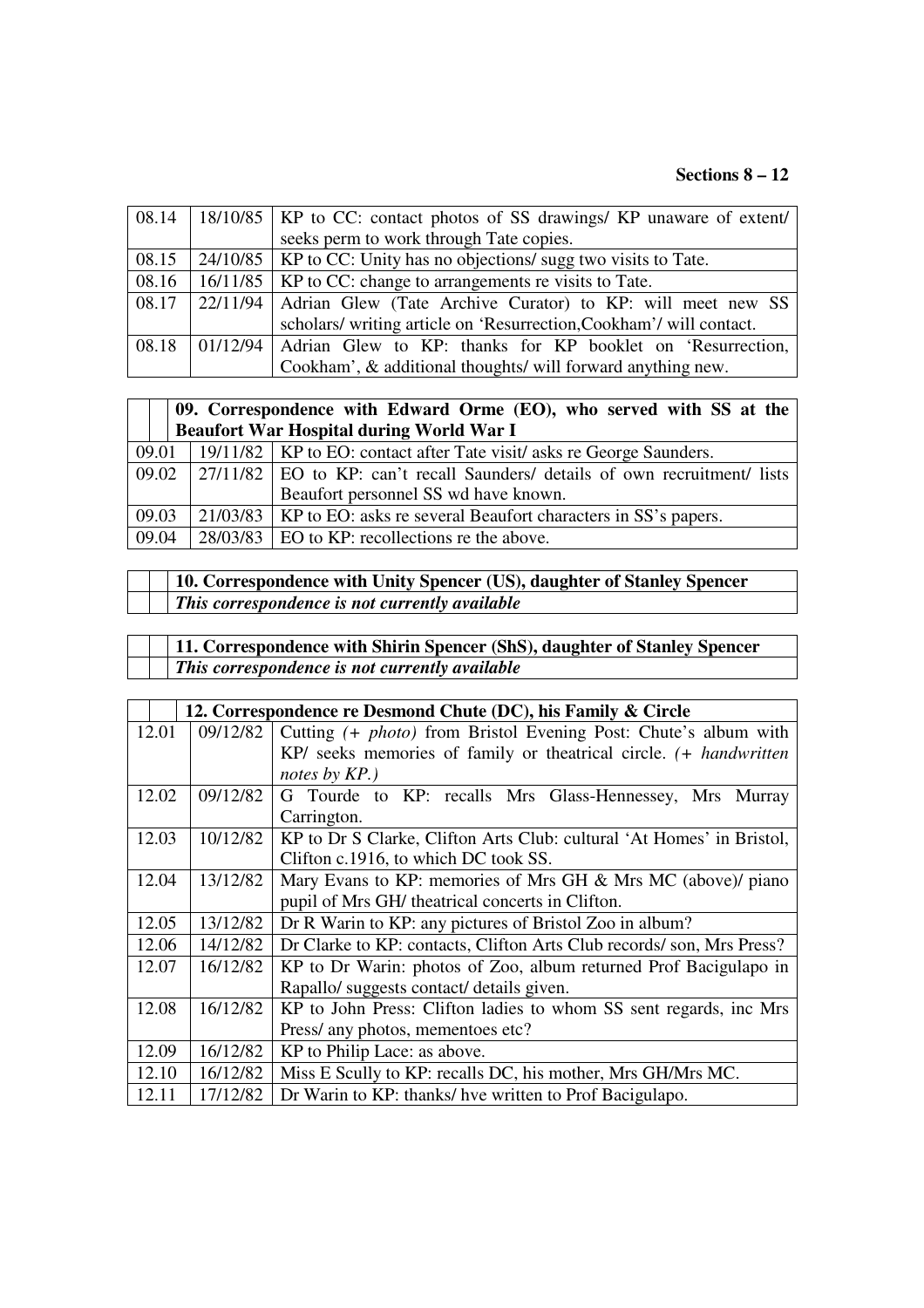# **Section 12 (cont'd)**

| 12.12 | 18/12/82 | John Press to KP: mother not 'Mrs Press'/ poss Aunt Muriel/ sugg        |
|-------|----------|-------------------------------------------------------------------------|
|       |          | contact his cousin Paul Paget.                                          |
| 12.13 | 26/12/82 | Philip Lace to KP: detailed memos on DC & family, & Clifton Arts        |
|       |          | Club, Amy Krauss & G. Methuen Brownlee.                                 |
| 12.14 | 28/12/82 | KP to Mrs Leary: KP written to Nesta Franklyn & Mr Shock re             |
|       |          | auction of scrapbooks.                                                  |
| 12.15 | 28/12/82 | KP to Mr Shock: scrapbooks bought by Adrian Varcoe at auction of        |
|       |          | Mrs MC's estate/ seeks info re sale.                                    |
| 12.16 | 28/12/82 | KP to Nesta Franklyn: seeks info re Pauline Jackson, knew Mrs MC        |
|       |          | in final years, may know circs of sale.                                 |
| 12.17 | 28/12/82 | KP to Philip Lace: thanks/ detailed summary of DC's life/ info re G     |
|       |          | Methuen Brownlee, Clifton Arts Club/ 'Rite of Spring' played by DC      |
|       |          | & Eric White/ Eric Gill's drawing of same.                              |
| 12.18 | 05/01/83 | KP to Paul Paget: is Mrs Press his mother Muriel?                       |
| 12.19 | 17/01/83 | Paul Paget to KP: Mrs Press was aunt Muriel Hoare, Clifton c1915/       |
|       |          | moved Rapallo/ her son Edward                                           |
| 12.20 | 17/01/83 | KP to Mr & Mrs Dickinson: photos retn'd/ no luck re Channels/ did       |
|       |          | they inherit DC's albums from Mrs MC, pass to moneylender who           |
|       |          | put them in auction?                                                    |
| 12.21 | 09/03/83 | (Or before that date) Philip Lace to KP: his Amy Krauss pottery.        |
| 12.22 | 09/03/83 | KP to Philip Lace: have written to City Art Gallery re pottery/ info re |
|       |          | Mrs Muriel Press.                                                       |
| 12.23 | 09/03/83 | KP to City Art Gallery, Bristol: SS, Clifton ladies/ Amy Krauss/ sugg   |
|       |          | pottery & M Brownlee's photos be represented in Gall.                   |
| 12.24 | 29/04/83 | Prof Massimo Bacigalupo (MB), Prof Literature, Univ Genoa, to KP:       |
|       |          | to show films to Arnofini Soc whilst in England. $(+$ list of films)    |
| 12.25 | 09/05/83 | KP to MB: proposals for MB's visit, inc visit to Don Carleton of        |
|       |          | Bristol Univ, Chute family researcher.                                  |
| 12.26 | 08/06/83 | MB to KP: enc letters (David Jones?)/ thanks hospitality.               |
| 12.27 | 18/06/83 | KP to MB: id of 'Maurice'/ visit to Petra Tegetmeier, Gill's daughter/  |
|       |          | DC visit to England, 1955/ Petra will discuss David Jones/ latter's     |
|       |          | letters to DC.                                                          |
| 12.28 | 06/07/83 | MB to KP: asks KP to contact Major Courage to arrange photos            |
|       |          | (BM's book on Coleridge)/ DC's letters fascinating.                     |
| 12.29 | 08/07/83 | MB to KP: Shaw's play 'Misalliance'/ MB given DC's diaries to           |
|       |          | read, some info from these.                                             |
| 12.30 | 14/07/83 | KP to Major Courage: photos of Coleridges 'Rime' for MB.                |
| 12.31 | 18/07/83 | Colin McFadyean (son of Lady) to KP: mother recalls 'Maurice'           |
|       |          | (Denis), inc DC, Gill, Jones, Shewring, TS Elliott.                     |
| 12.32 | 20/07/83 | Major Courage (Nat Trust) to KP: book not to leave Coleridge's          |
|       |          | cottage/ suggest KP arranges visit to take photos.                      |
| 12.33 | 22/07/83 | KP to W Shewring: MB has DC's 'Odyssey' & 'Keats'/ asks re              |
|       |          | 'Maurice'/ gives info collected so far.                                 |
| 12.34 | 26/07/83 | W Shewring to KP: re 'Maurice' (Percival), inc DC, Jones.               |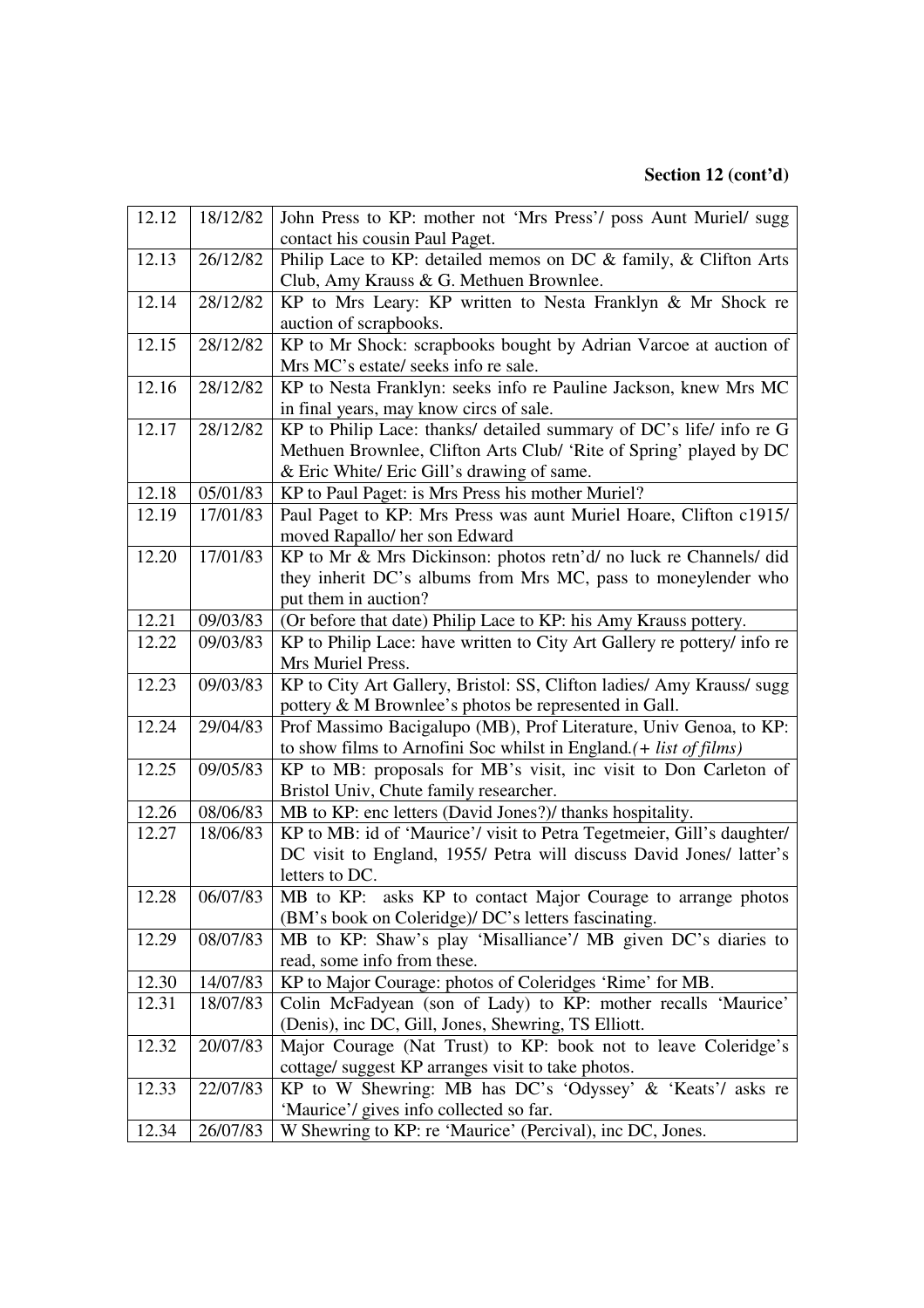# **Section 12 (cont'd)**

| 12.35 | 10/08/83 | KP to Harrow School: asks re Maurice Percival, ex-Drawing Master.    |
|-------|----------|----------------------------------------------------------------------|
| 12.36 | 15/08/83 | Archivist, Harrow School to KP: no refs to Percival in teaching recs |
|       |          | but in school mag/ try Malvern College, Downside, taught there too.  |
| 12.37 | 16/08/83 | KP to MB: photos of Coleridge's 'Rime'/ M Percival (+ extracts       |
|       |          | from Harrovian Mags)/ E Gill & custard/ Fr Sewell, John Gray,        |
|       |          | Oscar Wilde, Gill & DC.                                              |
| 12.38 | 23/08/83 | LS Verney, Gov, Harrow School to KP: info re Percival/ where to see  |
|       |          | his work/ his death in Times/ address of sister Mary.                |
| 12.39 | 24/08/83 | KP to Mary Percival: background/ seeks DC's letters or info re       |
|       |          | brother's friendship with DC, D Jones, TS Elliott.                   |
| 12.40 | 30/08/83 | MB to KP: Coleridge book & photos of 'Rime'/ extract from DC's       |
|       |          | journal ( <i>missing</i> ).                                          |
| 12.41 | 07/09/83 | Archivist, Harrow School to KP: addresses for M Percival whilst      |
|       |          | teacher at Harrow (1945-1954).                                       |
| 12.42 | 09/09/83 | KP to MB: pleased, copies from DC diaries/ how DC seems/ DC          |
|       |          | relationship with mother/ death of Gill/ beauty of DC's descriptions |
|       |          | (flowers, plants, sunsets, colours etc.).                            |
| 12.43 | 24/09/83 | MB to KP: copy of opening of DC's diary/ MB has one volume of        |
|       |          | three/ MB's plans for visit to England                               |
| 12.44 | 30/09/83 | KP to Il Saggiatore: invoice for photos of Coleridge's 'Rime'.       |
| 12.45 | 05/11/83 | KP to MB: 'Betrayal' drawing (SS?)/ refs to 'CEB' in DC diaries:     |
|       |          | MB's father?/ KP's discovery of Tate's Raverat letters.              |
| 12.46 | 25/11/83 | MB to KP: 'Rime' photos/ will be checking the drawing.               |
| 12.47 | 06/01/84 | MB to KP: death of Gloria Carleton/ MB recalls trip to Bolshoi with  |
|       |          | Gloria, E Pound & O Rudge/ MB has old Penguin book on SS, prob       |
|       |          | owned by DC or Riess (see Rachelwitz's 'Discretions').               |
| 12.48 | 29/01/84 | MB to KP: Rapallo library/ Gloria Carleton/ Judas Kiss (Betrayal?)   |
|       |          | drawing at KP's disposal/MB's missing film.                          |
| 12.49 | 27/04/84 | MB to KP: R Collignon & E Pound/ 'Coleridge' now with pub'r's/       |
|       |          | next book, Pound's 'Tigullio' with Ch on DC?/ to visit 'Chute lady'  |
|       |          | soon for other vols of DC's diaries.                                 |
| 12.50 | 07/05/84 | Theatre Museum to KP: no photos, Raymonde Collignon/ sugg            |
|       |          | Archives Nationales in Paris/ gives address.                         |
| 12.51 | 11/05/84 | Royal College Music to KP: no photos, Raymonde Collignon/ poss       |
|       |          | contact, Lewis Foreman, private collector.                           |
| 12.52 | 15/05/84 | Raymond Mander & Joe Mitchenson Theatre Coll'n to KP: can find       |
|       |          | no ref to Raymonde Collignon.                                        |
| 12.53 | 06/06/84 | Theatre Museum to KP: no illustrations of Raymonde Collignon.        |
| 12.54 | 08/09/84 | KP to MB: no luck, Collignon/KP's Fernlea weekend/wealth of          |
|       |          | material/ will now do SS's life.                                     |
| 12.55 | 10/10/84 | MB to KP: Pound's 'Propertius', DC copy, Keats/ MB's print,          |
|       |          | Hogarth's 'Harlot's Progress'/ personal chat.                        |
| 12.56 | 28/01/85 | MB to KP: DC re purity/chastity/ Hogarth material/ Collignon.        |
|       |          |                                                                      |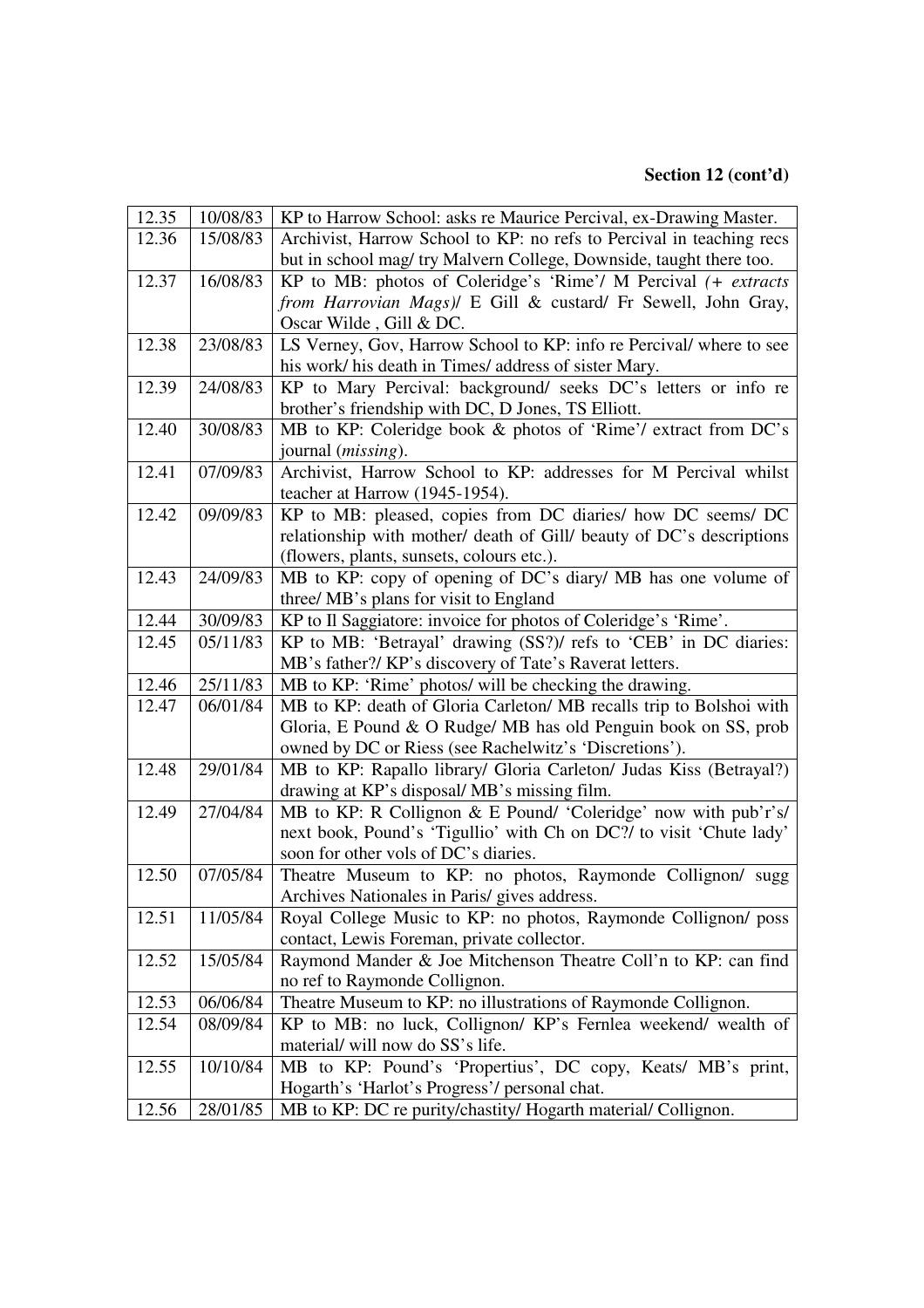| 12.57 | 03/03/85 | KP to Trinity Coll, Camb/ seeks DC letters to SS via John Image &                                                         |
|-------|----------|---------------------------------------------------------------------------------------------------------------------------|
|       |          | wife Florence (nee) Spencer.                                                                                              |
| 12.58 | 06/03/85 | Trinity Coll, Camb to KP: no letters, College or Library.                                                                 |
| 12.59 | 07/08/85 | KP to Radio Times Hulton Pict Libr: seeks photo of Raymonde                                                               |
|       |          | Collignon on behalf of MB.                                                                                                |
| 12.60 | 15/09/85 | MB to KP: Pound Exhib Cat inc DC materials/ 'Beerbohm's Literary                                                          |
|       |          | Caricatures'.                                                                                                             |
| 12.61 | 12/10/85 | KP to MB: Pound Exhib Cat/ Don Carleton & DC/ Beerbohm book/                                                              |
|       |          | Raymonde Collignon.                                                                                                       |
| 12.62 | 10/12/85 | Pier Luigi Benatti, Citta di Rapallo to KP: letter (in Italian) to                                                        |
|       |          | accompany compl. Copy of 'Ezra Pound: un poeta a Rapallo'.                                                                |
| 12.63 | 06/01/86 | KP to Pier Luigi Benatti: thanks, congrats/ KP's request to him 3                                                         |
|       |          | years ago for info on DC led to friendship with MB.                                                                       |
| 12.64 | 17/11/86 | KP to Joyce Garrett: enjoyed course/ info re MB, DC, Ezra Pound &                                                         |
|       |          | Rapallo circle.                                                                                                           |
| 12.65 | 28/01/87 | KP to Dublin Pub Libr: MB queries quote from song in James                                                                |
|       |          | Joyce's 'Ulysses'. (+ repros of extracts from 'Ulysses')                                                                  |
| 12.66 | 06/05/87 | Dublin Pub Libr to KP: enc page from Thornton's 'Allusions in                                                             |
|       |          | Ulysses'/ sugg may be Music Hall song. (+ copy.)                                                                          |
| 12.67 | 15/05/87 | Soc for Theatre Res to KP: can't help with query/ sending to Dick                                                         |
|       |          | Playle of Brit Music Hall Soc.                                                                                            |
| 12.68 | 09/06/87 | Dick Playle to KP: Hetty King, music hall artiste, male impersonator,                                                     |
|       |          | sang 'Seaside Girls!', quoted, Joyce's 'Ulysses'. (+ music & words of                                                     |
|       |          | 'Seaside Girls'.)                                                                                                         |
| 12.69 | 03/09/87 | MB to KP: Pound & Dante.                                                                                                  |
| 12.70 | 07/12/92 | Rupert Otten to KP: thanks for Chute material, look after it.                                                             |
| 12.71 | 09/09/93 | Rupert Otten to KP: thanks, will order 'Ieri a Rapallo'/ examples of                                                      |
|       |          | DC engravings/ to visit MB in Italy/ book 'Eric Gill for Father                                                           |
|       |          | Desmond' by John Dreyfus & Graham Williams.                                                                               |
| 12.72 | 18/05/97 | MB to KP: enc pages from Chute's 1920's diaries/ recent articles on                                                       |
|       |          | Pound by MB.                                                                                                              |
| 12.73 | 27/12/98 | KP to MB: KP's wife has died/KP's Preece, Hepworth project/transl                                                         |
|       |          | article on DC for Fr Sewell/ Rupert Otten has KP's DC research for                                                        |
|       |          | prop book/ MB's RSA article/ SS as 'modernist poet'/ 'truth' &                                                            |
|       |          | 'identity of God'/ mind becomes universal?/ SS's 'Resurrection                                                            |
|       |          | Cookham', universal intent ignored/ SS 'took over' lecture at Tate.                                                       |
|       |          | (+ photocopy of article by MB in RSA Journal 7, 1996, re Wallace                                                          |
|       |          | Stevens & Ezra Pound)                                                                                                     |
| 12.74 | 01/07/99 | MB to KP: asks KP to work up comments on SS, DC, Stevens, Pound                                                           |
|       |          | as article for 'Paideuma'/ found DC letters to Mrs Riess in father's                                                      |
|       |          | papers/ are there archives of DC material?                                                                                |
| 12.75 | 08/07/99 | KP to MB: Otten's DC activities/ Master of Downside keen for DC                                                           |
|       |          |                                                                                                                           |
|       |          | archive/ KP wd send material there if MB agrees/ will do article/<br>Othello in Willm Empson, 'Seven Types of Ambiguity'. |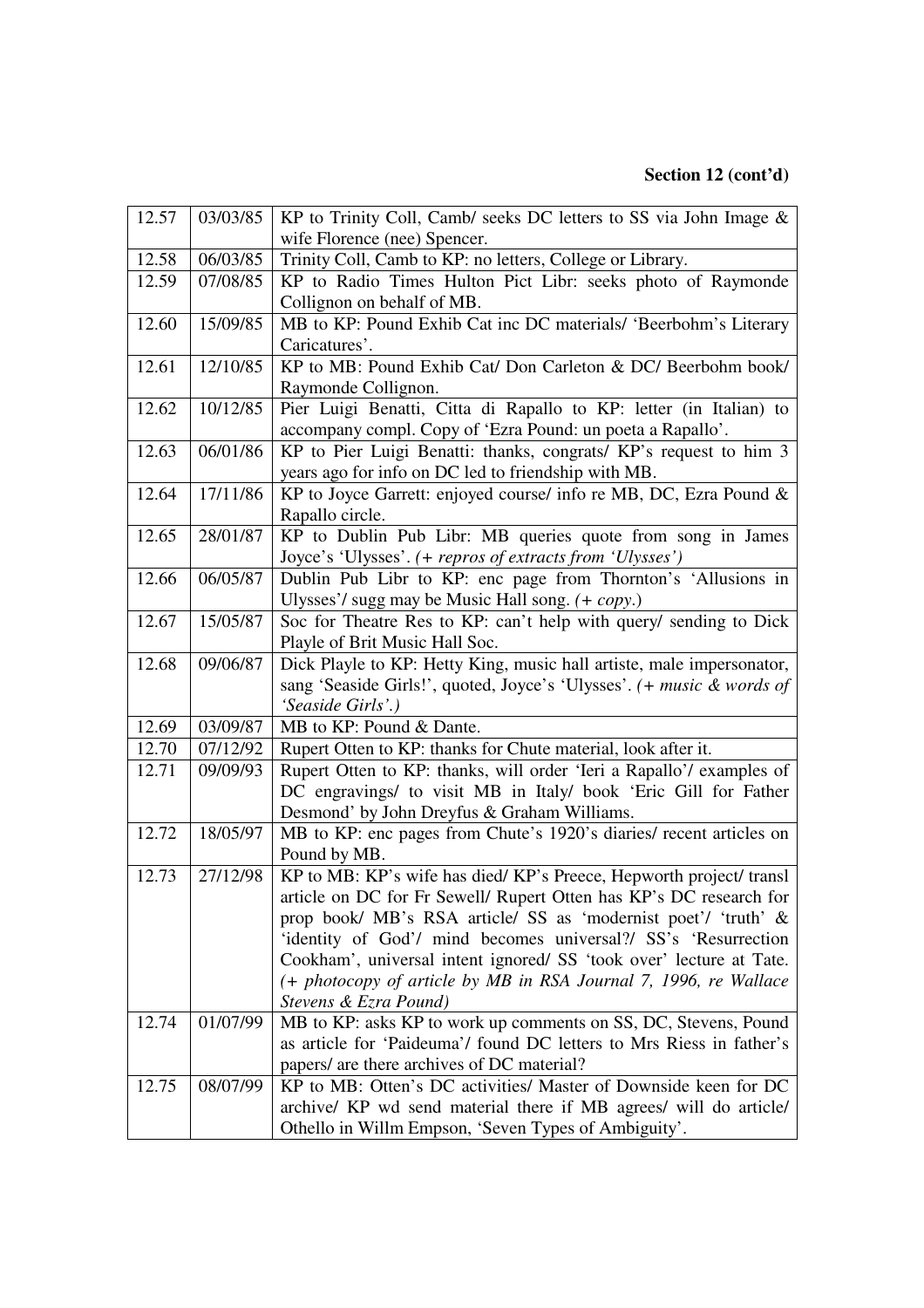#### **Sections 12 – 15**

| 12.76 | 17/07/99 | MB to KP: Hennek van der Warf re DC's papers/ should stay in        |
|-------|----------|---------------------------------------------------------------------|
|       |          | Rapallo/ talk Mrs Cuneo re paintings/ KP article/ Empson & Othello. |
| 12.77 | 29/07/99 | KP to MB: don't know van der Warf/ Rapallo archive good, will       |
|       |          | write up research/ Empson & Othello/ SS & boundaries of             |
|       |          | personality/ SS drawing in Lilian Browse's autobiog/ hedge tween    |
|       |          | Fernlea & Belmont/reversed layout of Belmont.                       |
| 12.78 | 01/02/00 | MB to KP: where to send article/ too little of Pound/ may use it in |
|       |          | journal 'Criticising the $20^{th}$ C'/ Otten went sailing with MB.  |
| 12.79 | 09/02/00 | MB to KP: criticism of KP article $\&$ suggestions.                 |
| 12.80 | 23/03/00 | MB to KP: more critical of KP article/ cant use as it is.           |
| 12.81 | 02/03/03 | MB to KP: articles by DC re St Columban, where published?/ DC       |
|       |          | portrait of Ezra Pound, Hawthornden Castle, inscr on back/does KP   |
|       |          | know those mentioned/ MB's recent pub'ns. (+ handwritten            |
|       |          | responses to MB's queries)                                          |
| 12.82 | 30/03/03 | David CR Manners (DC's cousin) to KP: yr research notes/ 6          |
|       |          | questions/ written to Colin McFadyean & Mary de Rachewiltz.         |
| 12.83 | 08/04/03 | David CR Manners to KP: delight to meet you/ KP research 'filled    |
|       |          | with treasures'/intends writing monograph on DC.                    |
| 12.84 | 18/05/04 | David CR Manners to KP: update, Chute project/ McFadyean            |
|       |          | cousins/ Nest Cleverdon's memories of DC/ 'Brownie', Park St        |
|       |          | photographer/ Luisa Cuneo, heir, DC's Italian beneficiary/ Massimo  |
|       |          | Bacigalupo/ prop exh of DC's life/ Derek Shiel, Rupert Otten & Don  |
|       |          | Carleton great support.                                             |

| 13. Correspondence with Richard Cork, art historian, critic & broadcaster |  |                                                                            |  |
|---------------------------------------------------------------------------|--|----------------------------------------------------------------------------|--|
| 13.01                                                                     |  | 05/07/83   KP to Richard Cork: is he writing on Burghclere?                |  |
| 13.02                                                                     |  | 09/07/83   Richard Cork to KP: plans chapter on Burghclere/ happy to chat. |  |
| 13.03                                                                     |  | 15/07/83   KP to Richard Cork: much info re SS, Burghclere, & Beaufort.    |  |

|       | 14. Correspondence with Daphne Robinson (DR), daughter of Harold Spencer |                                                                                       |  |
|-------|--------------------------------------------------------------------------|---------------------------------------------------------------------------------------|--|
| 14.01 |                                                                          | 10/08/83   KP to DR: seeks DC letters to SS, poss in effects of Images.               |  |
| 14.02 |                                                                          | $\vert$ 01/02/85   KP to DR: seeks id of her father & others in 'Coming of Wise Men'/ |  |
|       |                                                                          | SS visits to DR family/ SS view of DR.                                                |  |
| 14.03 |                                                                          | 03/02/85   DR to KP: misrepresented, misquoted, Collis' biog/ unwilling to            |  |
|       |                                                                          | participate in further biographies.                                                   |  |
| 14.04 |                                                                          | $06/02/85$   KP to DR: understands re Collis/ no wish to offend/ worked closely       |  |
|       |                                                                          | with SS's daughters.                                                                  |  |

| 15. Correspondence with Pamela Spencer (PS), daughter of Percy Spencer |  |                                                                                         |
|------------------------------------------------------------------------|--|-----------------------------------------------------------------------------------------|
| 15.01                                                                  |  | 10/08/83   KP to PS: seeks DC letters to SS, poss in effects of Images.                 |
| 15.02                                                                  |  | $12/08/83$   PS to KP: holds Image family papers/ no DC letters.                        |
| 15.03                                                                  |  | 02/02/85   KP to PS: sends questionnaire for completion. (+ <i>questionnaire</i> , hand |
|                                                                        |  | written answers $+$ 5 more pages, hand written notes by PS.)                            |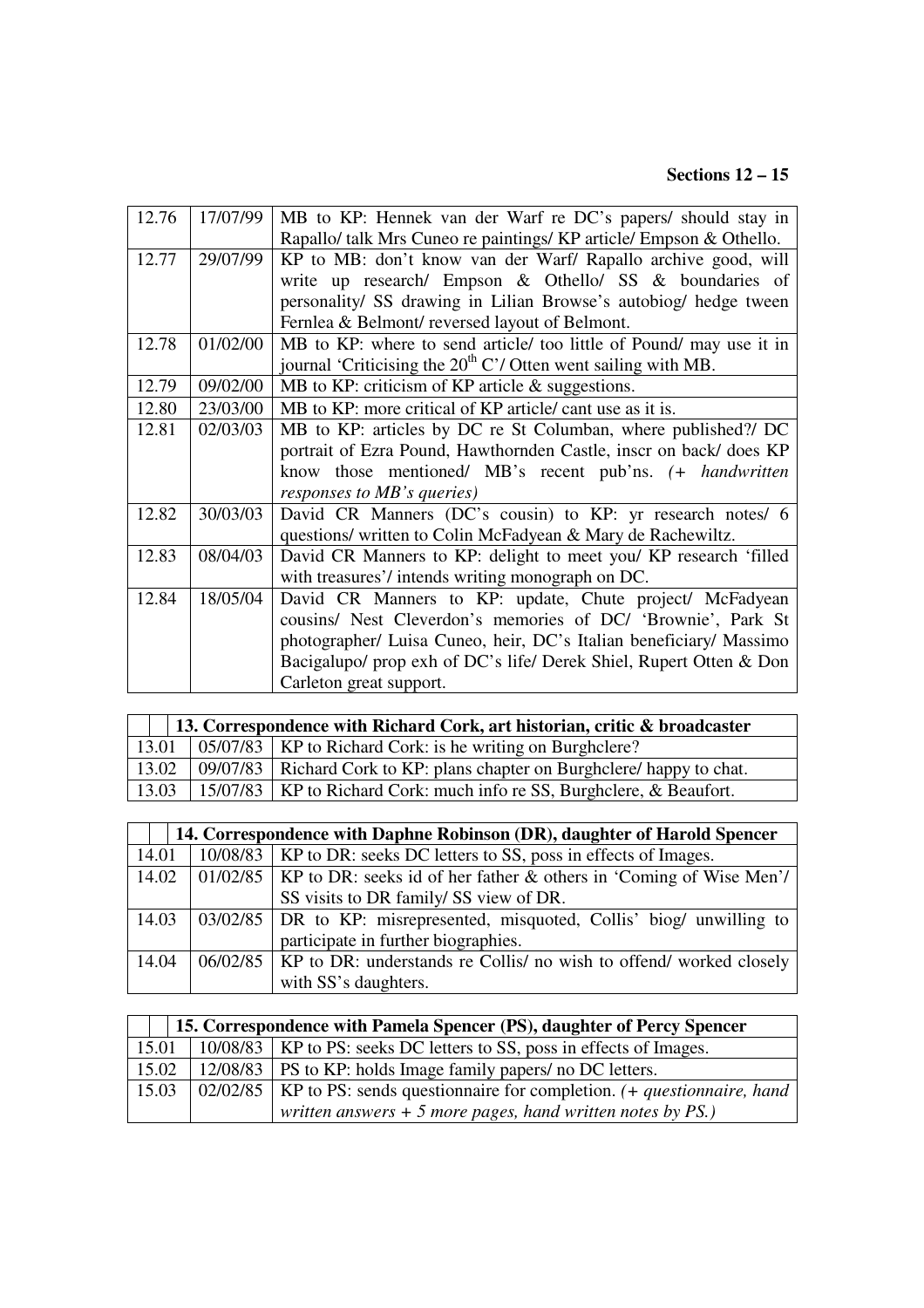# **Sections 15 – 17**

| 15.04 |          | $07/02/85$   PS to KP: completing questionnaire/ papers passed to her father by |
|-------|----------|---------------------------------------------------------------------------------|
|       |          | Florence/ sugg KP visits to research.                                           |
| 15.05 |          | 01/11/85   PS to KP: Florence papers in Berks Archives, perm to research        |
|       |          | invitation for KP to visit PS                                                   |
| 15.06 |          | 04/11/85   KP to PS: enforced change of plans, hopefully rearrange.             |
| 15.07 | 09/02/86 | PS to KP: given KP's name to Bristol student doing thesis on SS.                |
| 15.08 | 18/07/87 | PS to KP: thanks for letter & extract/ good luck with pub'n.                    |
| 15.09 | 16/12/90 | PS to KP: thanks for news of book/ pleased to have signed copy.                 |
| 15.10 | 08/03/91 | PS to KP: pleased re book but no copy rev'd.                                    |
| 15.11 | 14/03/91 | PS to KP: thanks for letter & book.                                             |

|       |          | 16. Correspondence with Catherine (Cash) Martineau (CM), friend & patron |  |
|-------|----------|--------------------------------------------------------------------------|--|
|       | of SS    |                                                                          |  |
| 16.01 | 10/08/83 | KP to CM: seeks letters of DC to SS, poss in effects of Images.          |  |
| 16.02 | 16/08/83 | CM to KP: holds copy of Sydney's diaries, no DC letters.                 |  |
| 16.03 | 19/09/83 | KP to CM: seeks access to Sydney's diaries.                              |  |
| 16.04 | 21/09/83 | CM to KP: sends diaries to KP/ used briefly, Gilbert's book.             |  |
| 16.05 | 04/12/83 | KP to CM: links Raverat letters, Sydney's diaries/ asks info re          |  |
|       |          | Raverats & contact with daughters.                                       |  |
| 16.06 | 22/12/83 | CM to KP: hopes to connect KP to Gwen's daughters $\&$ family.           |  |
| 16.07 | 03/04/84 | KP to CM: returns diaries/ has heard from Gwen's daughter.               |  |
| 16.08 | 02/06/84 | KP to CM: contact details, Sophie Gurney (nee Raverat).                  |  |
| 16.09 | 04/02/91 | CM to KP: moving praise for book/ recalls SS & Martineau family/         |  |
|       |          | her child sits for portrait/laburnam tree, portrait/sale, 'Crucifixion'. |  |
| 16.10 | 13/03/91 | CM to KP: thanks/ apologies re portrait-sitting $&$ SS annoyance in      |  |
|       |          | letter to Charlotte/ laburnam tree/ SS prejudice against Jack M (as      |  |
|       |          | Army Officer?)/ SS's inspiration for 'Entombment' predella.              |  |
| 16.11 | 18/03/91 | CM to KP: recollections of SS/ 'Entombment'/ Daphne Charlton/            |  |
|       |          | Hilda/ 'snaps' of SS/ Macmillan drawing/ 'Rock Roses'/ Martineau         |  |
|       |          | portrait (fur)/ Unity/ Gilbert at Taplow.                                |  |

|       | 17. Correspondence with Sophie Gurney, daughter, Gwen & Jacques Raverat |                                                                           |  |
|-------|-------------------------------------------------------------------------|---------------------------------------------------------------------------|--|
| 17.01 | $**/02/84$                                                              | Sophie Gurney (SG) to KP: younger daughter of Gwen (Elisabeth in          |  |
|       |                                                                         | Norway)/ SG gives her address for KP to write.                            |  |
| 17.02 | 01/03/84                                                                | KP to SG: seeks info, Gwen, Jacques, photos c.1914-1930, access to        |  |
|       |                                                                         | any further letters.                                                      |  |
| 17.03 | 10/05/84                                                                | KP to SG: sugg dates for visit to SG.                                     |  |
| 17.04 | 15/05/84                                                                | SG to KP: little of interest/ letters sold, a few bad photos/ can tell KP |  |
|       |                                                                         | about her parents, but little re friendship with 'Cookham'.               |  |
| 17.05 | 02/06/84                                                                | KP to SG: good meeting/ enc copies from RA Catalogue/ small SS            |  |
|       |                                                                         | studies owned by SG poss subm to War Artists Comm, 1919?                  |  |
| 17.06 | 14/07/84                                                                | KP to SG: 'War Artists' by M&S Harries, ref to Gwen/ poss explain         |  |
|       |                                                                         | her two small studies by SS/ purchased by Gwen?                           |  |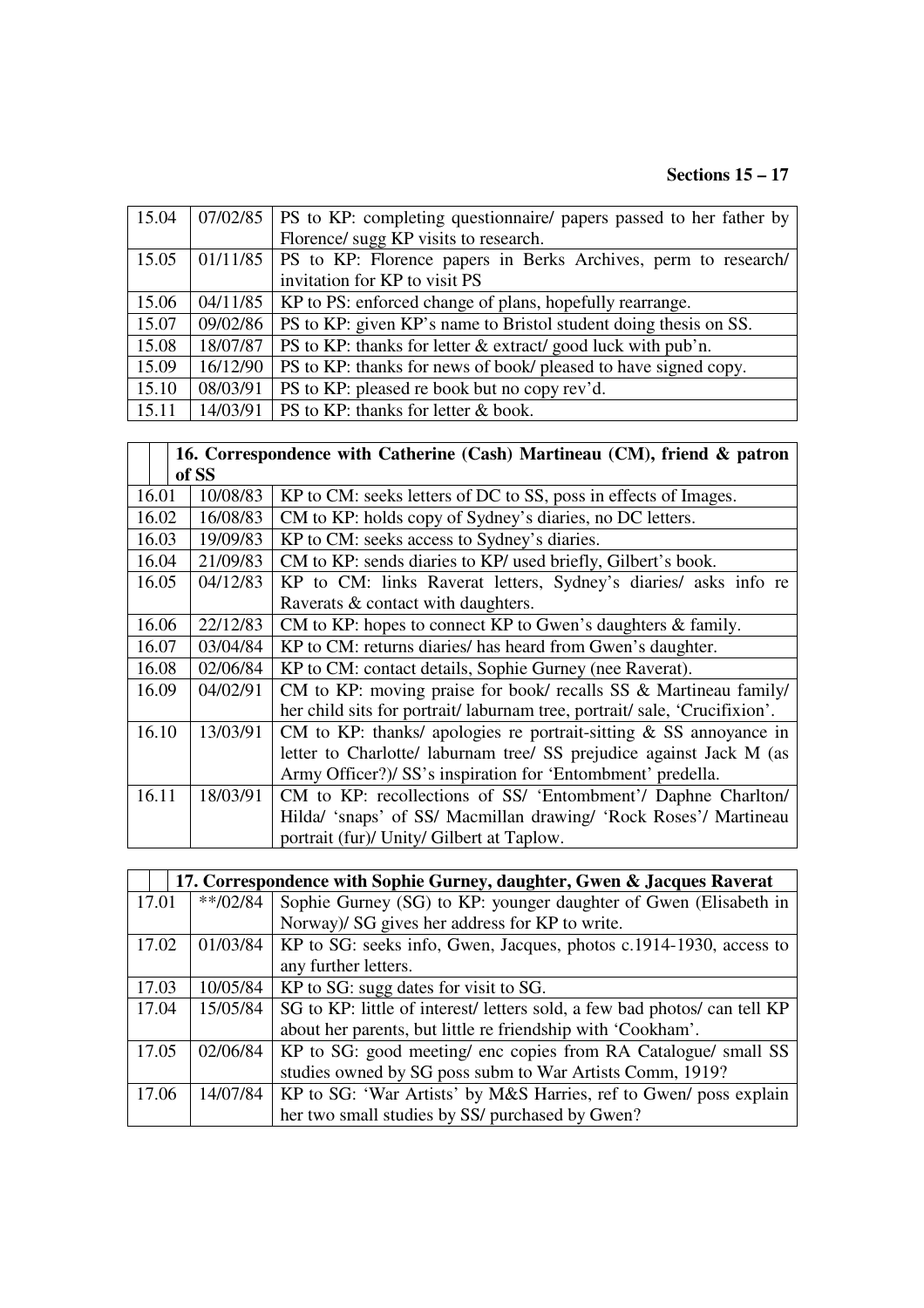# **Sections 17 – 18**

| 17.07 | 22/07/84 | SG to KP: thanks/ unsure about 'Travoys'/ explanation plausible.   |
|-------|----------|--------------------------------------------------------------------|
| 17.08 | 21/09/84 | KP to SG: photo of 'Travoys'/ SG's studies may be sketches for     |
|       |          | Burghclere, more likely War Artists Comm submissions.              |
| 17.09 | 12/07/87 | KP to SG: enc 'Resurrection' booklet/ asks SG to id parents on enc |
|       |          | Slade picnic photo/ is 'John Donne' on public access?              |
| 17.10 | 17/07/87 | SG to KP: SS Resurrection, Bach fugues/ id's Ka Cox (Slade photo)/ |
|       |          | 'John Donne' on loan, Exeter museum.                               |
| 17.11 | 02/08/87 | KP to SG: thanks/ radio prog, Rupert Brooke/ new book, Neo Pagans  |
|       |          | inc Gwen, Jacques/ Brooke & SS.                                    |
| 17.12 | 22/03/91 | SG to KP: thanks for book.                                         |

|       | 18. Submissions to Publishers, Journals etc, & their responses |                                                                       |  |
|-------|----------------------------------------------------------------|-----------------------------------------------------------------------|--|
| 18.01 | 04/02/84                                                       | KP to Weidenfield & Nicolson: outlines SS work, requests pub'n.       |  |
| 18.02 | 23/02/84                                                       | Weidenfield & Nicolson to KP: requests ms. In due course.             |  |
| 18.03 | 27/03/84                                                       | KP to W $\&$ N: covering letter of submission to accompany ms.        |  |
| 18.04 | 06/06/84                                                       | Redcliffe Press to KP: can't publish 'Will & Ethel' (KP's in-laws in  |  |
|       |                                                                | Great War), but SS research interesting.                              |  |
| 18.05 | 14/06/84                                                       | KP to Redcliffe Press: update, KP's SS research/ preview, Lamb exh,   |  |
|       |                                                                | sugg invites for Unity & Shirin.                                      |  |
| 18.06 | 18/06/84                                                       | KP to W $\&$ N: reminder $\&$ update.                                 |  |
| 18.07 | 15/08/84                                                       | W & N to KP: not able to publish KP work on SS.                       |  |
| 18.08 | 24/08/84                                                       | KP to Redcliffe Press: subm to W & N rejected/ still writing SS life/ |  |
|       |                                                                | may be interested in Beaufort booklet with KP material.               |  |
| 18.09 | 09/08/85                                                       | Don Carleton, Univ of Bristol to KP: procedure for considering pub'n  |  |
|       |                                                                | of KP's work on SS.                                                   |  |
| 18.10 | 02/09/85                                                       | KP to Don Carleton: assessors for pub'n/ financial recompense/        |  |
|       |                                                                | typescript in 2-3 months.                                             |  |
| 18.11 | 02/09/85                                                       | KP to Peter Golding, Pub's Comm, Uni Bristol: will he read ms.?       |  |
| 18.12 | 18/09/85                                                       | Don Carleton to KP: assessors for pub'n/ financial recompense/        |  |
|       |                                                                | proposes writing prelim note on Desmond Chute, will send draft.       |  |
| 18.13 | 31/10/85                                                       | KP to Don Carleton: readers, proposed pub'n/ access, photos of SS's   |  |
|       |                                                                | drawings (> 20,000!)/ film, Ezra Pound & Rapallo circle.              |  |
| 18.14 | 06/11/85                                                       | Don Carleton to KP: notice of negative response, Univ Bristol Pub'ns  |  |
|       |                                                                | Comm/ poss HTV doc on SS.                                             |  |
| 18.15 | 14/11/85                                                       | Univ Bristol Pub'ns Comm: too long/ reconsider after cuts.            |  |
| 18.16 | 17/11/85                                                       | KP to Don Carleton: criticism of Comm's decision.                     |  |
| 18.17 | 17/12/85                                                       | John Sansome, Redcliffe Press to KP: poss contact, James Belsey,      |  |
|       |                                                                | writing book on Bristol & Great War.                                  |  |
| 18.18 | 22/03/86                                                       | KP to Redcliffe Press: seeks pub'n after vetting of draft.            |  |
| 18.19 | 12/05/86                                                       | KP to Redcliffe Press: questionnaire return'd/ rewrite of pp 402/3.   |  |
| 18.20 | 28/05/86                                                       | KP to Phaidon Press: seeks pub'n of work on SS.                       |  |
| 18.21 | 29/05/86                                                       | Redcliffe Press to KP: can't proceed with pub'n/ use of KP's photos   |  |
|       |                                                                | in Belsey's book on Bristol & Great War.                              |  |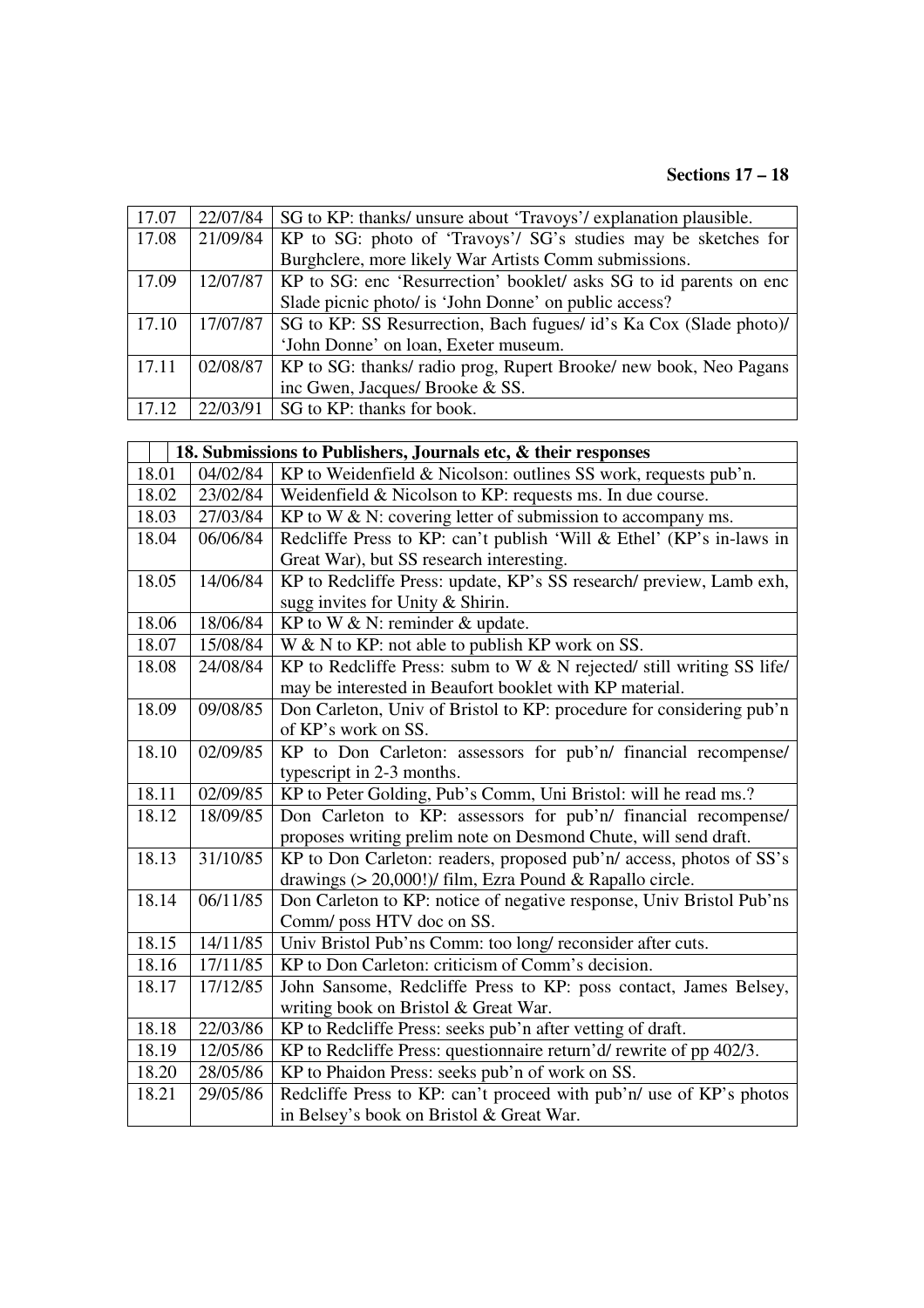# **Section 18 (cont'd)**

| 18.22 | 05/06/86 | KP to Phaidon Press: enc typescript/some technical points.            |
|-------|----------|-----------------------------------------------------------------------|
| 18.23 | 11/06/86 | Phaidon Press to KP: thanks, be in touch/asks for KP's CV.            |
| 18.24 | 13/06/86 | KP to Phaidon: more 'study' than 'biography'/ 'interpretation' of     |
|       |          | SS's viewpoint. (+ KP's 'Curriculum Vitae'.)                          |
| 18.25 | 23/06/86 | KP to Phaidon: enc Sources, Notes & Acknowledgements.                 |
| 18.26 | 24/10/86 | Phaidon to KP: can't publish book/ like narrative, not judgements and |
|       |          | descriptions, SS's work.                                              |
| 18.27 | 25/10/86 | KP to Phaidon: same dilemma as SS faced, separating art from his      |
|       |          | ideas/ KP must 'go out & be controversial'.                           |
| 18.28 | 26/10/86 | KP to Martin Secker & Warburg: seeks sympathetic publisher/           |
|       |          | challenges established opinion/ should become a definitive study.     |
| 18.29 | 26/10/86 | KP to Allison & Busby: as 18.28 (above).                              |
| 18.30 | 27/10/86 | KP to Allen & Co: as 18.28 (above).                                   |
| 18.31 | 03/11/86 | Allen $& Co$ to KP: unsuitable for their list.                        |
| 18.32 | 03/11/86 | Allison & Busby to KP: like to read manuscript.                       |
| 18.33 | 04/11/86 | Martin Secker & Warburg to KP: not right for their list/ sugg try     |
|       |          | Thames & Hudson.                                                      |
| 18.34 | 13/11/86 | KP to Thames & Hudson: as 18.28 (above).                              |
| 18.35 | 13/11/86 | KP to Athlone Press: as 18.28 (above).                                |
| 18.36 | 18/11/86 | KP to Allison & Busby: enc first third of text.                       |
| 18.37 | 19/11/86 | Thames & Hudson to KP: intriguing but small audience for study of     |
|       |          | this depth/ sugg try Collins.                                         |
| 18.38 | 20/11/86 | Athlone to KP: most interested to receive ms when complete.           |
| 18.39 | 26/11/86 | KP to Athlone: herewith SS typescript, note to reader, & CV.          |
| 18.40 | 01/12/86 | Allison & Busby to KP: not suitable for our list.                     |
| 18.41 | 23/01/87 | Athlone to KP: considered ms/ sales insufficient to warrant pub'n.    |
| 18.42 | 29/06/87 | KP to Andre Deutsch Ltd: seeks pub'n at sugg of Unity Spencer/ enc    |
|       |          | 'Resurrection' booklet & CV.                                          |
| 18.43 | 23/07/87 | KP to Andre Deutsch Ltd: thanks, reception given submission/ prefer   |
|       |          | to submit typescript 'in toto'.                                       |
| 18.44 | 18/09/87 | KP to Andre Deutsch Ltd: forwarded remainder typescript/aimed at      |
|       |          | educated general reader/beyond scope of art history.                  |
| 18.45 | 21/09/87 | Andre Deutsch Ltd to KP: ms arrived/ quality of remainder must        |
|       |          | equal that of early pages.                                            |
| 18.46 | 02/10/87 | Andre Deutsch Ltd to KP: substituted page as requested.               |
| 18.47 | 19/03/91 | Nat Trust to KP: thanks/ aware of need, new Burghclere guide/ asked   |
|       |          | Duncan Robinson, sorry/ will stock KP biog.                           |
| 18.48 | 21/03/91 | Nat Trust to KP: Nat Trust Mag/KP write article on Burghclere?        |
| 18.49 | 30/04/91 | Burlington Mag to KP: thanks for 'Visionary Art of SS'/ not right for |
|       |          | us/ wd consider article re unused research, unpub'd letters, new      |
|       |          | documentary evidence etc.                                             |
| 18.50 | 30/04/91 | Nat Trust to KP: thanks, text of article/contact soon/sort money.     |
| 18.51 | 16/05/91 | Nat Trust to KP: article perfect/minor adjustments/ lead article.     |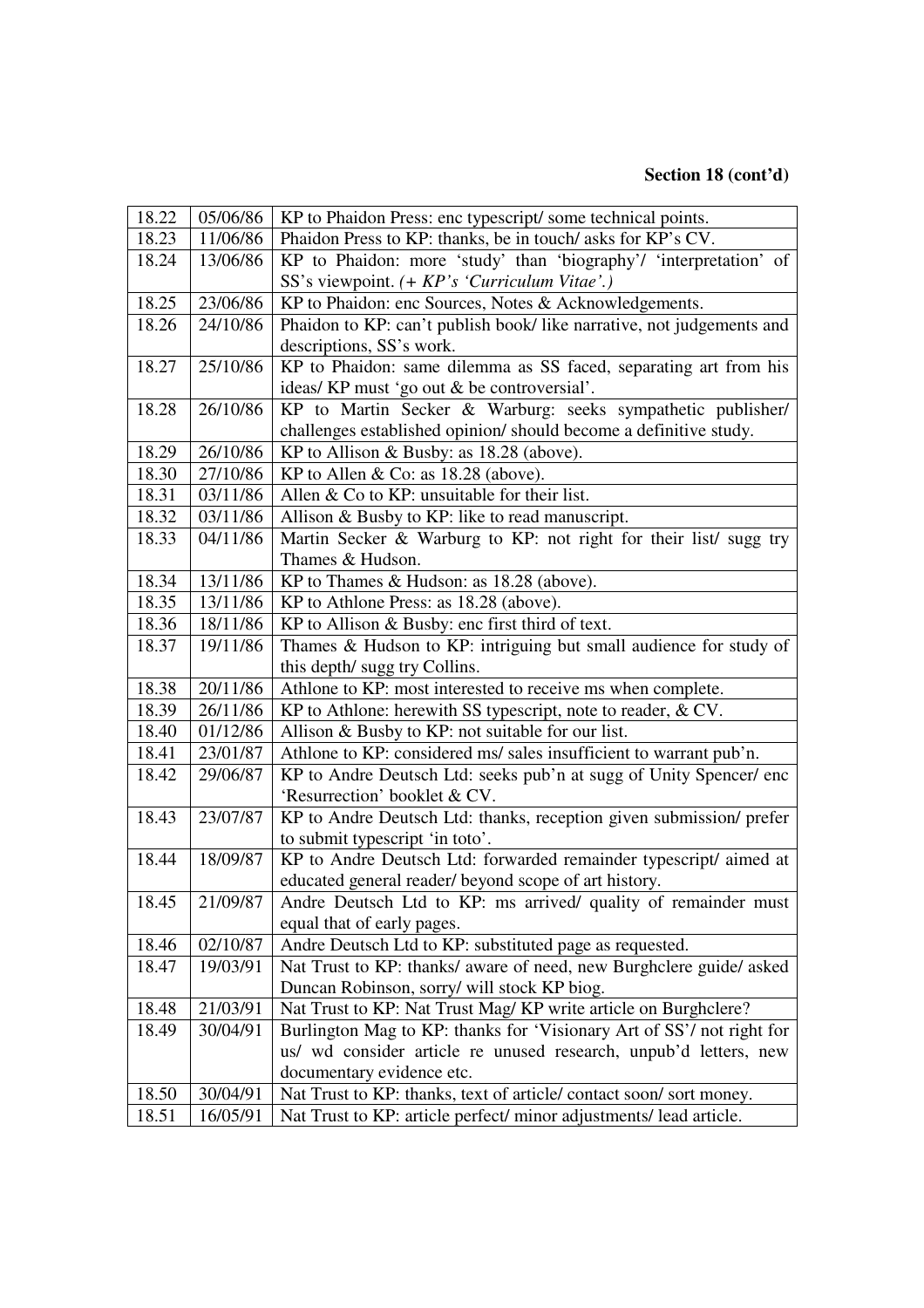#### **Sections 18 – 20**

| 18.52 | 24/05/91   Nat Trust to KP: details adjustments made. $(+$ Nat Trust Mag No 64,         |
|-------|-----------------------------------------------------------------------------------------|
|       | Autumn 1991 [pages from], 'Stanley Spencer at Burghclere')                              |
|       | 18.53   05/07/91   Burlington Mag to KP: thanks, revised version/ 'conversational style |
|       | & lack of scholarly apparatus', unsuitable/ Modern Painters?                            |
| 18.54 | 24/07/91   Modern Painters to KP: like yr article, hold for future issue.               |

|       |          | 19. Correspondence with Keith Clements (KC), biographer of Henry Lamb   |
|-------|----------|-------------------------------------------------------------------------|
| 19.01 | 04/06/84 | KC to KP: thanks letter/ Lamb's 'Tea Party'/ study for it, Arts Club/   |
|       |          | assesses relationship between Lamb, SS. (+ extract from Lamb            |
|       |          | Catalogue on 'Tea Party'.)                                              |
| 19.02 | 05/06/84 | KP to KC: response to claim, SS was humourless: in relation to his      |
|       |          | work, but socially a comic, mimic/ quote, letter to Gwen/ shared        |
|       |          | humour with James Wood ('Uncle Jaz').                                   |
| 19.03 | 30/06/84 | KP to KC: enjoyed (Lamb) exh, meeting KC/ Darsie Japp, his              |
|       |          | meeting with SS in Salonika/ catalogue errors/ SS attitude to money/    |
|       |          | SS & Lamb at Poole/ refs to SS in Lamb letters.                         |
| 19.04 | 05/08/84 | KP to KC: (incomplete type copy) 'Look Back, Look Forward' by E         |
|       |          | Beddington-Behrens/Lamb's 'joke' on Rupert Brooke.                      |
| 19.05 | 15/08/84 | KC to KP: errors, Lamb catalogue/ relationship, SS, Lamb/ SS &          |
|       |          | money/ Beddington-Behrens book/ SS not with Brooke, Lamb at time        |
|       |          | of 'joke'.                                                              |
| 19.06 | 17/08/84 | KP to KC: Lamb-Brooke episode: SS <i>should</i> have been there, waited |
|       |          | in wrong place/ SS, Brooke/ SS, Shirin & Unity.                         |
| 19.07 | 12/12/88 | KP to KC: Collins to publish book/ address of Lady Pansy Lamb?/         |
|       |          | wants to reproduce Lamb's 'Tea Party'.                                  |

|       | 20. Correspondence re Charlotte Murray (ChM), Graham Murray(GM), Dr |                                                                      |  |
|-------|---------------------------------------------------------------------|----------------------------------------------------------------------|--|
|       | <b>Karl Abenheimer (KA)</b>                                         |                                                                      |  |
| 20.01 | 18/06/84                                                            | KP to David Abenheimer: connected to Dr Karl Abenheimer?             |  |
| 20.02 | 08/09/84                                                            | KP to Mrs Abenheimer: seeks those who knew SS in Glagow, esp         |  |
|       |                                                                     | Graham Murray. (KP's handwritten notes on verso.)                    |  |
| 20.03 | 20/09/84                                                            | Irene Abenheimer (IA) to KP: detailed letter/ GM eyesight poor,      |  |
|       |                                                                     | recovering accident/ ChM & KA deceased/ Glasgow music gp inc         |  |
|       |                                                                     | SS/ other Glasgow artists/ SS & ChM/ SS talks with KA/ SS            |  |
|       |                                                                     | character, behaviour/ SS desire to paint Hilda & Patricia/ sugg KP   |  |
|       |                                                                     | talk to GM, gives address.                                           |  |
| 20.04 | 21/09/84                                                            | KP to IA: thanks/ image of SS 'in-character'/ understanding SS       |  |
|       |                                                                     | imagery/Hilda-Patricia picture in the Astor Scrapbook.               |  |
| 20.05 | 27/11/84                                                            | KP to IA: ChM letters to SS/ his to her missing/ detailed summary of |  |
|       |                                                                     | CM & relationship with SS/ seeks confirmation.                       |  |
| 20.06 | 21/11/88                                                            | Mrs Betty Murray to KP: SS-ChM letters, typescripts made by          |  |
|       |                                                                     | Graham's friend/sugg read letters here.                              |  |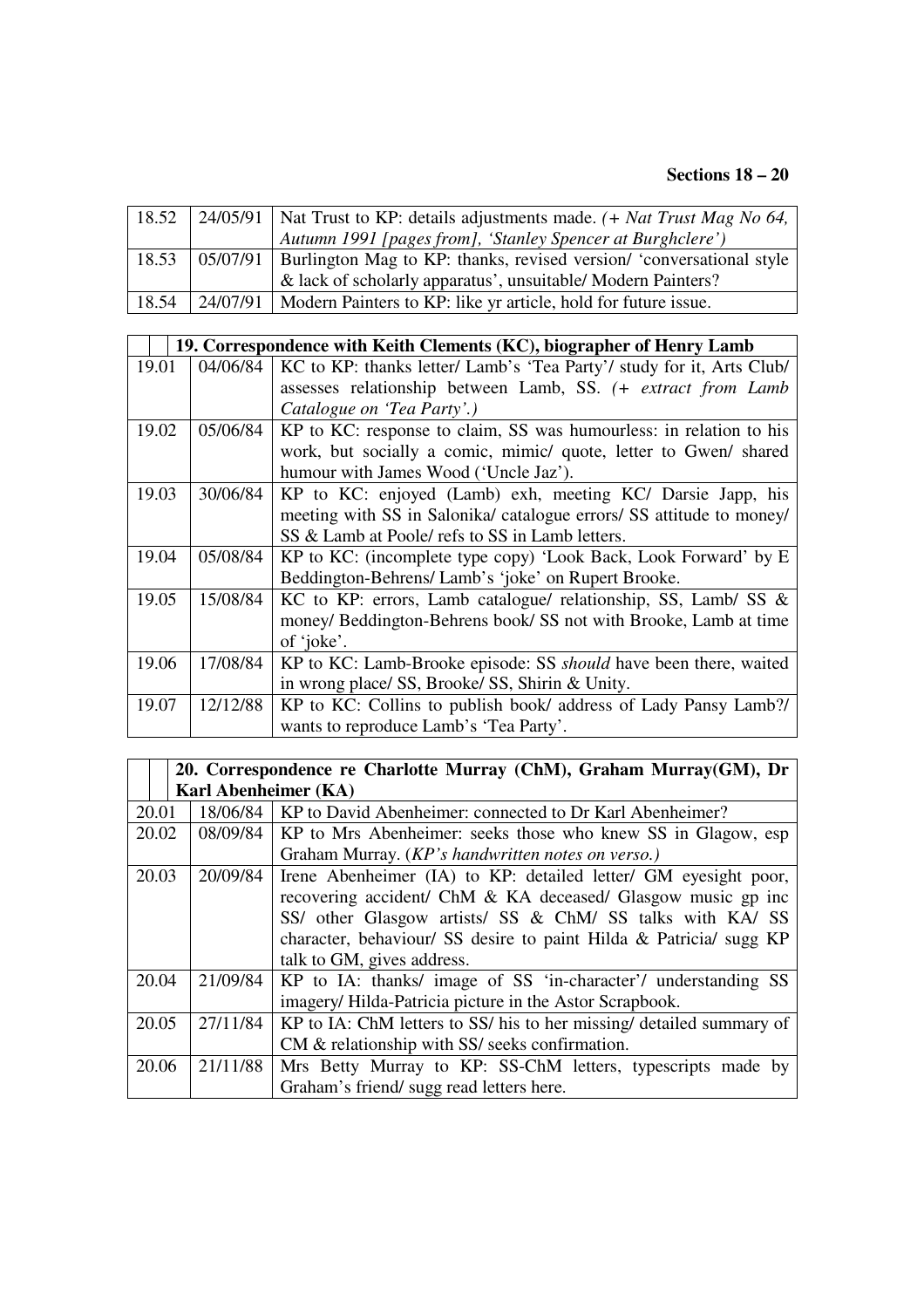# **Sections 20 – 21**

| 20.07 | 15/09/89 | KP to Mrs Maureen Lambourne (typed SS-ChM letters): Sir John                       |
|-------|----------|------------------------------------------------------------------------------------|
|       |          | Rothenstein denies suppressing letters/ Mrs Paralis, photo'd sites of              |
|       |          | SS war service for KP.                                                             |
| 20.08 | 21/09/89 | Maureen Lambourne to KP: no need to suppress/ not know Mrs                         |
|       |          | Paralis/son at Bristol, sugg meet/met SS when at school in Belfast.                |
| 20.09 | 04/10/89 | Maureen Lambourne to KP: visits Bristol in Nov/ like to meet/                      |
|       |          | belongs to SS Society/ TV film of SS/ need for book to link SS                     |
|       |          | writings with paintings.                                                           |
| 20.10 | 06/10/89 | Betty Murray to KP: thanks, returning photos, ChM & GM.                            |
| 20.11 | 15/11/89 | Maureen Lambourne to KP: thanks hospitality/ Joanna Jellinecke to                  |
|       |          | tell Mrs Murray/ Cookham's 'Copper Kettle'/ husband lectures                       |
|       |          | Bristol after Japan exh.                                                           |
| 20.12 | 19/03/91 | Betty Murray to KP: thanks book/ Graham wd have loved/ sorry                       |
|       |          | missed KP at Barbican.                                                             |
| 20.13 | 26/03/91 | Maureen Lambourne to KP: congrats book/ SS letters ChM/ writers                    |
|       |          | book, Bird Illustration/ Gt gt grandfather (ornithologist)/ son in 2 <sup>nd</sup> |
|       |          | year at bristol Univ.                                                              |
| 20.14 | 03/06/91 | Betty Murray to KP: SS-ChM letters in Tate/ Mr Abenheimer/                         |
|       |          | Glasgow SS Exh/KP radio talk.                                                      |
| 20.15 | 07/01/95 | Maureen Lambourne to KP (note card): time since contact, SS letters                |
|       |          | Graham/like to read KP's article, Patricia Preece, Dorothy Hepworth.               |

|       | 21. Correspondence re Daphne Charlton (DaC) & George Charlton (GC) |                                                                    |  |
|-------|--------------------------------------------------------------------|--------------------------------------------------------------------|--|
| 21.01 | 18/06/84                                                           | KP to DaC: SS 'vision'/ could KP meet her?.                        |  |
| 21.02 | 12/10/85                                                           | KP to DaC: update/ further request to meet.                        |  |
| 21.03 | 12/01/86                                                           | KP to Univ Coll London: seeks info GC, Slade School of Art. (+     |  |
|       |                                                                    | Handwritten responses.)                                            |  |
| 21.04 | 20/01/86                                                           | Univ Coll London to KP: letter passed to Sec, Slade School.        |  |
| 21.05 | 28/01/86                                                           | KP to Rev Chicken, St Swithins, Leonard Stanley: SS in Leonard     |  |
|       |                                                                    | Stanley with Charltons/ photos of SS work in the Vicarage, then    |  |
|       |                                                                    | vicar/ still exist?                                                |  |
| 21.06 | 04/02/86                                                           | KP to Mr Young, Church View, Leonard Stanley: may have known       |  |
|       |                                                                    | SS whilst there/ KP seeks written memories or visit.               |  |
| 21.07 | 04/02/86                                                           | KP to Murray Watson, Slade School: query, evacuation School, 1939, |  |
|       |                                                                    | date of return.                                                    |  |
| 21.08 | 08/02/86                                                           | KP to Rev Chicken: thanks/ heard from 3 who knew SS, details/ info |  |
|       |                                                                    | re Revs Saleby & Moore, from SS's time.                            |  |
| 21.09 | 04/08/90                                                           | KP to Mrs Reith: update re book/ inv to launch/ thank Daphne.      |  |
|       |                                                                    | (Response to postcard from Mrs Reith – attached.)                  |  |
| 21.10 | $**/01/91$                                                         | Winifred Smith to KP: seeks contact, friend DaC/ met & knew        |  |
|       |                                                                    | several in that circle.                                            |  |
| 21.11 | 05/02/91                                                           | Winifred Smith to KP: thanks for info/ also knew Dorothy/ pc from  |  |
|       |                                                                    | DaC re Stephen Spender/hunted out more old letters.                |  |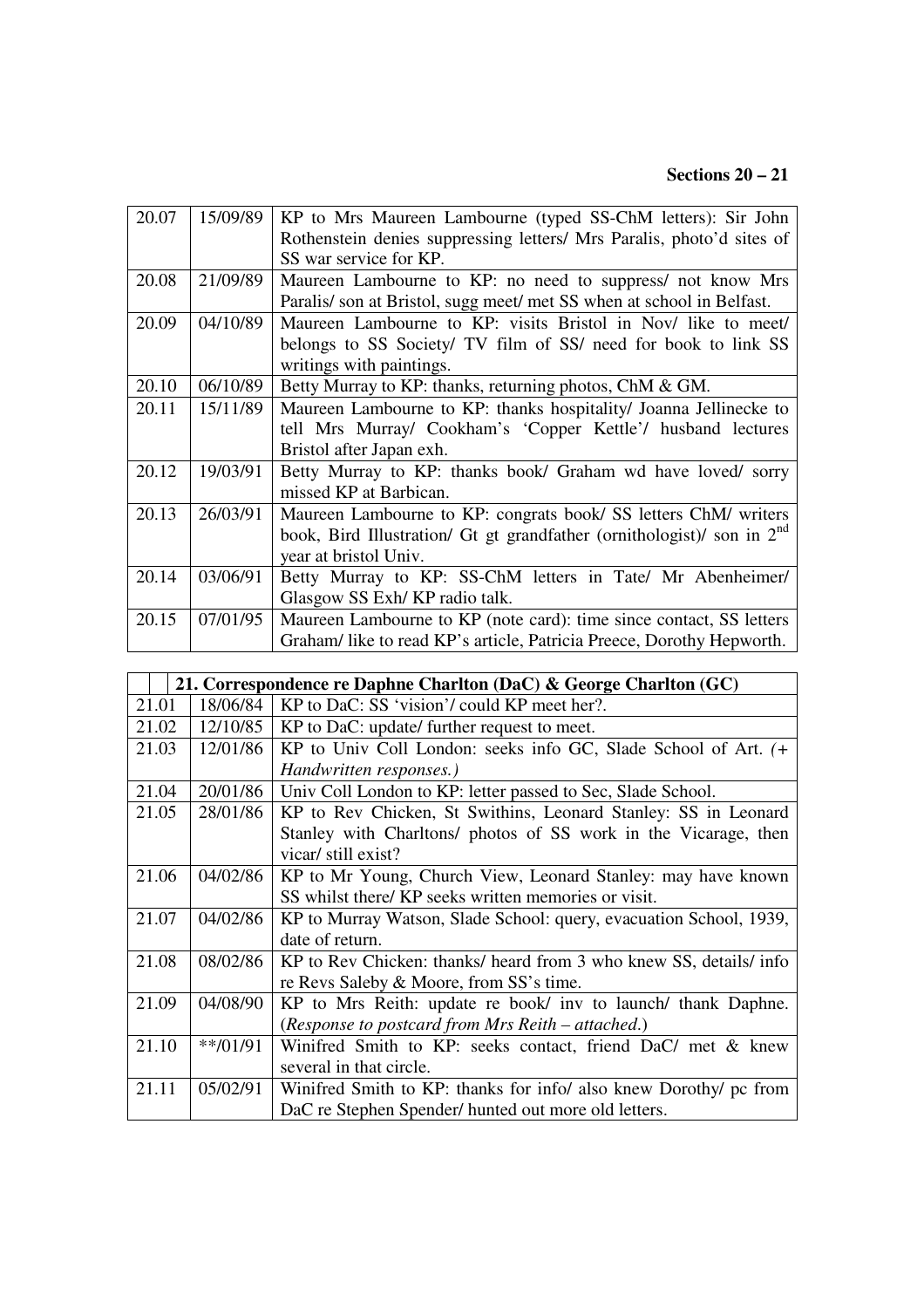|       | 22. Correspondence re Tooth Paintings Ltd (Agents to Stanley Spencer) |                                                                                                      |  |
|-------|-----------------------------------------------------------------------|------------------------------------------------------------------------------------------------------|--|
|       |                                                                       | $\vert$ 22.01 $\vert$ 02/02/85 $\vert$ KP to Nicholas Tooth (NT): perm to quote from Tooth Archives/ |  |
|       |                                                                       | seeks access to Archive.                                                                             |  |
| 22.02 |                                                                       | 12/01/86   KP to NT: asks to retain SS corr/ asks to quote refs/ photos of SS                        |  |
|       |                                                                       | work still exist?/ asks details of Dudley Tooth's life.                                              |  |
| 22.03 |                                                                       | 16/01/86   NT to KP: KP can retain corr & quote refs/ details, Dudley Tooth.                         |  |
| 22.04 |                                                                       | 17/05/86   KP to NT: date to return files/ asks to see photos of SS works                            |  |

|       |          | 23. Correspondence with Canon Westropp (CW), ex Vicar, Cookham Church   |
|-------|----------|-------------------------------------------------------------------------|
| 23.01 | 12/10/85 | KP to CW: seeks views of SS final days/ sugg questionaire.              |
| 23.02 | 16/10/85 | CW to KP: pleased to help/ send questionaire, arrange visit.            |
| 23.03 | 25/10/85 | KP to CW: 21 questions/ dates, visit/ photo, Westropps with SS, Ld      |
|       |          | Astor, Roy Wilenski. $(+)$ questionnaire with answers $+$ 2 more sheets |
|       |          | handwritten answers)                                                    |
| 23.04 | 16/11/85 | KP to CW: sugg date for visit.                                          |
| 23.05 | 20/11/85 | CW to KP: look forward visit/ at work on questionaire/ directions.      |
| 23.06 | 27/03/91 | CW to KP: thanks/congrats book/ articles, SS post Barbican Exh/         |
|       |          | refutes sugg SS alcoholic/ glad to meet, Barbican.                      |
| 23.07 | 18/09/91 | CW to KP: warm praise book/ hopes KP will write something for sale      |
|       |          | at Burghclere – existing lit 'dull'.                                    |

|       | 24. Correspondence with Mrs Julian Vinogradoff (JV), daughter of Lady |                                                                                |  |
|-------|-----------------------------------------------------------------------|--------------------------------------------------------------------------------|--|
|       | <b>Ottoline Morell</b>                                                |                                                                                |  |
| 24.01 |                                                                       | 06/11/85   KP to JV: mother's photo albums/ parents' 1914 visit to Spencers in |  |
|       |                                                                       | Cookham/ Sydney's diary entry/ photos still exist? (+ covering letter          |  |
|       |                                                                       | to $JV$ 's publisher).                                                         |  |
| 24.02 |                                                                       | 01/12/85   JV to KP: Lord David Cecil Intro to book of photos/ Lady O acct,    |  |
|       |                                                                       | Cookham visit/ JV recalls SS and GS drawing her. (+ copy of title              |  |
|       |                                                                       | page of 'Lady O's Album', now out of print.)                                   |  |
| 24.03 | 17/12/93                                                              | Miranda Seymour (author 'Life on the Grand Scale') to KP:                      |  |
|       |                                                                       | paperback corrects error/ not 'Philip' but Sydney $(S)$ , & Gilbert $(S)$      |  |
|       |                                                                       | not small/Lady O's account/ album owner & agent, details.                      |  |

|       | 25. Correspondence with Fiona Pearson (FP), National Galleries of Scotland. |                                                                                     |  |
|-------|-----------------------------------------------------------------------------|-------------------------------------------------------------------------------------|--|
| 25.01 |                                                                             | $28/11/85$ FP to KP: thanks help at Tate & Cookham/ enc photo of 'Christ'           |  |
|       |                                                                             | Delivered to the People'.                                                           |  |
| 25.02 |                                                                             | $09/12/85$   KP to FP: thanks/ asks copy, 'Daughters of Jerusalem'/ lists SS refs   |  |
|       |                                                                             | to it/ KP interpretation, 'Christ Delivered'.                                       |  |
| 25.03 |                                                                             | 19/12/85   FP to KP: thanks/ shawl, 'distorted woman', 'Christ Delivered'/          |  |
|       |                                                                             | written Tooth/ sends repro of 'Daughters'/ loans, preparations, prop                |  |
|       |                                                                             | exhibition.                                                                         |  |
| 25.04 |                                                                             | $05/01/86$   KP to FP: fleur-de-lys shawl, link to Patricia/ divorce action against |  |
|       |                                                                             | her/ Pontius Pilate 'crown' in 'Christ Delivered'/ SS emotional                     |  |
|       |                                                                             | turmoil 1950.                                                                       |  |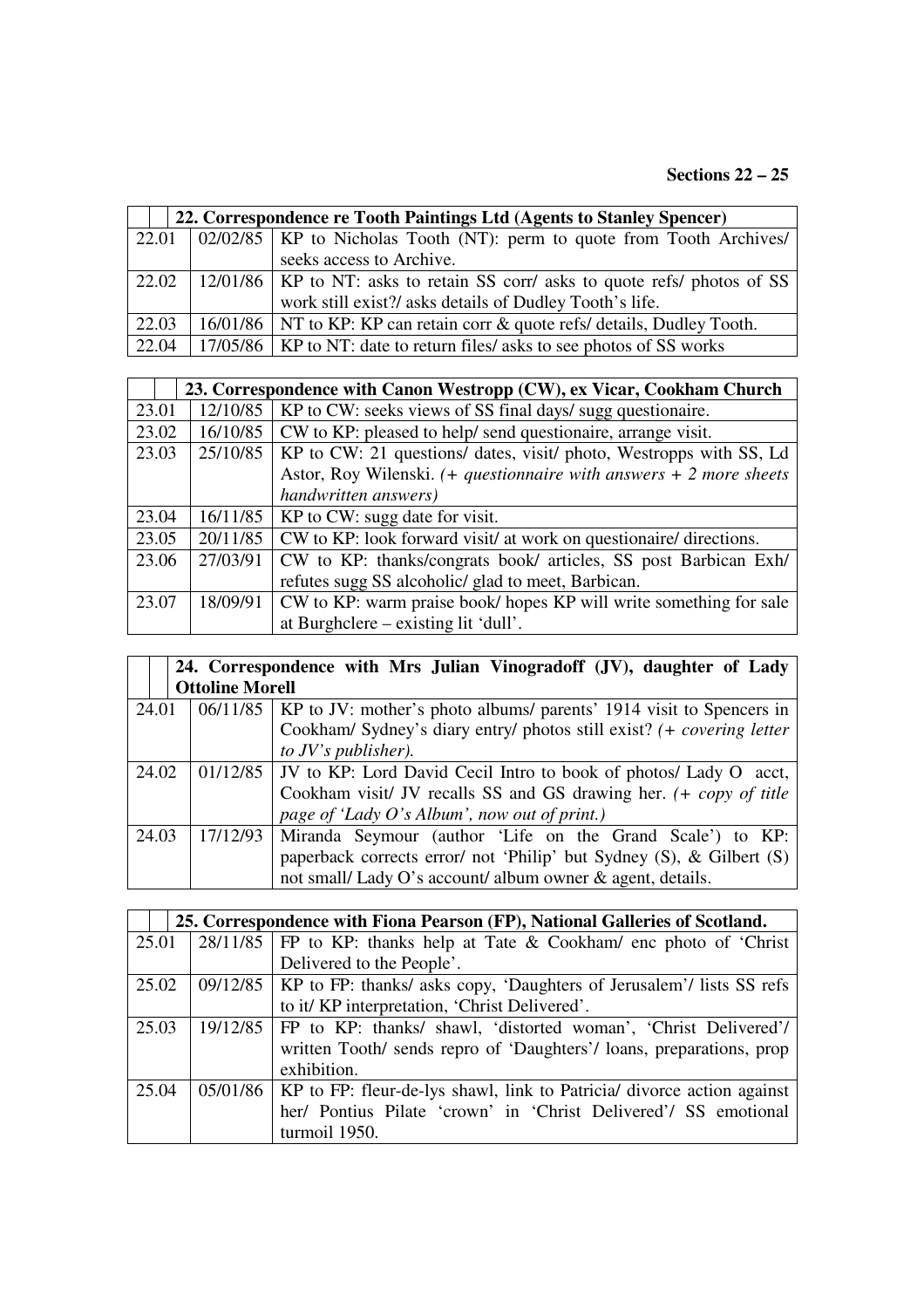#### **Sections 25 – 30**

|  | 25.05   11/03/86   FP to KP: compliments slip to accompany FP's 'splendid          |
|--|------------------------------------------------------------------------------------|
|  | broadsheet'/ arms of chair in 'Disrobing'.                                         |
|  | 25.06   17/03/86   KP to FP: congrats 'splendid broadsheet', colour repro ('Christ |
|  | Delivered')/ six queries on details.                                               |

| 26. Correspondence with Rosamund Lehmann, Author |  |                                                                                                               |
|--------------------------------------------------|--|---------------------------------------------------------------------------------------------------------------|
|                                                  |  | $\left  \frac{26.01}{26.01} \right $ 08/02/86   KP to Rosamund Lehmann: asks confirmation she was pupil of Wm |
|                                                  |  | (Pa) Spencer, and any further info.                                                                           |
| 26.02                                            |  | [26/02/86] Rosamund Lehmann to KP: memories, singing lessons with Wm                                          |
|                                                  |  | Spencer, exchanging reminiscences with Gilbert.                                                               |

| 27. Correspondence with Harper Collins, Publisher re KP's Biography of SS |                                                                                       |  |
|---------------------------------------------------------------------------|---------------------------------------------------------------------------------------|--|
|                                                                           | 27.01   $04/01/88$   36 letters between KP & Harper Collins, charting the submission, |  |
| to.                                                                       | acceptance, publication, progress of KP biography. (+ copy of                         |  |
| 25/02/97                                                                  | contract, draft of index, 2 photo prints of 'Slade picnic-party') More                |  |
|                                                                           | 'procedural' letters between them have not been included.                             |  |

|       | 28. Correspondence with Bryan Guinness Moyne (Lord Moyne) |                                                                                |  |
|-------|-----------------------------------------------------------|--------------------------------------------------------------------------------|--|
|       |                                                           | 28.01 22/11/88 Lord Moyne to KP: Lamb 'Tea Party'/ SS visit Biddesden 1933/ SS |  |
|       |                                                           | painting of Legs/ SS 1935 visit Biddesden with Patricia Preece. (+             |  |
|       |                                                           | signed copy, Lord Moyne's poem 'By The River, the Unveiling of the             |  |
|       |                                                           | Cookham War Memorial')                                                         |  |
| 28.02 |                                                           | 08/12/88   KP to Lord Moyne: Lamb 'Tea Party'/ detailed acct, Lamb             |  |
|       |                                                           | Hampstead Studio, Poole house, SS residencies in them.                         |  |

|       | 29. Correspondence with Fiona MacCarthy, Writer, Biographer of Eric Gill. |
|-------|---------------------------------------------------------------------------|
| 29.01 | 28/06/89   Fiona MacCarthy to KP: no ref to SS, Gill, Raverats meeting to |
|       | discuss 'Rubaiyat' in 1914/ their plan for 'Four Gospels'/ nature of      |
|       | Gill-Chute relationship.                                                  |

|       | 30. Correspondence re Patricia Preece (PP) & Dorothy Hepworth (DH) |                                                                       |  |
|-------|--------------------------------------------------------------------|-----------------------------------------------------------------------|--|
| 30.01 | 04/08/89                                                           | Collins Pub to KP: thanks info, Christine Hepworth archive on DH $\&$ |  |
|       |                                                                    | PP/DH obscure, non-viability of book on her.                          |  |
| 30.02 | 22/09/89                                                           | Collins to KP: thanks letter re Christine Hepworth (CH)/ sugg CH      |  |
|       |                                                                    | contact Virago or other publishers, or approach agents                |  |
| 30.03 | 30/09/89                                                           | KP to Dawson & Co, Solicitors: thanks CH's address/ CH has            |  |
|       |                                                                    | surviving papers, DH & PP/ made available KP/ royalty payments.       |  |
| 30.04 | 09/07/91                                                           | KP to Editor, 'Modern Painters': enc article drawn from PP-DH         |  |
|       |                                                                    | archive/ fees for use photos etc.                                     |  |
| 30.05 | 18/07/91                                                           | KP to Michael Dickens: reply from CH/ wants visit Bloomsbury exh/     |  |
|       |                                                                    | please ring/ CH's father was DH's brother.                            |  |
| 30.06 | 30/08/91                                                           | KP to Museum of Welsh Regt: seeks info on PP's father.                |  |
| 30.07 | 10/09/91                                                           | Regt'l Museum, Royal Welsh Fusiliers to KP: re service records.       |  |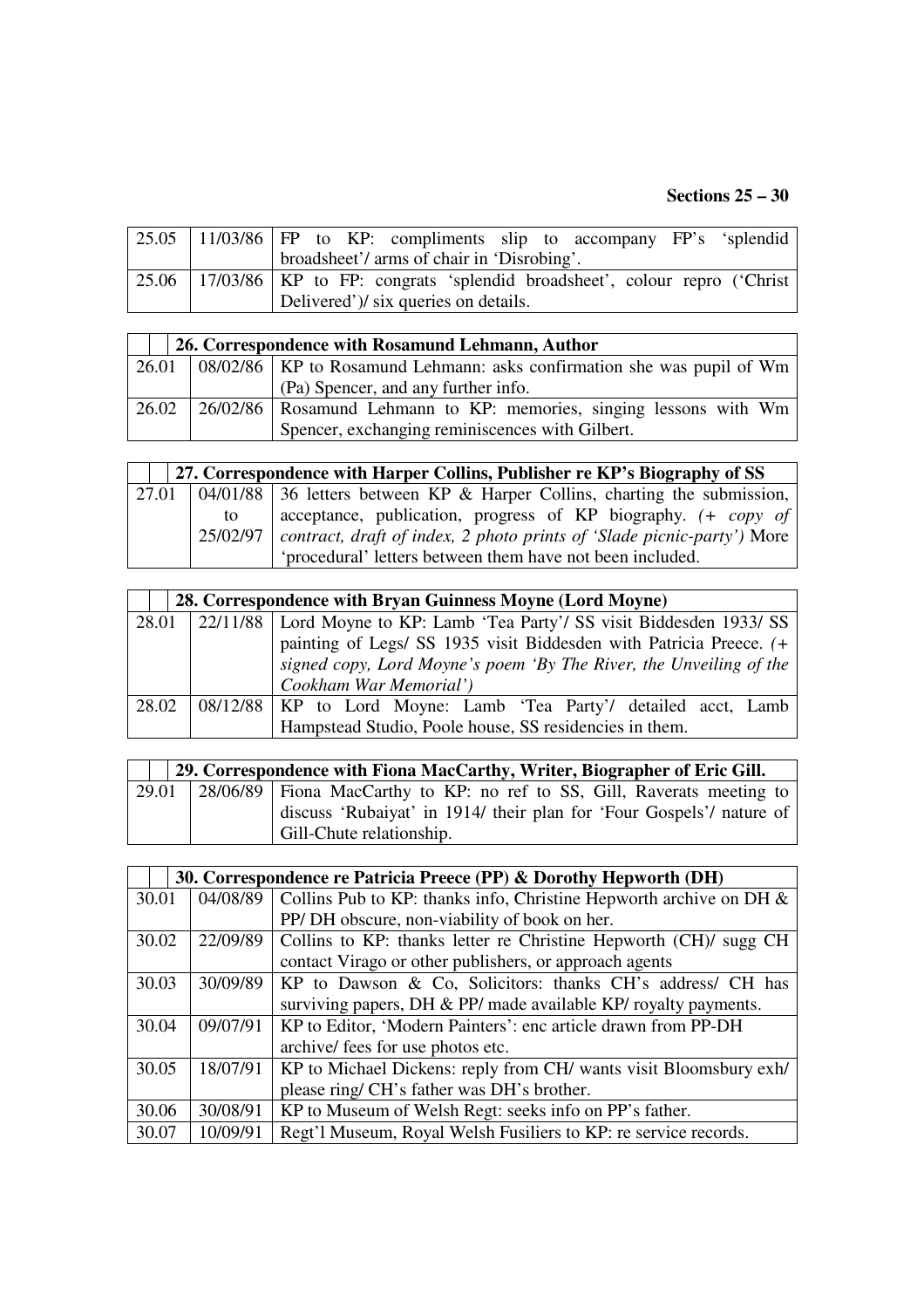| 30.08 | 10/02/92   | Univ Coll London to KP: yr letter re PP-DH passed to Rec Office/              |
|-------|------------|-------------------------------------------------------------------------------|
|       |            | Warden of College Hall is Miss C Prince.                                      |
| 30.09 | 10/02/92   | Sonia Redway to KP: portrait, blue dress by DH/ Miss Fryett next to           |
|       |            | Moor Thatch/can't recall 'Joan'/ Esilda Mezulianik.                           |
| 30.10 | 13/02/92   | Univ Coll London to KP: enc student recs for DH/ no Patricia Preece           |
|       |            | but recs for Peggy Vivian Preece, Slade 1917-20.                              |
| 30.11 | 20/02/92   | Univ Coll London to KP: thanks inf PP/ recs for PP-DH leaving date.           |
| 30.12 | 28/02/92   | Imp War Museum to KP: PP commission by Min Supply, portrait of                |
|       |            | Miss M Steele/ DH telling fibs - doesn't appear.                              |
| 30.13 | $**/02/92$ | Bucks County Library to KP: 'The Pines' not in Kellys, Bourne End             |
|       |            | Private Residents/ Furlong Rd, Commercial Section. (+ page from               |
|       |            | Kelly's 1928 & photo Furlong Rd.)                                             |
| 30.14 | 01/03/92   | Ethel Major to KP: Miss Fryett recalls instances quoted by KP.                |
| 30.15 | 09/03/92   | Imp War Museum to KP: may re-attribute PP portrait to DH.                     |
| 30.16 | 20/03/92   | Keith Pople (Leics) to KP: summary of research, DH father, Alfred             |
|       |            | James Hepworth.                                                               |
| 30.17 | 24/04/92   | Leics County Council (Arts) to KP: details, DH & father inc art               |
|       |            | school, occupation, addresses.                                                |
| 30.18 | 22/05/92   | Keith Pople to KP: thanks for more on Hepworth story.                         |
| 30.19 | 03/06/92   | KP to Dr Brown: thanks response, Marjorie Hepworth (Dorothy's                 |
|       |            | sister)/ sugg visit, bring letters, photos. $(+ 2$ page detailed note on life |
|       |            | of Marjorie Hepworth)                                                         |
|       |            |                                                                               |
| 30.20 | 15/06/92   | Michael Dickens to KP: thanks copy, letter to Ackerman (NY)/                  |
|       |            | visited Christine/ paintings, drawings from DH studio/ exh going              |
|       |            | well, inc SS drawings from 'Moor Thatch'.                                     |
| 30.21 | 15/06/92   | Jennifer Jones to KP: MA student, British women artists as 'couples'          |
|       |            | 1900-40/ seeks info on PP & DH.                                               |
| 30.22 | 22/06/92   | PJ Armstrong to KP: marriage cert, James Duncan Preece, Ada                   |
|       |            | Maude Webb, 1891.                                                             |
| 30.23 | 23/06/92   | Jennifer Jones to KP: thanks info/ contact Cartwright Hall, 1938 Exh/         |
|       |            | details of her study, lists other women couples.                              |
| 30.24 | 30/06/92   | Michael Dickens to KP: 4 pages, DH-PP/ their work, styles, early vs           |
|       |            | late, technique, 'joint' works/ errors, Spalding article.                     |
| 30.25 | 02/07/92   | Jennifer Jones to KP: copies, Cartwright Hall catalogues/ no ref PP,          |
|       |            | reviews 1934 & 38/ PP entry form/ women artists 'written out' in              |
|       |            | favour of associated males?                                                   |
| 30.26 | 03/07/92   | Epsom Library to KP: re KP enq, 'Smith', 'Downs Ave'. (Attempt to             |
|       |            | locate PP's aunt, visited by PP whilst SS lodged at Epsom with                |
|       |            | mother of Sidney Carline's widow, 1940's.)                                    |
| 30.27 | 09/07/92   | Bucks CC to KP: PP, DH not in Electoral Reg Bourne End, 1923, 25,             |
|       |            | 28/ ineligible if under 30/ 'Mrs Hepworth, Kellys 1920, 24, 28,               |
|       |            | Hedsor Priory, Manor House.                                                   |
| 30.28 | 21/07/92   | Curator, Reg Museum, Royal Corps Transport to KP: response, KP                |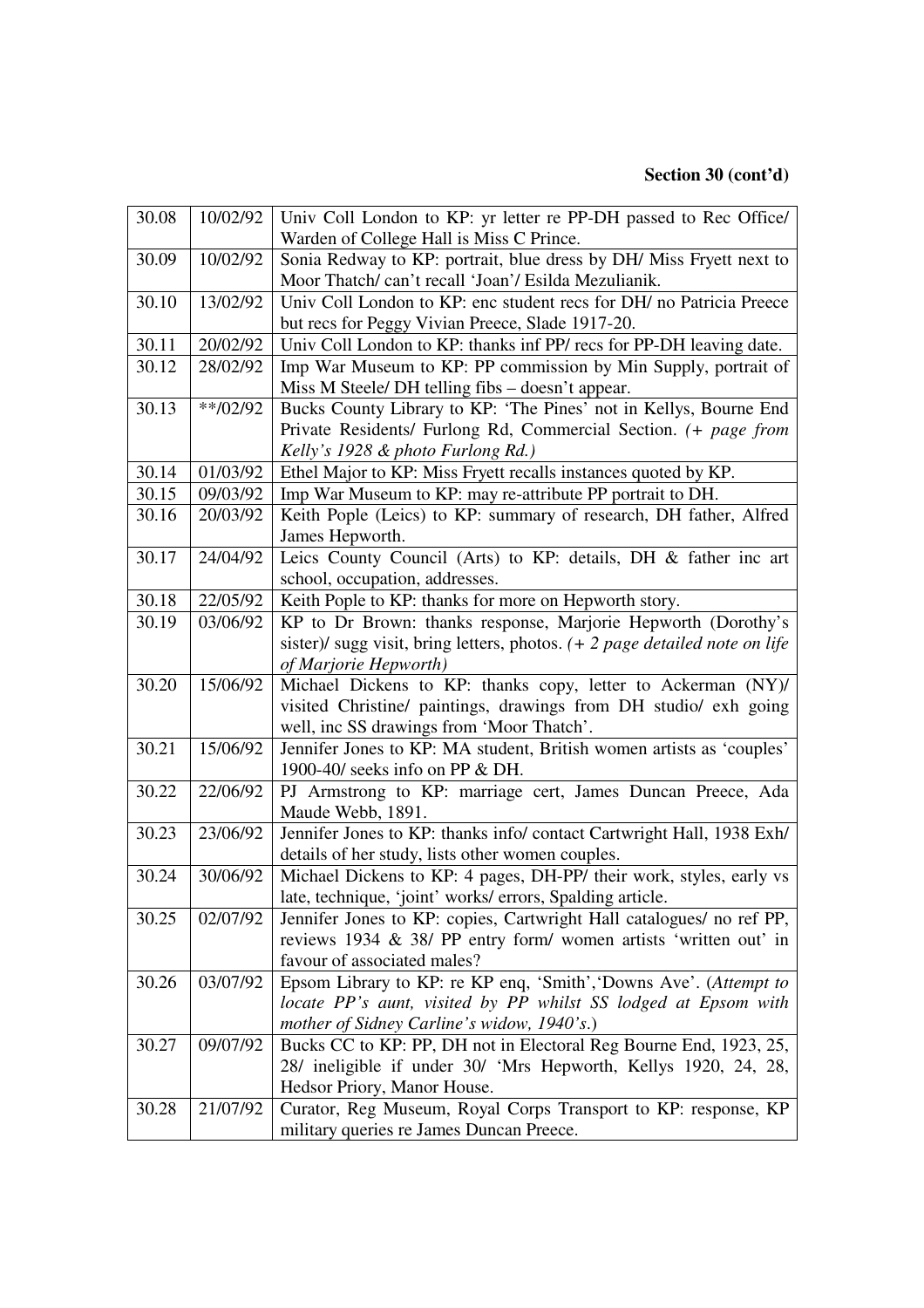| 30.29 | 18/08/92 | Michael Dickens to KP: 1928 Beaux Arts Exh, review wrong,            |
|-------|----------|----------------------------------------------------------------------|
|       |          | Barbara Hepworth & William Morgan, not Dorothy, Walter/ Othon        |
|       |          | Friesz, Andre Lhote taught in Paris when DH, PP there $-$ Oxf Dict   |
|       |          | Art/ SS painting which might be by PP-DH.                            |
| 30.30 | 31/08/92 | PJ Armstrong to KP: checked Somerset Hse/ no will, Harold Smith/     |
|       |          | no marriage Smith to Preece or Webb/ sugg check birth cert for       |
|       |          | Muriel, find mother's maiden name.                                   |
| 30.31 | 17/11/92 | Gp Capt Colin Preece to KP: no knowledg PP/ another Preece family    |
|       |          | two miles away/ cd find address if req'd.                            |
| 30.32 | 18/11/92 | Royal Regt Fusiliers to Christine Hepworth: can't help re James      |
|       |          | Duncan Preece/ sugg try Royal Welsh Fusiliers, address given.        |
| 30.33 | 01/12/92 | DS Preece to KP: no knowledge, Graham Duncan Preece.                 |
| 30.34 | 03/12/92 | Gp Capt Colin Preece to KP: no further knowledge of Preeces.         |
| 30.35 | 29/01/93 | PJ Armstrong to KP: no will yet proved on Sybil Duncan Preece.       |
| 30.36 | 30/01/93 | Roger Preece to KP: unlikely his family linked to Graham Preece.     |
| 30.37 | 31/01/93 | Stanley Brown to KP: re Lowther College, Lytham/ enc copy,           |
|       |          | souvenir history college/ send more info if found.                   |
| 30.38 | 17/02/93 | Clwyd County Council to KP: Lowther College records post 1915,       |
|       |          | too late/ Allied Schools, managed Lowther pre-closure.               |
| 30.39 | 22/02/93 | Allied Schools to KP: no records which may help.                     |
| 30.40 | 05/03/93 | Bodelwyddon Castle to KP: no info PP/ passed to Lowther Old Girls    |
|       |          | Assoc/ sugg Mrs Ruby Cobler, in her 90's, Lowther c 1908.            |
|       |          |                                                                      |
| 30.41 | 08/03/93 | Nat Mus Wales to KP: had PP 'Still Life' (describes)/ bequest of Edw |
|       |          | Marsh, 1954/now missing.                                             |
| 30.42 | 12/03/93 | Chairman, Lowther Assoc to KP: interested to know of PP/ enc         |
|       |          | details, 1991 exh re College/ info re records. (+ exh catalogue)     |
| 30.43 | 17/03/93 | Contemp Art Soc Wales to KP: details, location, 2 PP paintings.      |
| 30.44 | 22/03/93 | Bodelwyddon Castle to KP: Mrs Cobler confirms uniforms,              |
|       |          | landscape in photos/ can shed no further light.                      |
| 30.45 | 26/03/93 | Univ College Wales (Bangor) to KP: confirm PP 'Girl Reading          |
|       |          | Letter' in college & available to see, photo.                        |
| 30.46 | 14/04/93 | Insolvency Svce to KP: bankruptcy, James Duncan Preece/ recs from    |
|       |          | 1930's routinely destroyed years ago.                                |
| 30.47 | 22/04/93 | Harper Collins to KP: happy to look at Patricia Preece abstract/     |
|       |          | unlikely to be for us.                                               |
| 30.48 | 10/06/93 | Harper Collins to KP: sorry, Patricia Preece/ overturns our view/    |
|       |          | insubstantial audience/ Pandora only publish about & by women/       |
|       |          | sympathetic agent?                                                   |
| 30.49 | 18/06/93 | Redcliffe Press to KP: cant contemplate new titles.                  |
| 30.50 | 22/06/93 | Harper Collins to KP: first port of call should be Carol Heaton.     |
| 30.51 | 06/07/93 | Carol Heaton (Elaine Greene Ltd, Lit Agency) to KP: opinions &       |
|       |          | suggestions re pub'n of Patricia Preece & Dorothy Hepworth.          |
| 30.52 | 26/07/93 | KP to PJ Armstrong: info re Edmund Brine, one-time fiance to PP/     |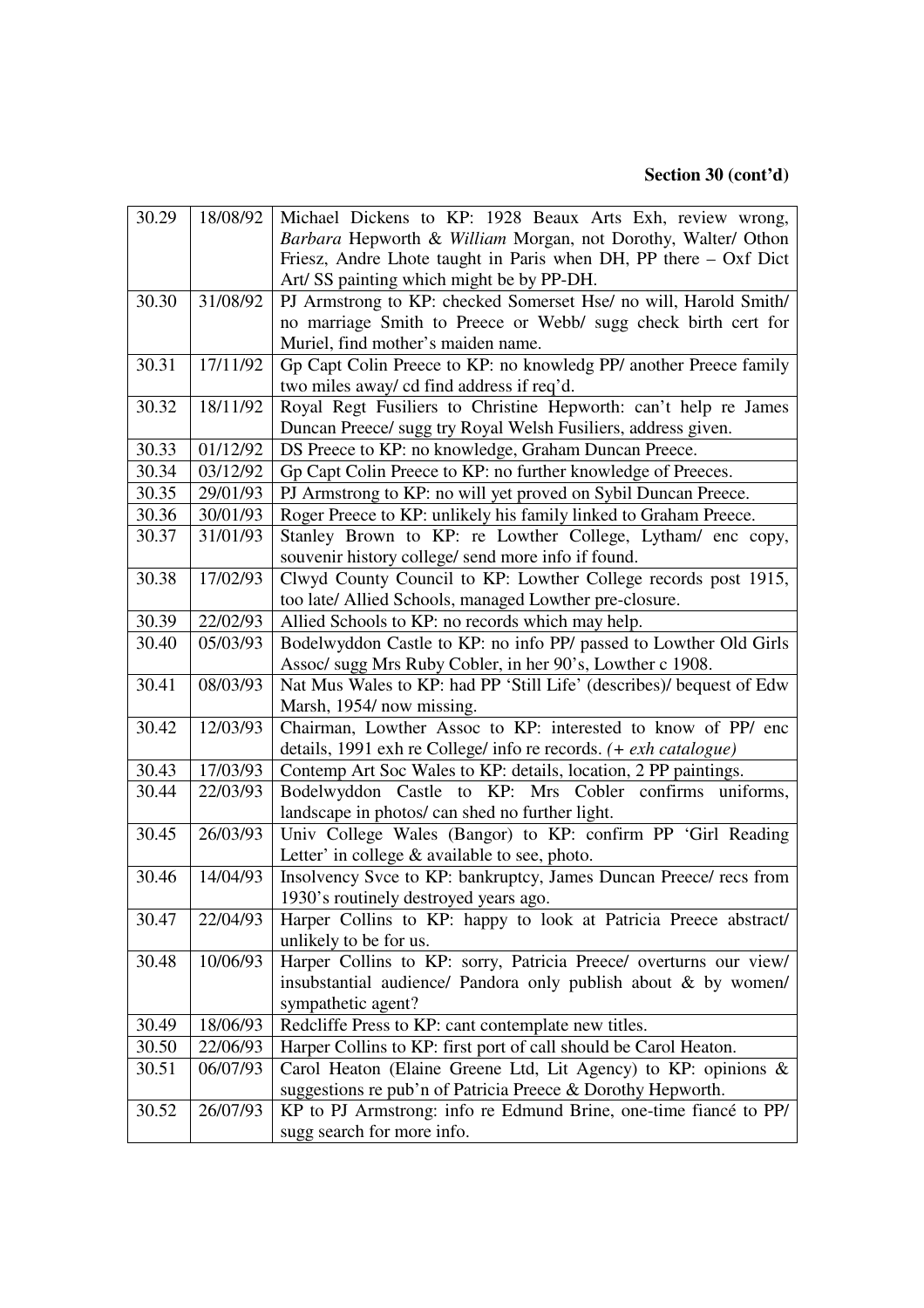| 30.53 | 03/08/93 | PJ Armstrong to KP: sugg search for will, Edmund Brine.                               |
|-------|----------|---------------------------------------------------------------------------------------|
| 30.54 | 05/08/93 | Maidenhead Library to KP: thanks letter Brine family/ glad Mrs                        |
|       |          | Martin provided info/ enc copy, Mrs Boothe's letter Maidenhead Adv                    |
|       |          | in response to appeal.                                                                |
| 30.55 | 20/08/93 | PJ Armstrong to KP: no wills, Edmund Brine, Sybil Duncan Preece.                      |
| 30.56 | 22/10/93 | PJ Armstrong to KP: no trace will, Lily Elizabeth Brine.                              |
| 30.57 | 24/11/93 | Bloomsbury Pub'g Ltd to KP: thanks, letter & material/cannot make                     |
|       |          | success of this.                                                                      |
| 30.58 | 10/05/94 | Brighton Art Gallery to KP: enc copies from past exh catalogues inc                   |
|       |          | PP. $(+$ photocopied extracts, exh's $1940 - 1968$ )                                  |
| 30.59 | 01/06/94 | David Pople (son) to KP: family letter, omitted here. $(+ 2 \text{ page})$            |
|       |          | summary of PP's pictures in Brighton catalogues $1940 - 1968$ )                       |
| 30.60 | 15/06/94 | KP to Monica Petzal, Museum Womens Art: findings on PP-DH,                            |
|       |          | 'this strange deception'. (+ Guardian article 14/06/94, 'A brush with                 |
|       |          | fame' re museum, above)                                                               |
| 30.61 | 22/09/94 | Univ Bristol to KP: thanks contr to $7th$ 'Nonesuch'/ copies enclosed.                |
| 30.62 | 16/11/94 | Caversham Heights Soc to KP: read PP article, Nonesuch/ sugg KP                       |
|       |          | gives talk on PP or SS to Society.                                                    |
| 30.63 | 02/12/94 | Caversham Heights Soc to KP: prop talk to Society.                                    |
| 30.64 | 09/12/94 | AG Greenwood to KP: read Nonesuch article, PP/ one illustration                       |
|       |          | (Woodland Scene) similar to pic I own (Trees, Kenwood), Stafford                      |
|       |          | Leake/ any connection between painters?                                               |
| 30.65 | 14/12/94 | Geo Bondar to Editor, Nonesuch: nude attr to PP 'extraordinary'/                      |
|       |          | poss to get copies?                                                                   |
| 30.66 | 19/12/94 | Don Carleton (Ed, Nonesuch) to KP: enc 'fan letter'/ poster poss?                     |
| 30.67 | 06/01/95 | May Dallenger to KP: thanks latest instalment/ stage play, PP-DH                      |
|       |          | (inc SS)/ sugg KP write film scenario/ tape, radio prog on SS.                        |
| 30.68 | 10/02/95 | May Dallenger to KP: thanks material, video/ more re stage play.                      |
| 30.69 | 21/02/95 | May Dallenger to KP: thankslatest/more re stage play.                                 |
| 30.70 | 20/09/95 | Helen Dunmore (author) to KP: thanks for PP-DH material/ great                        |
|       |          | story but cant undertake/ KP best suited to task/ wish success.                       |
| 30.71 | 31/12/96 | Hermione Lee (biographer, Virginia Wolf) to KP: thanks letter re                      |
|       |          | VW/ love yr story, PP/ Miranda Seymour/ literary prizes.                              |
| 30.72 | 11/05/98 | KP to Michael Dickens: KP's plea <i>not</i> to publicize Ackerman-                    |
|       |          | Hepworth Exh using SS relationship with PP/KP not cooperate, prop                     |
|       |          | book on DH if he did/archive shows complex relationships/not to be                    |
|       |          |                                                                                       |
|       |          | used simply for sales or profits.                                                     |
| 30.73 | 16/05/98 | KP to Michael Dickens(?): PP mother/ theatrical family/ SS diary                      |
|       |          | entry re PP/ explicit drawings 'Seduction Scenes'/ Telegraph                          |
|       |          | interview, Nancy Carline.                                                             |
| 30.74 | 09/03/01 | KP to ? (Christine Hepworth? Not Hyman, Wright or Dickens): KP                        |
|       |          | last word on SS-PP!/ acct of PP relationship with DH/ SS & Hilda/                     |
|       |          | SS 'reverse thinking', e.g. 'Knowing' (or 'The Cowman')/ hope<br>interview goes well. |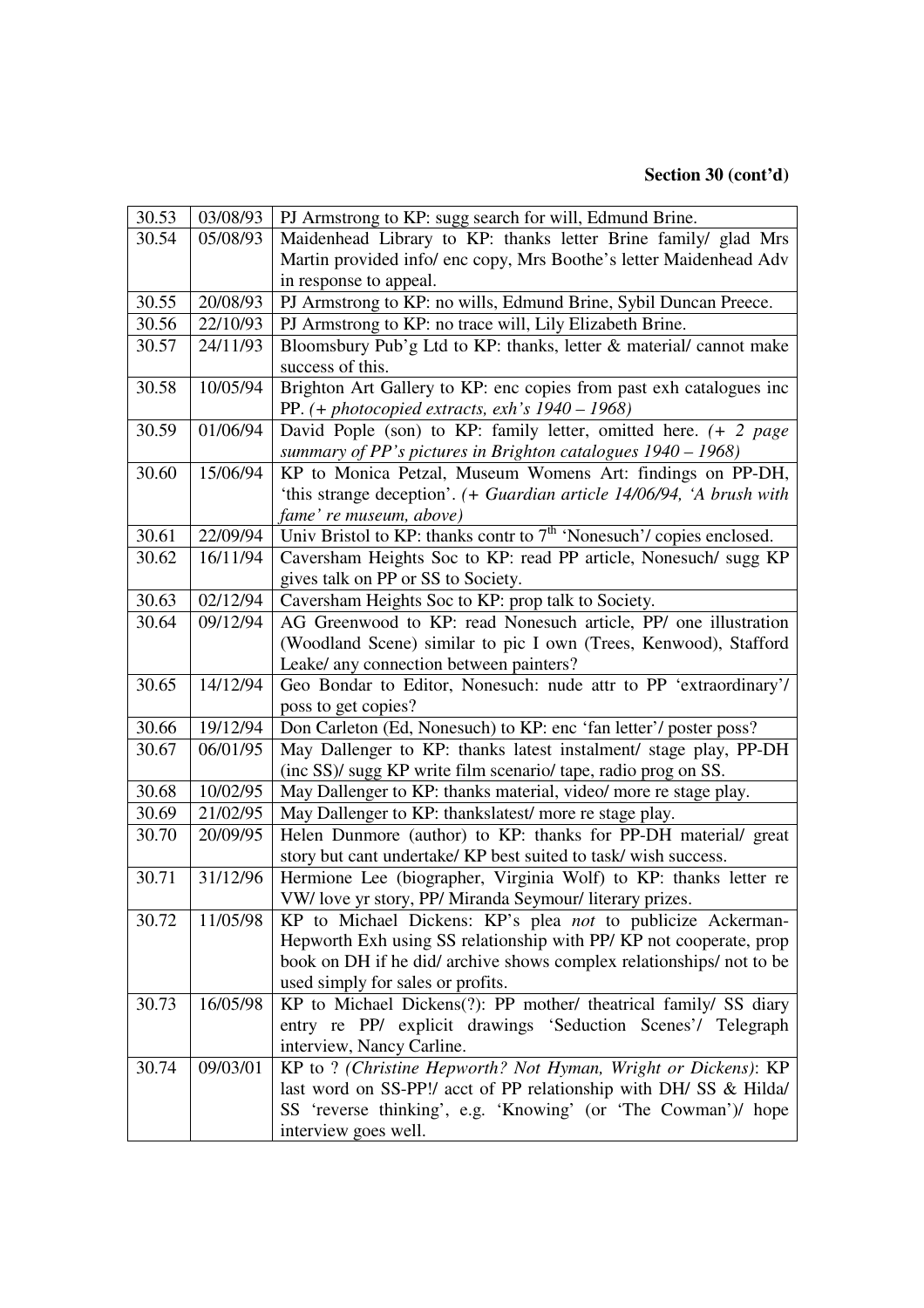# **Sections 31 – 32**

|       |          | 31. Correspondence with Christine Hepworth (CH), neice to Dorothy (DH) |
|-------|----------|------------------------------------------------------------------------|
| 31.01 | 05/02/90 | CH to KP: enc 3 notebooks, 1 after SS death/some diaries thrown        |
|       |          | away by PP sister, but sends 1932/ sincerity of PP comments/ extracts  |
|       |          | 1929 diary/ SS charged for DH canvases/ Moor Thatch/ CH                |
|       |          | impressions re PP, DH $&$ SS.                                          |
| 31.02 | 20/01/91 | CH to KP: reading reviews of book/ mother ill but will come            |
|       |          | Barbican Thursday.                                                     |
| 31.03 | 07/02/91 | CH to KP: nice to see you/ listened to KP on radio/ sugg KP write      |
|       |          | book on PP/ Tate want papers next/ CH mother died this morning.        |
| 31.04 | 19/03/91 | CH to KP: thanks book.                                                 |
| 31.05 | 29/06/91 | KP to CH: Michael Dickens called, Bloomsbury Workshop exh DH-          |
|       |          | PP/ wants KP, CH vet catalogue, asks DH effects for display/ KP        |
|       |          | wishes to keep DH papers/ SS/CM letters now in Tate.                   |
| 31.06 | 31/03/92 | CH to KP: Hepworth family history/ Alfred & Walter Hepworth.           |
| 31.07 | 16/04/92 | CH to KP: enc 3 wills/ Igor Anrep/ DH, PP a 'unit', one worked, one    |
|       |          | sold/half-way through, collect rest of pics soon.                      |
| 31.08 | 21/06/92 | CH to KP: thanks tea/ photos not come out/ Michael has 5 more pics     |
|       |          | for exh/ now doubts PP 'work'/ another phase of DH instead.            |
| 31.09 | 17/08/92 | CH to KP: thanks for nice day/ recollections of DH/ DH shoes.          |
| 31.10 | 20/10/92 | CH to KP: notes on KP draft chapters re PP-DH.                         |
| 31.11 | 03/11/92 | CH to KP: back from hospital/ enc reply to letter rec'vd today (?)/    |
|       |          | like to know if you get anywhere.                                      |
| 31.12 | 17/11/92 | CH to KP: tenuous lead (Tower?)/ unsold SS sent to Mr Nagy (?),        |
|       |          | Dover St/ DH uncle Walter William Preece, RA.                          |
| 31.13 | 16/06/93 | CH to KP: enc 2 photos, 2 letters, set of plates owned by CH sister/   |
|       |          | CH has picture Mrs Barnes & old man/ girl reading is frontispiece      |
|       |          | Orwell essay/ painting of girl leaning on blocks done by DH aunt,      |
|       |          | sister Walter Hepworth RA.                                             |
| 31.14 | 11/02/97 | Gwen Smith, 'New Yorker' Mag to CH: thanks help research article/      |
|       |          | illustrations/enjoy 'NYer' article. (+ cover note, KP from CH)         |

| 32. Correspondence with Barbican Art Gallery |            |                                                                                 |
|----------------------------------------------|------------|---------------------------------------------------------------------------------|
| 32.01                                        | 06/02/90   | Curator, Barbican to KP: pleasure to meet, good luck re book/sugg               |
|                                              |            | Bristol visit to discuss Church House scheme.                                   |
| 32.02                                        | 20/09/90   | Exh Org, Barbican to Collins Pub'r: congrats KP, achievement.                   |
| 32.03                                        | $**/12/90$ | Ed Officer, Barbican to KP: invite to take part public 'Conversations'          |
|                                              |            | linked to exh 'SS: The Apotheosis of Love'.                                     |
| 32.04                                        | 15/12/90   | KP to Ed Officer: pleased take part/ asks requirements etc.                     |
| 32.05                                        | 22/01/90   | Ed Officer to KP: arrangements for KP's lecture 'Saying Ta to God'.             |
| 32.06                                        | 28/01/91   | Ed Officer to KP: contract for lecture 'Saying Ta to God', 7 <sup>th</sup> Feb. |
| 32.07                                        | 15/02/91   | Ed Officer to KP: sorry lecture cancelled due to snow after KP's                |
|                                              |            | effort to get there/ refund costs/ $exh \& KP$ book going well.                 |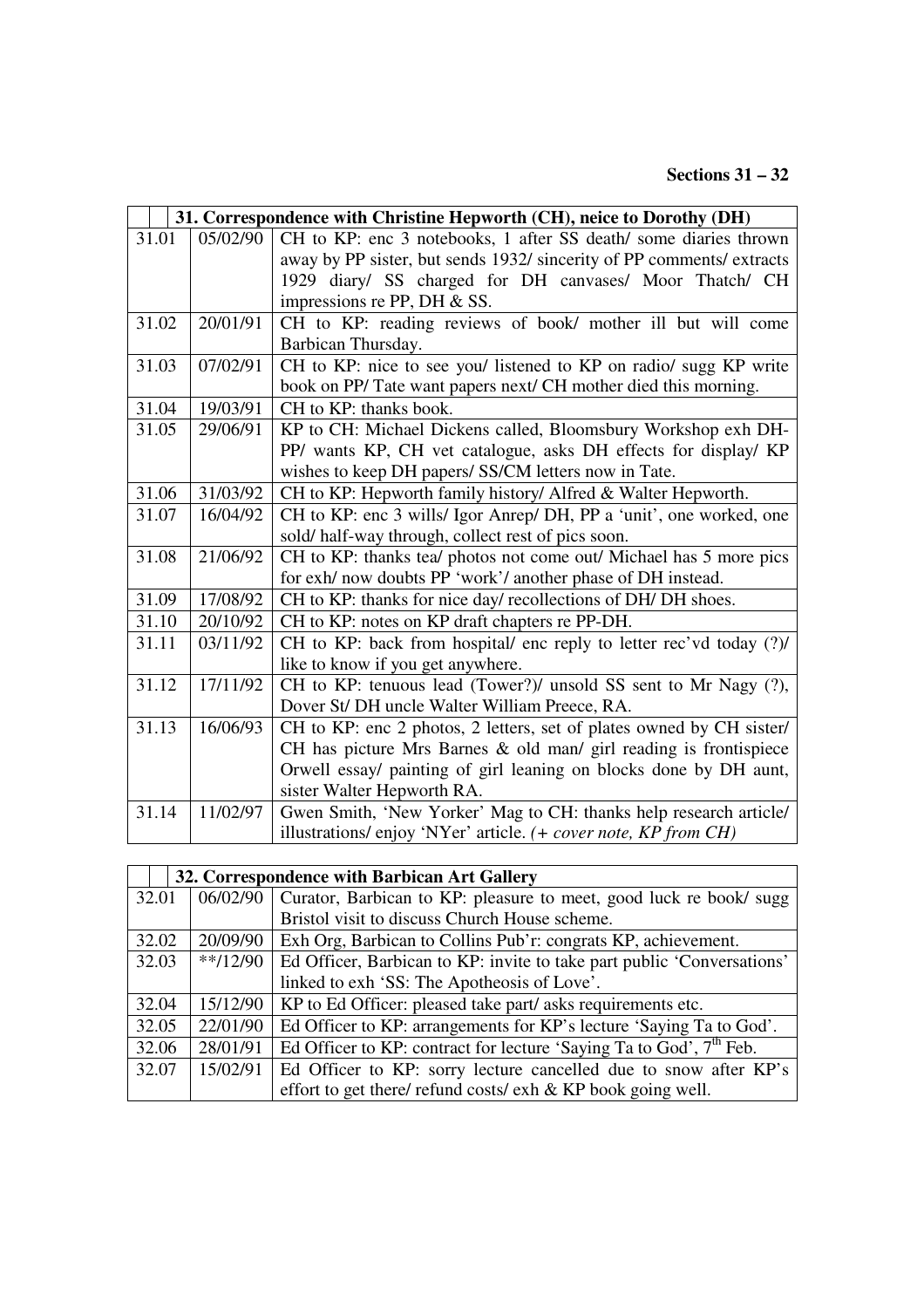|       | 33. Correspondence with Dr R & Mrs E Harvey-Samuel re 'Patricia at |                                                                      |  |  |
|-------|--------------------------------------------------------------------|----------------------------------------------------------------------|--|--|
|       | <b>Cockmarsh Hill'</b>                                             |                                                                      |  |  |
| 33.01 | 24/07/90                                                           | Dr R Harvey-Samuel to KP: 'Patricia at Cockmarsh Hill'.              |  |  |
| 33.02 | 26/07/90                                                           | KP to Dr R Harvey-Samuel: 'Patricia at Cockmarsh Hill'/ enc photo    |  |  |
|       |                                                                    | of Patricia in Switzerland & 'View from Cockmarsh Hill'.             |  |  |
| 33.03 | 14/03/91                                                           | Mrs E Harvey-Samuel to KP: thanks book/ husband died Feb/ read       |  |  |
|       |                                                                    | aloud to him by daughter/ 'Patricia at Cockmarsh Hill'.              |  |  |
| 33.04 | 24/03/00                                                           | Sothebys to KP: Prof Bacigalupo's prop article 'Patricia on          |  |  |
|       |                                                                    | Cockmarsh Hill'/ owner will help but asks more info.                 |  |  |
| 33.05 | 09/04/00                                                           | Mrs E Harvey-Samuel to KP: yr article, 'Patricia on Cockmarsh Hill'/ |  |  |
|       |                                                                    | Prof Bacigalupo University Review/ concerns re privacy, elderly      |  |  |
|       |                                                                    | owner/ gives 'go ahead', asks copy.                                  |  |  |
| 33.06 | 13/04/00                                                           | KP to Mrs E Harvey-Samuel: thanks perm to use 'Patricia on           |  |  |
|       |                                                                    | Cockmarsh Hill'/ credited to 'Private Collector'.                    |  |  |

|       | 34. Post-Publication Correspondence |                                                                          |  |
|-------|-------------------------------------|--------------------------------------------------------------------------|--|
| 34.01 | 09/01/91                            | RWH Elsden (son-in-law, Gerard Shiel, Englefield) to KP: thanks          |  |
|       |                                     | book/reminiscences of SS on train & at Englefield.                       |  |
| 34.02 | 13/01/91                            | Rev Tom Devonshire-Jones (Art & Christianity Enq) to KP: asks KP         |  |
|       |                                     | to lecture to ACE 91/SS little known out of UK. $(+$ acct of ACE 91      |  |
|       |                                     | & seminar + article on John & Jane Dillenburger)                         |  |
| 34.03 | 17/01/91                            | Petra Tegetmeier (daughter, Eric Gill) to KP: delighted at book/good     |  |
|       |                                     | spread in Sun Times/ living next to daughter.                            |  |
| 34.04 | 20/01/91                            | Eric Norris to KP: hope book does well/ recalls afternoon with SS at     |  |
|       |                                     | Cliveden View.                                                           |  |
| 34.05 | 31/01/91                            | Ron (?) to KP: congrats book/ seen Sun Times Suppt/ enc review,          |  |
|       |                                     | Church Times.                                                            |  |
| 34.06 | 04/02/91                            | Stanley H Burton to KP: owns several SS drawings, paintings/ seeks       |  |
|       |                                     | info, Empire Marketing Board paintings.                                  |  |
| 34.07 | 04/02/91                            | Miss E J (Jane) Lushington to KP: praises book/ SS effect on her life/   |  |
|       |                                     | early Burghclere visit/ art studies Florence/ SS akin to Piero, Giotto/  |  |
|       |                                     | neighbour of Lamb/ Lamb funeral/ recalls Augustus John/ KP book          |  |
|       |                                     | inspires her to paint again.                                             |  |
| 34.08 | 05/02/91                            | Patrick Farndale to KP: praises book/ asks signature.                    |  |
| 34.09 | 13/02/91                            | Curator, York City Art Gall to KP: look forward book/ intrigued by       |  |
|       |                                     | KP conjecture on SS's 'Deposition'.                                      |  |
| 34.10 | 24/02/91                            | Rev Tom Devonshire-Jones to KP: pleasure to meet Barbican/ sugg          |  |
|       |                                     | date for KP lecture to ACE 91/ enc print of picture.                     |  |
| 34.11 | 27/02/91                            | Eric Hutton to KP: praises book/ SS inscriptions in copy Joyce's         |  |
|       |                                     | 'Portrait of the Artist etc'. (+ 2 photocopies of same)                  |  |
| 34.12 | 07/03/91                            | Curator, York City Art Gall to KP: thanks book.                          |  |
| 34.13 | 13/03/91                            | Charles Chubb (?) to KP (post card): thanks book.                        |  |
| 34.14 | 11/04/91                            | Eric Hutton to KP: thanks/ SS inscript'n Joyce 'Portrait of the Artist.' |  |
| 34.15 | 18/04/91                            | Rev Devonshire Jones to KP: enc lecture list ACE 91.                     |  |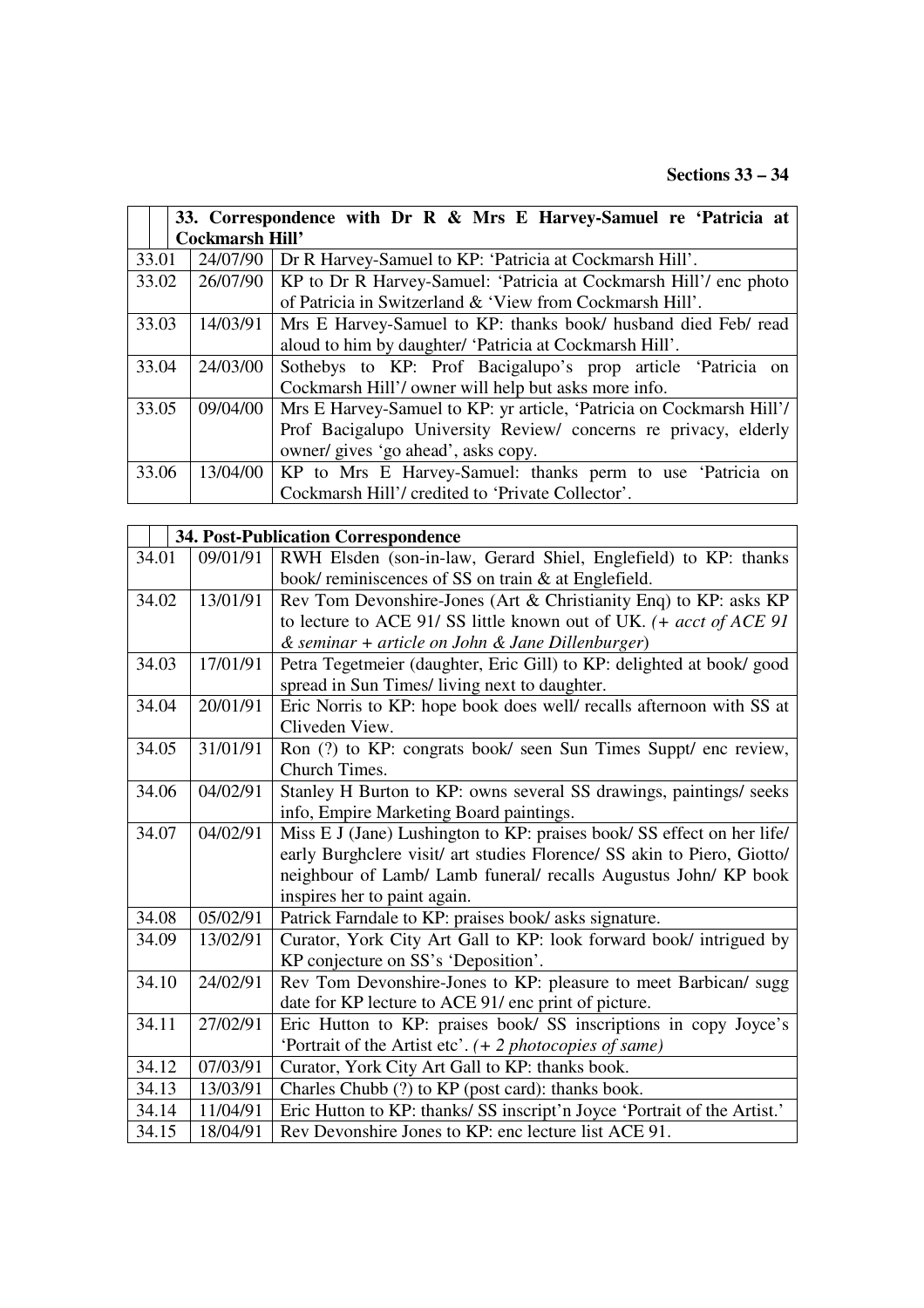| 34.16 | 22/04/91 | Eric Hutton to KP: authors in Joyce book, some with 'X', some tick.      |
|-------|----------|--------------------------------------------------------------------------|
| 34.17 | 23/04/91 | Jane Lushington to KP: thanks/ Barbican Exh, 'Church of Me',             |
|       |          | 'Crucifixion', last self-portrait/ KP inv lecture/ bring friend, TV Dir, |
|       |          | Gilbert's pupil RCA/ Lady Lamb, Alice not sister, sisters daughter/      |
|       |          | Denis Delharty, art master Cheltenham/ 'Cows at Cookham', Manley         |
|       |          | Hopkins 'Glory to God for dappled things'.                               |
| 34.18 | 25/04/91 | Stanley H Burton to KP: thanks/ sister Barbara 1st wife Edward           |
|       |          | Beddington-Behrens/ 2 <sup>nd</sup> sisters husband David Karmel, owns 4 |
|       |          | works/ lists own works/ recalls works seen in home of Edward.            |
| 34.19 | 27/04/91 | Rev Devonshire Jones to KP: leaflets enc/ 2 projectors.                  |
| 34.20 | 27/04/91 | Patrick Farndale to KP: praises book/ meet KP at slide show/ asks KP     |
|       |          | sign labels/ wd Unity & Shirin sign labels?                              |
| 34.21 | 02/05/91 | Michael Simmons, Foreign Desk, Guardian to KP: praises book/own          |
|       |          | book on East Germany, problems akin to those of SS/ thanks 'very         |
|       |          | nice three weeks in my life'.                                            |
| 34.22 | 03/05/91 | Mario (son-in-law KP) to KP: thanks/ enc review of KP book from          |
|       |          | Tablet/complimentary, interestingly different.                           |
| 34.23 | 09/05/91 | Michael Simmons to KP: thanks/ try to come June.                         |
| 34.24 | 25/05/91 | Robert Juniper to KP: praises book/ shipyard paintings/ works            |
|       |          | acquired Western Australia Gallery.                                      |
| 34.25 | 14/06/91 | Patrick Farndale to KP: sorry missed talk/ KP book a 'Stanley Bible'/    |
|       |          | send book to sign/ asks transcript talk.                                 |
| 34.26 | 01/07/91 | Valentine Gould to KP: praises book.                                     |
| 34.27 | 27/07/91 | KP to Stuart Proffit, Harper Collins: thanks Aus press cuttings/ letter  |
|       |          | from Robt Juniper, Aus artist/ KP lecture/ KP to publish articles        |
|       |          | National Trust, Modern Painters                                          |
| 34.28 | 23/09/91 | James Pargiter, Indexer to Harper Collins: Burghclere promotes sale      |
|       |          | of KP book/ 'best book ever read'.                                       |
| 34.29 | 16/12/91 | Jane Lushington to KP: pleased photo/ SS, Italians/comp SS with          |
|       |          | Piero, Fra Angelico/ Last Suppers – SS, Andrea del Castagno, Giotto/     |
|       |          | SS fellow Slade students/ 1946 portrait by Violet Grey (?), taught       |
|       |          | Tonks/ writer taught by student of Tonks.                                |
| 34.30 | 18/03/92 | Anthony Curtis to KP: fascinating book/ KP understands SS rare           |
|       |          | 'compression of time'/ time seen differently now, affects our arts.      |
| 34.31 | 12/05/92 | Anthony Curtis to KP: interview with A Gardner-Medwin/ SS 'At the        |
|       |          | Piano'/ more on 'time' in the visual arts.                               |
| 34.32 | 23/05/92 | Ben Hebblethwaite to KP: 'intimately involved with SS mind'/ KP          |
|       |          | has little understanding, is mechanical, distant, pretentious.           |
| 34.33 | 27/05/92 | Clifton Hill Hse, Univ Bristol to KP: thanks/ interested Clifton Hill    |
|       |          | Hse, 'Naomi'/ address Mrs M Williams, former student.                    |
| 34.34 | 19/06/92 | Ronald (?) to KP: praises book.                                          |
| 34.35 | 02/07/92 | Clifton Hill Hse, Univ Bristol to KP: thanks, copy Naomi's letter/       |
|       |          | located her room/ inv KP to Clifton Hill Hse.                            |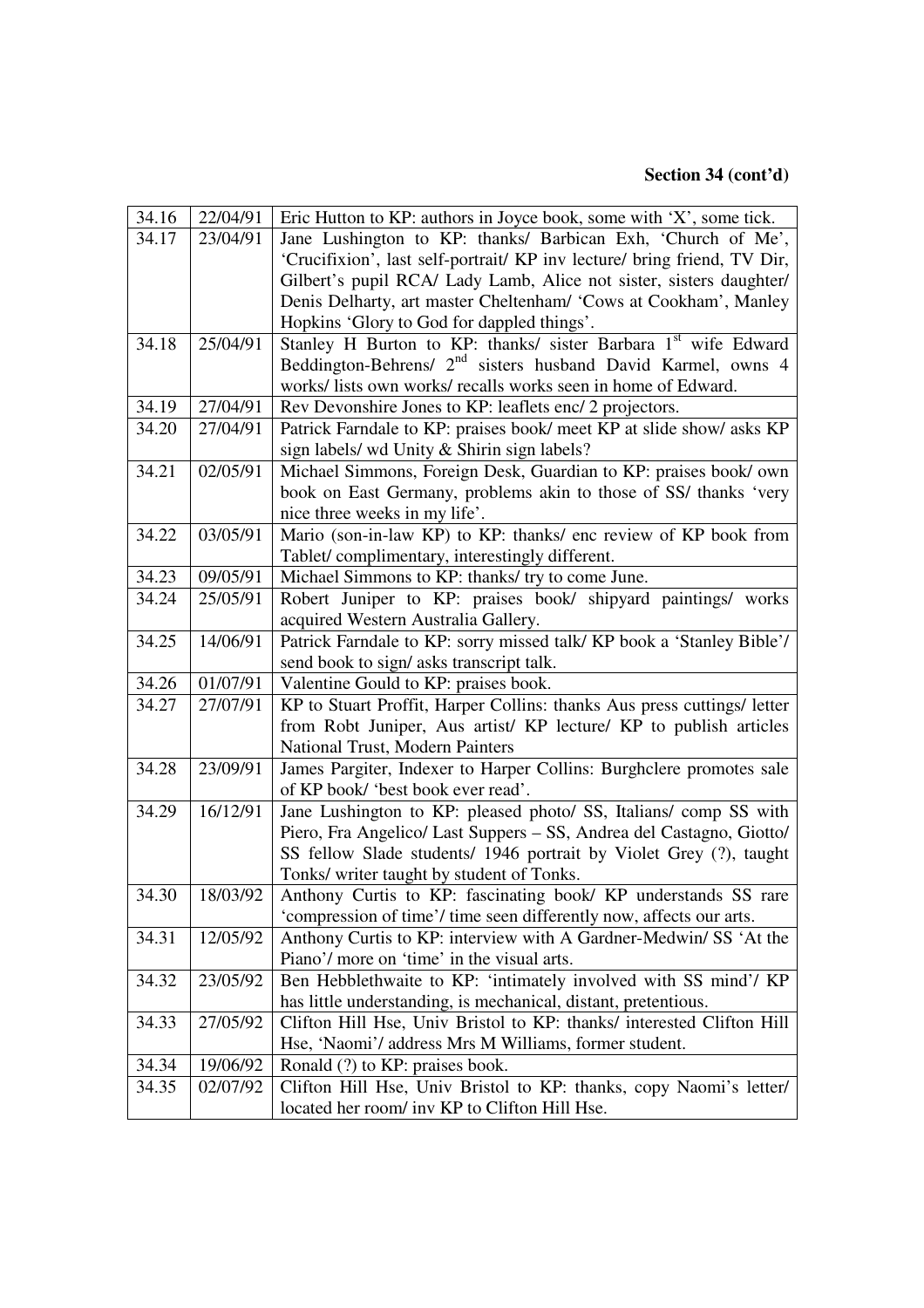| 34.36 | 08/07/92   | Ben Hebblethwaite to KP: thanks/ SS grasp of consciousness/           |
|-------|------------|-----------------------------------------------------------------------|
|       |            | discussed Anthony Gormley/ SS wd be confused by KP book/ writers      |
|       |            | dissertation on SS/SS 'imaginative recreations'.                      |
| 34.37 | 14/07/92   | Ben Hebblethwaite to KP: thanks/ SS 'traveller within himself', knew  |
|       |            | what he wanted to express/ writer's art teacher (Shrewsbury School)   |
|       |            | wishes KP to lecture 'da Vinci Society'.                              |
| 34.38 | 24/07/92   | Philip Woolley (Art Teacher Shrewsbury School) to KP: wd like KP      |
|       |            | talk on SS/ boys of Art Society will write next term.                 |
| 34.39 | 28/07/92   | Dorothea Rustomjee to KP: praises book/ lived Well<br>Walk,           |
|       |            | Hampstead Heath/ enc photos taken Vale of Health 1937 of artist       |
|       |            | painting/ later identified as SS.                                     |
| 34.40 | 06/08/92   | Dorothea Rustomjee to KP: glad liked photos/ SS paint spots on suit/  |
|       |            | SS drawing front of Bedales theatre appeal/ praises book.             |
| 34.41 | 02/09/92   | KP to Robert Juniper: thanks book re yr work/ Australian world        |
|       |            | seems different/ sense of space, colour in yr landscapes/ highly      |
|       |            | personal symbolism/SS too shied away from confession re paintings/    |
|       |            | may KP add writer to list of subjects of his talks?                   |
| 34.42 | 05/09/92   | Tom Devonshire Jones to KP: can't include KP insights into 1934       |
|       |            | 'Crucifixion' in Church Times.                                        |
| 34.43 | 26/10/92   | Mark Welsh to KP: thesis on SS, Otto Dix/ welcome comments/ asks      |
|       |            | re KP guided visits to Burghclere.                                    |
| 34.44 | $**/12/92$ | Robt Juniper to KP: 'seasons greetings' card.                         |
| 34.45 | 10/03/93   | Shrewsbury School to KP: appreciation KP talk.                        |
| 34.46 | 05/04/93   | Mark Welsh to KP: enc copy thesis. (+ thesis: Comparison of work      |
|       |            | by Stanley Spencer & Otto Dix relating their shared experience in the |
|       |            | First World War as a basis for artistic devpm't.)                     |
| 34.47 | 06/06/93   | Clifton Arts Club to KP: requests talk on SS.                         |
| 34.48 | 08/08/93   | Clifton Arts Club to KP: pleased you will talk/ members largely       |
|       |            | unaware of Desmond Chute link.                                        |
| 34.49 | 27/08/93   | Hazel Trapnell, Portfolio Soc to KP: pleased you will speak/ details. |
| 34.50 | 16/09/93   | Clifton Arts Club to KP: arrangements for KP talk.                    |
| 34.51 | 10/02/95   | David Milligan to KP: thanks acct of SS ideas/ need to reflect/       |
|       |            | approaches of philosophers/ignorant of SS reading.                    |
| 34.52 | 23/03/95   | Caversham Heights Soc to KP: prop talk to Soc on war paintings/       |
|       |            | prop date Wed 3 <sup>rd</sup> April 1996/ details.                    |
| 34.53 | 27/06/95   | Evelyn (Betty) James to KP: Minerva Press will publish her book,      |
|       |            | £9,600/ varied family opinion/ seeks advice.                          |
| 34.54 | 07/12/95   | National Theatre to KP: rehearsing Pam Gem play on SS/ details/       |
|       |            | asks KP to talk to cast.                                              |
| 34.55 | 07/12/95   | Canon Michael Austin to KP: praises book/ plans devotion Southwell    |
|       |            | Cathedral/ 6 images of Cross inc SS 1958 Crucifixion/ asks KP re      |
|       |            | owners, slides, postcards etc.                                        |
| 34.56 | 20/12/95   | National Theatre to KP: thanks notes, suggestions/ Ms Gems adjusted   |
|       |            | script, rewritten passages with copyright implications.               |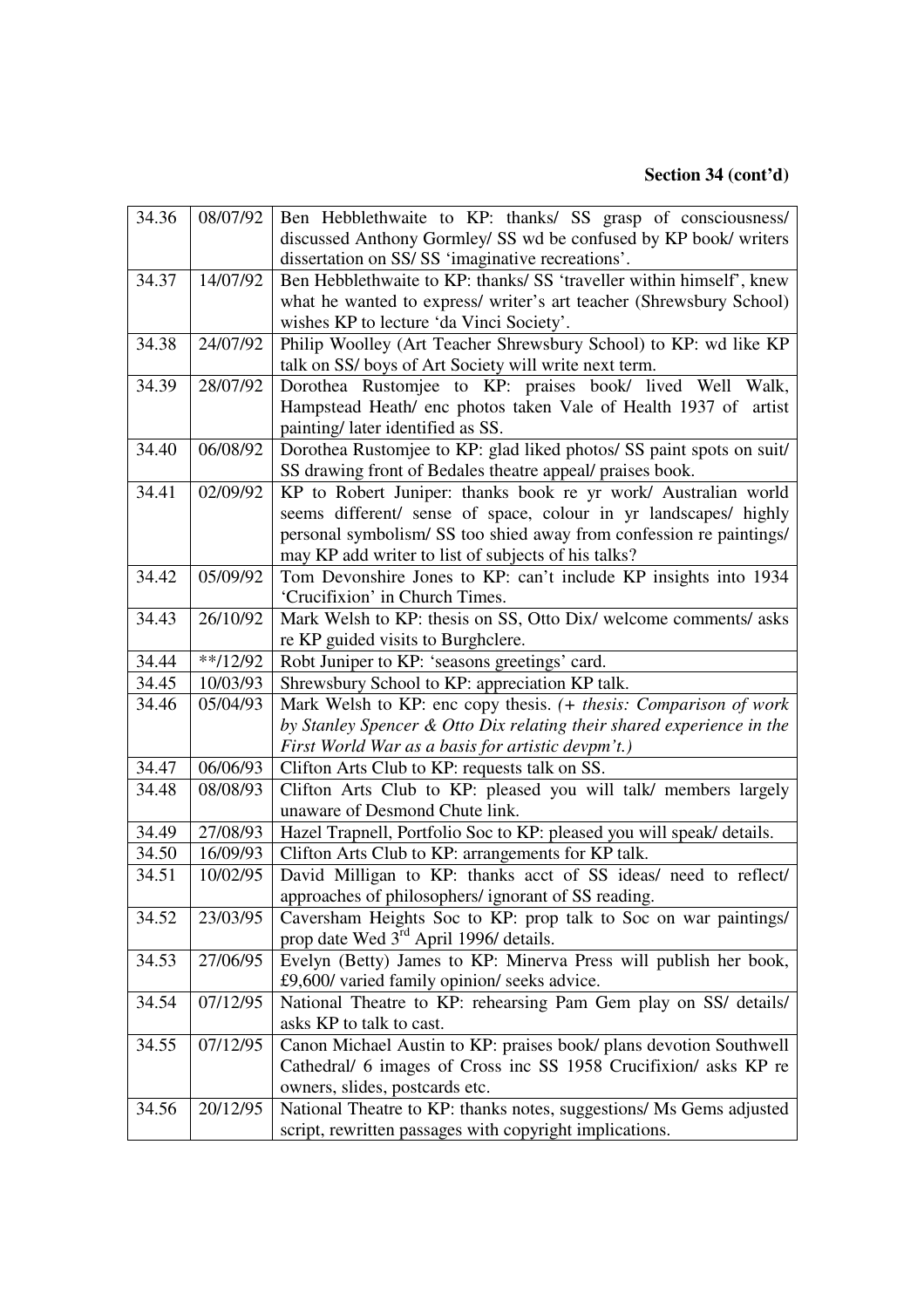| 34.57 | 03/02/96 | Victoria Glendinning (author) to KP (postcard): thanks letter Pam         |
|-------|----------|---------------------------------------------------------------------------|
|       |          | Gems article/ apologies misreading KP book, misrepresenting his           |
|       |          | intentions.                                                               |
| 34.58 | 26/03/96 | Caversham Heights Soc to KP: arrangements KP talk.                        |
| 34.59 | 23/04/96 | KP to Harper Collins Publishers: Fiona MacCarthy (?) request to           |
|       |          | Unity to research SS papers/ she & KP apprehensive/ before advising,      |
|       |          | KP asks re pub'n of his biog in US.                                       |
| 34.60 | 04/10/96 | Laura Bell to KP: thanks invitation lunch/look forward.                   |
| 34.61 | 20/03/97 | Simon Schama (writer, broadcaster) to KP: happy, relieved at KP           |
|       |          | 'extraordinarily interesting' letter re article/ recalls visiting Cookham |
|       |          | with father/ American exh of SS/ Robert Rosenblum & SS's 'The             |
|       |          | Nursery' at MOMA.                                                         |
| 34.62 | 21/03/97 | Friends of Bristol Art Gallery to KP: arrangements KP talk.               |
| 34.63 | 24/05/98 | Richard Lofthouse to KP: his prev letters, PhD on SS, Dix, Beckman/       |
|       |          | update, reason for writing from Munich/KP read draft when ready?/         |
|       |          | SS, Charlotte Murray/ 'Resurrection, Cookham/ 1923, "sex" &               |
|       |          | "Hilda".                                                                  |
| 34.64 | 27/05/98 | KP to Richard Lofthouse: good to hear/ will read draft, tho not auth      |
|       |          | German Expressionists/ SS & Charlotte Murray/ enc 'Resurrection'          |
|       |          | leaflet/ 1923 as turning point, KP detailed views on SS, sex.             |
| 34.65 | 14/09/99 | Rosie Cribb, Glynn Vivien Art Gall, Swansea to KP: thanks letter,         |
|       |          | speech/ 'Bride & Bridegroom'/ grandfather Laurie Cribb Eric Gill          |
|       |          | asst/ did many Gill carvings.                                             |
| 34.66 | 23/08/00 | KP to Dr Sue Malvern, Univ Reading: her article Burghclere/               |
|       |          | amplification not criticism/ no mention of biog/ Chapel not about         |
|       |          | Great War but SS/KP's 4 page interpretation of Burghclere & SS            |
|       |          | 'biographical' method.                                                    |
| 34.67 | 29/08/00 | KP to British Balloon Museum: asks re early balloonist named SS/          |
|       |          | SS claim to be named after him/ refs to him, S Africa 1892. (+            |
|       |          | internet article on balloonist SS in 1902)                                |
| 34.68 | 07/09/00 | KP to Asst Curator, UCL: used SS 'Nativity' in book/ perm to use on       |
|       |          | SS website?                                                               |
| 34.69 | 08/09/00 | Asst Cur, UCL to KP: DAC copyright, can lease transparency.               |
| 34.70 | 11/09/00 | Dr Sue Malvern to KP: thanks letter re article/ glad you enjoyed.         |
| 34.71 | 13/09/00 | KP to DACS: queries re using 'Nativity' in monograph or website           |
| 34.72 | 17/10/00 | Mariette McVeigh to KP: thanks web pages/ owns letter, SS to Alfred       |
|       |          | Winsor/ inc 'Christ Preaching', RA dinner with Gilbert/ asks KP help      |
|       |          | to id Alfred Winsor/ recalls Mill Lane, Formosa Island/ shares SS         |
|       |          | 'euphoria' re Cookham.                                                    |
| 34.73 | 01/11/00 | British Balloon Museum to KP: notes re balloonist SS/ parachute           |
|       |          | descents from roof of Olympia. (+ page of details re balloonist SS's      |
|       |          | family, background, & achievements.)                                      |
| 34.74 | 03/11/00 | Evelyn Joll to KP: cataloguing coll'n, Cecil Higgins Art Gall,            |
|       |          | Bedford/KP id sitter in SS drawing?/ 'Rafaela', 1947.                     |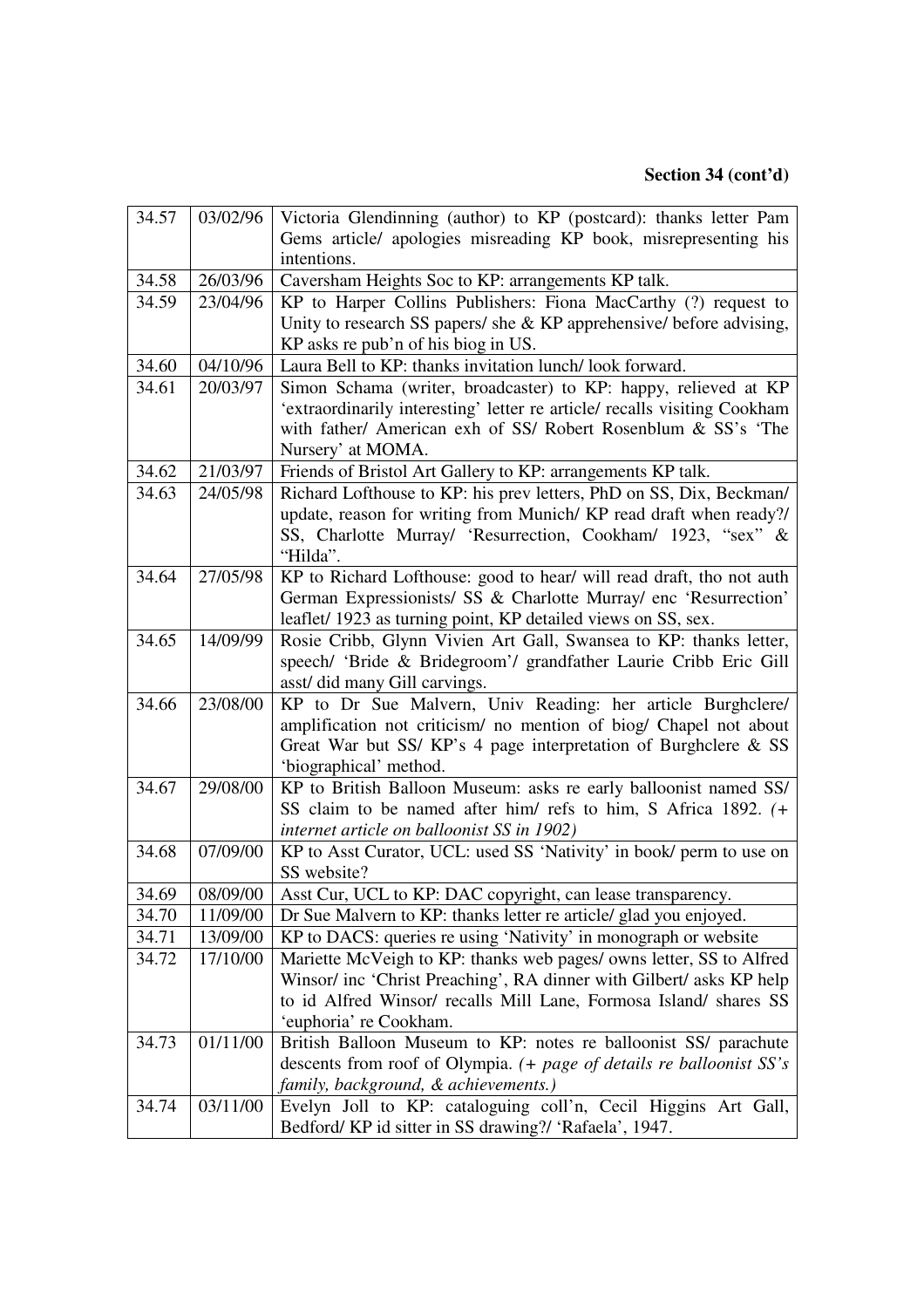| 34.75 | 16/11/00              | KP to Diane Tizzard: met Glenside/ glad you will try find church at        |
|-------|-----------------------|----------------------------------------------------------------------------|
|       |                       | Smol, Macedonia/ much info re 'Travoys'/ geography, site then, now.        |
| 34.76 | $\frac{1}{27}$ /11/00 | Diane Tizzard to KP: thanks maps/ keen to find church Smol/ father         |
|       |                       | walked Bitola to Salonika after parents killed in war/ brought to Eng,     |
|       |                       | Red Cross, british troops/ try to trace family there. (+ later undated     |
|       |                       | letter – not able to go/ unrest $\&$ tensions/ try next year/ bought print |
|       |                       | of 'Travoys' at SS Exh.)                                                   |
| 34.77 | 14/03/01              | Layla Painter to KP: request link KP website.                              |
| 34.78 | 05/05/01              | Patrick Wright, Co-Curator, Tate 2001 SS Exh to KP: thanks/                |
|       |                       | learning about SS/ probs SS writings/ SS trip China/ SS letter to          |
|       |                       | Mildred Eldridge.                                                          |
| 34.79 | 13/05/01              | KP to Adrian Glew, Tate Archivist: cant attend Symposium/                  |
|       |                       | commends A Daniels, SS researcher, original ideas/ SS writings/            |
|       |                       | 'Sermons by Artists'.                                                      |
| 34.80 | 29/05/01              | KP to Adrian Glew: comments, observations, new book 'Stanley               |
|       |                       | Spencer, Letters & Writings'.                                              |
| 34.81 | 08/09/01              | Lizzie McHugh to KP: A level student interested SS/ thanks web             |
|       |                       | content, essay SS. (+ handwritten draft reply under)                       |
| 34.82 | 08/09/01              | Joseph Phelan to KP: web helpful/looks forward SS, Toronto.                |
| 34.83 | 25/11/01              | Susan L Nelson to KP: teaching 'Christology'/ 'Christ & Scorpion'/         |
|       |                       | asks re picture, meaning of scorpion. (+ handwritten draft reply)          |
| 34.84 | 01/12/01              | Susan L Nelson to KP: thanks/ wondered fr years/ KP 'offers a great        |
|       |                       | resource to the world community'.                                          |
| 34.85 | $**/12/01$            | KP to Susan L Nelson: 3 pp typed acct, KP on 'Christ in Wilderness'.       |
| 34.86 | $**/12/01$            | Geoff Adams to KP: may remember me/ read first 3 Ch's KP book/             |
|       |                       | Edwardian England/ compares with Wilfred Owen/ as former                   |
|       |                       | psychoanalyst, looking forward Ch's 5 & 6.                                 |
| 34.87 | 04/01/03              | Geoff Adams to KP: continues assessment SS through KP book/sugg            |
|       |                       | KP chose approach to safeguard SS reputation.                              |
| 34.88 | 22/01/03              | Sothebys to KP: will contact owner, 'Patricia at Cockmarsh Hill'.          |
| 34.89 | 22/09/03              | Margaret Taylor to KP: praises talk 'SS's Other World'/ hard to talk       |
|       |                       | of own paintings/ KP has contr much to others/ asks KP to sign book/       |
|       |                       | please write down talk.                                                    |
| 34.90 | 17/02/04              | National Mus & Gall, Cardiff to KP: thanks letter re SS 'Souvenir of       |
|       |                       | Switzerland'/ research by Mark Evans/ more from Patricia Preece            |
|       |                       | diaries/repr image on KP website.                                          |
| 34.91 | 06/03/04              | Prof Paul Gaugh, UWE, Bristol to KP: art historian Tricha Passes,          |
|       |                       | work, research/ wishes talk KP re SS in Bristol, Beaufort/ Paul            |
|       |                       | Gough's research, war art, artists/ praises KP biog, 'masterly             |
|       |                       | volume', 'the definitive word'.                                            |
| 34.92 | 27/03/04              | Custodian, Burghclere Chapel to KP: sorry delay/ thanks info on KP         |
|       |                       | website/ available for visitors?/ Bell's Catalogue/ writer (Jo Lister)     |
|       |                       | leaving post, new Custodian Amanda Forsyth.                                |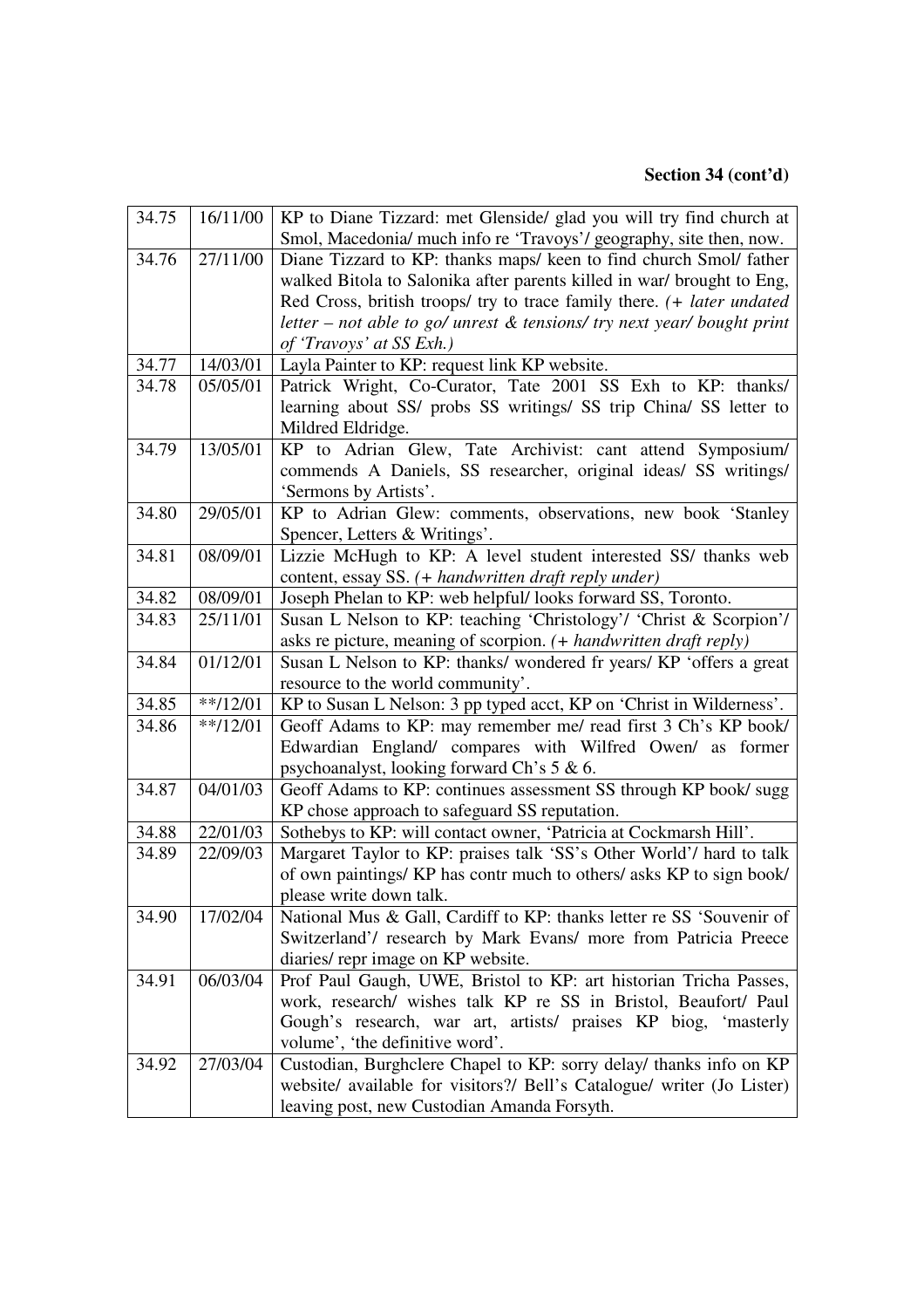# **Sections 34 – 36**

| 34.93 |            | 10/08/04   Tricha Passes to KP: Ann Twynam ('Turks lady, Clevedon')/ Guy |
|-------|------------|--------------------------------------------------------------------------|
|       |            | Lacey family/ exh SS drawings CDS Gallery, NY.                           |
| 34.94 | $**/10/06$ | Henry Wessells to Richard Hurley, SS Gallery (copy KP): Will             |
|       |            | Spencer album for sale USA. $(+$ copy 1889 drawing 'On the Ice')         |
| 34.95 | 19/12/06   | Clancy Sigal <i>(author, 'Going Away')</i> to KP: novelist, broadcaster, |
|       |            | journalist/recalls SS, pram, Cookham c.1957/work seen in Cookham         |
|       |            | then?/ what was he painting? $(+$ info on Clancy Sigal)                  |
| 34.96 | 17/07/07   | Jeremy Harvey to KP: shared yr letter Daphne Robinson (nee               |
|       |            | Spencer, daughter Harold)/ apology, Daphne to KP (see Section 13         |
|       |            | above)/ prop Mphil on SS letters to Daphne (now complete)/ SS            |
|       |            | Gallery/ A Daniels correspondent/ crowd, 'Christ Preaching'. (+          |
|       |            | Mphil proposal 'Imagination & Reality, Letters SS to Niece')             |

|       | 35. Correspondence with Sylvia Spencer (SyS), daughter of Horace Spencer.       |
|-------|---------------------------------------------------------------------------------|
| 35.01 | 04/04/91   SyS to KP: thanks trouble taken in writing about father, mother,     |
|       | brother/ Horace & Percy rivalry/ SyS's paintings, Maidenhead Tech/              |
|       | enc photo SyS carvings.                                                         |
| 35.02 | 20/05/91   SyS to KP: carving/ affinities, SS/ 'inherited characteristics'/ 'an |
|       | uncle who painted'/ meeting SS on bridle path/ Horace, Sydney &                 |
|       | conjuring/ measured hands with SS. $(+ 5$ photos of work by SyS)                |

|       | 36. Correspondence with The Hampstead Museum |                                                                      |  |
|-------|----------------------------------------------|----------------------------------------------------------------------|--|
| 36.01 | 31/07/91                                     | Asst Curator, Hampstead Mus to KP: desc Museum/ plans exh, SS        |  |
|       |                                              | & Hampstead/ SS Gallery & Unity to loan works/ KP's book useful/     |  |
|       |                                              | asks to use photos from book.                                        |  |
| 36.02 | 12/08/91                                     | Hampstead Mus to KP: photos required for exh & booklet/ Daphne       |  |
|       |                                              | Charlton & Ian Kellam/ seeks info on Behrends/ will offer KP's       |  |
|       |                                              | book for sale during exh. $(+$ <i>list of photos</i> )               |  |
| 36.03 | 20/08/91                                     | Hampstead Mus to KP: thanks for photos, info on Behrends, Collins    |  |
|       |                                              | Pub'r, & Radcliffe Press/ pass KP's details to Ian Kellam.           |  |
| 36.04 | 21/08/91                                     | Hampstead Mus to KP: address of Ian Kellam.                          |  |
| 36.05 | 03/01/92                                     | Hampstead Mus to KP: return of photos/ mini SS exh/ enc copy of      |  |
|       |                                              | SS's letter to Daphne Charlton.                                      |  |
| 36.06 | 12/02/92                                     | Hampstead Mus to KP: George Charlton, 1935 'Vale of Health'/         |  |
|       |                                              | Annie Carline's 'Christmas, 47 Downshire Hill'/ Nancy Carline's      |  |
|       |                                              | ptg, 17 Pond Street/SS, 'Daphne' in oils/ photo, Carline siblings.   |  |
| 36.07 | **/01/93                                     | Hampstead Mus to KP: glad enjoyed opening/ret'd some photos,         |  |
|       |                                              | others at close of exh. $(+ inv to e x h 'George & Daphne Charlton,$ |  |
|       |                                              | Two remarkable Hampstead artists', + press release)                  |  |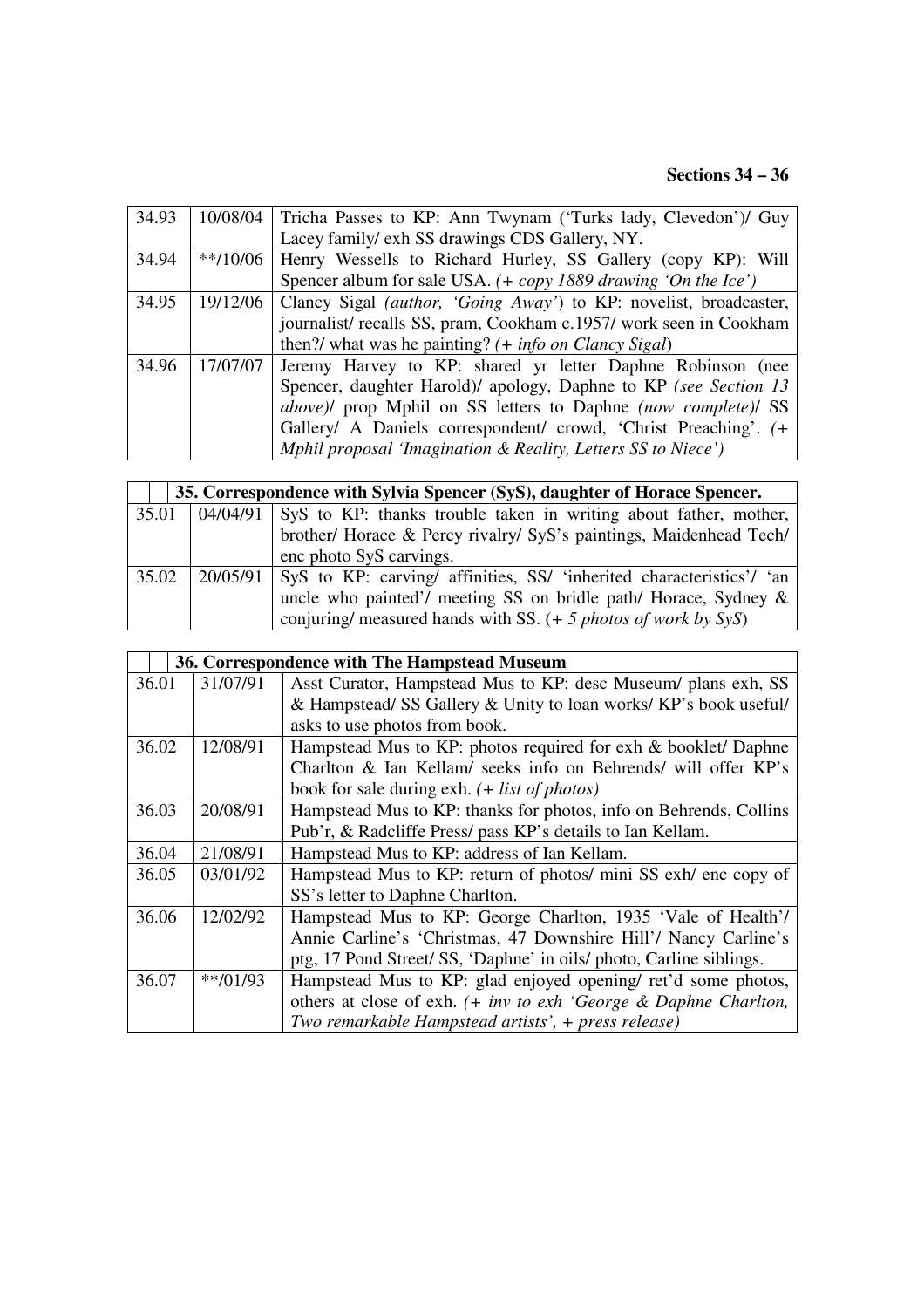|                                                                                          | 37. Correspondence with Kate Swan (KS), daughter of Mr Francis the |  |  |
|------------------------------------------------------------------------------------------|--------------------------------------------------------------------|--|--|
| <b>Cookham Baker.</b>                                                                    |                                                                    |  |  |
| KP to KS: PP-DH archive/ KS father in SS 'Husband & Wife'?/<br>37.01<br>10/08/91         |                                                                    |  |  |
| drawing of him (DH? SS?) owned by son/ seeks memories, Cookham                           |                                                                    |  |  |
| characters in DH-PP diaries, photos.                                                     |                                                                    |  |  |
| 37.02<br>$**/08/91$<br>KS to KP: not seen 'Husband & Wife'/ Frank Francis, Master Baker  |                                                                    |  |  |
| (SS: "all white, covered in flour"), Wesleyan/ Amy Haggerty                              |                                                                    |  |  |
| Spencer, 'Bel & Dragon' sign/ sketch bt by brother, recalls father                       |                                                                    |  |  |
| sitting/ Pryce Jones Chemist/ Mrs Kingsbury/ Val Deeks, Moor Hall,                       |                                                                    |  |  |
| Chauffeur/ 'Copper Kettle' & 'Poppets'/ Jim Redman, SS painted                           |                                                                    |  |  |
| cows & 'May Tree'/ KS family models for DH/ describes PP, SS                             |                                                                    |  |  |
| comment/ sugg meet?                                                                      |                                                                    |  |  |
| 37.03<br>24/09/91<br>KS to KP: thanks/ 'Husband' not KS father/ has copy sketch/ Ben     |                                                                    |  |  |
| Buttery, old waterman/ PP & DH nudes/ their house School Lane (pre                       |                                                                    |  |  |
| Moor Thatch)/ 'Poppets' & 'Copper Kettle'/ Jim Redman/ Honor's                           |                                                                    |  |  |
| farm, Marsh Meadows.                                                                     |                                                                    |  |  |
| 37.04<br>10/02/92<br>KS to KP: sketch of father/ Old Jones/ Keating, garage, wife Annie  |                                                                    |  |  |
| Wallis/ Budgens Grocers/ Carter, van driver/ Wiggs Cottage next                          |                                                                    |  |  |
| Moor Thatch, undertaker (pre Moor Thatch)/ Godfrey, School Lane.                         |                                                                    |  |  |
| 37.05<br>$**/06/92$<br>KS to KP: 'Vine Cottage', Mrs Hardy fruit & veg/ manure from      |                                                                    |  |  |
| Bakery horses, donkey/ Mrs Hardy notice on wall/ Annie Slack,                            |                                                                    |  |  |
| sweet shop/ Nancy James, daughter Will & Annie James/ Mr Pymm                            |                                                                    |  |  |
| ('Chuckles'), Shoemender, Methodist/ Arthur Lake, lame, rode                             |                                                                    |  |  |
| tricycle/ Cockatoo 'Hulloo'/ Emily Nott, sister Rosie, 'Nott Cott',                      |                                                                    |  |  |
| made trouble for KS with Ma/ Ronald Usher, aunt (sister?) Fanny.                         |                                                                    |  |  |
| 01/10/92<br>KS to KP: Mr Parsons kept horses, drove gentry to station/ other<br>37.06    |                                                                    |  |  |
| Parsons farmed 'Poundfield'/ cutting re PP & DH/ photos of DH                            |                                                                    |  |  |
| portrait, KS father.                                                                     |                                                                    |  |  |
| KS to KP: more, portrait KS father/ KP pic not her father, poss Ben<br>37.07<br>22/10/92 |                                                                    |  |  |
| Buttery/ Bushnells, Clonburr Cottage/ shoe shop next door, Mr                            |                                                                    |  |  |
| Pymm then Arthur Lake/ Ushers, Castle Cottage/ Redwoods, The                             |                                                                    |  |  |
| Maltings/ Lamberts, Moor Hall/ bridge in picture (Formosa?) not                          |                                                                    |  |  |
| there when 'Nativity' painted/ John Lewis, Fulbrooke Manor.                              |                                                                    |  |  |

|       |          | 38. Correspondence with Frances Spalding (FS), biographer of Gwen Raverat. |
|-------|----------|----------------------------------------------------------------------------|
| 38.01 | 23/09/91 | FS to KP: praises book/ reflected in FS review, Times Ed Supp/ FS          |
|       |          | writing book Duncan Grant/ asks address, Christine Hepworth re PP          |
|       |          | letters to 'Bloomsbury's'.                                                 |
| 38.02 |          | $05/10/91$   KP to FS: meeting, Hampstead exh/ PP-DH Bloomsbury letters/ M |
|       |          | Dickens, Bloomsbury exh/ address C Hepworth/ KP trying to explain          |
|       |          | SS odd marriage. $(2^{nd}$ page missing)                                   |
| 38.03 | 31/04/92 | FS to KP: sorry mistakes re PP, DH relation to Christine/ address          |
|       |          | Quentin Bell/ Igor Anrep & Duncan Grant/ FS editor, Charleston             |
|       |          | Mag/ new subject is Duncan Grant.                                          |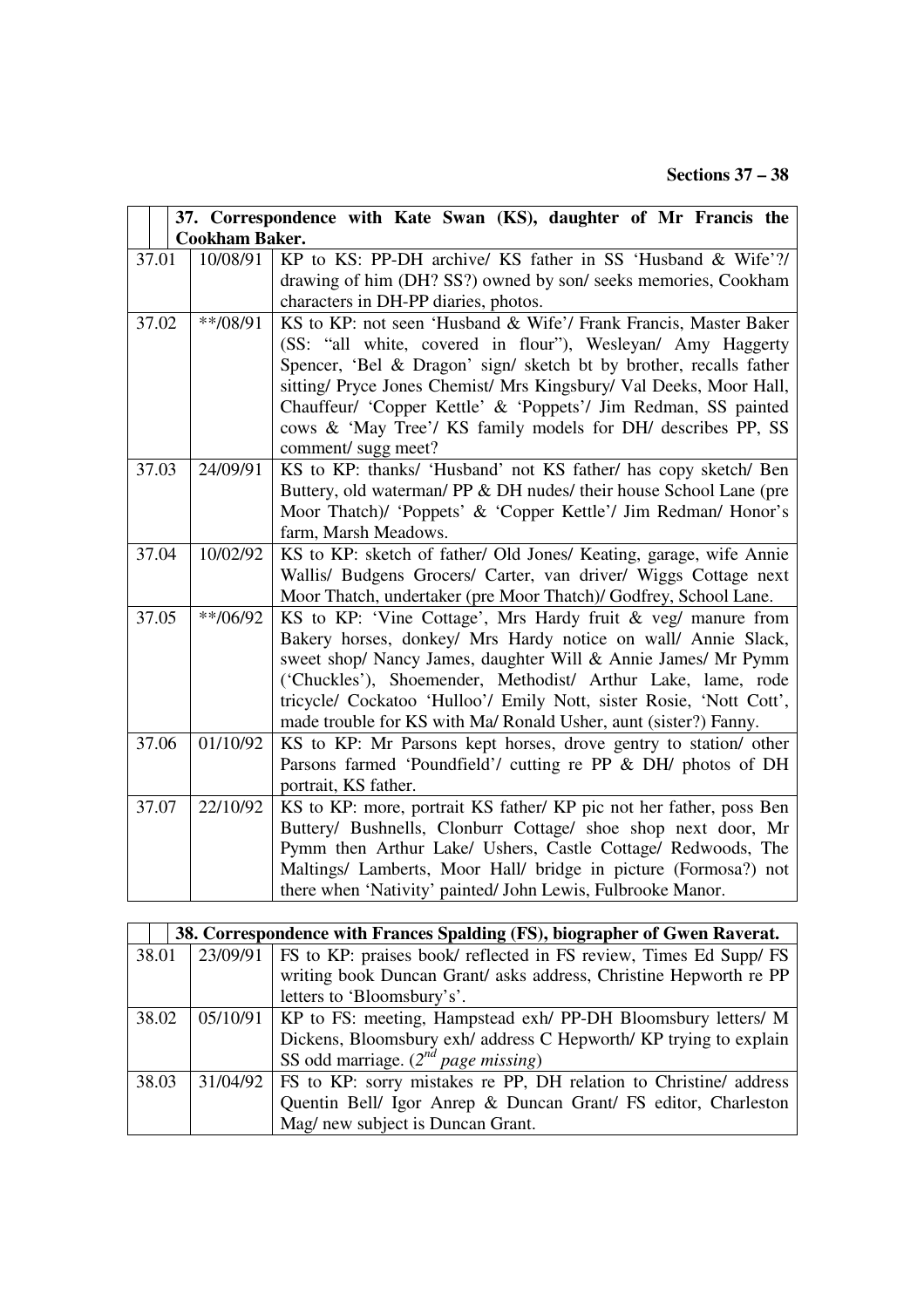|       | $38.04$   07/07/92   FS to KP: thanks/ thinks no PP work in 1927 Exh as 'one woman'    |
|-------|----------------------------------------------------------------------------------------|
|       | was Vanessa Bell/ 1928 retrospective may include PP.                                   |
|       | 38.05   30/08/92   FS to KP: address Angelica Garnett/ sorry re Regina Marler/ see you |
|       | Bloomsbury Workshop.                                                                   |
| 38.06 | 15/02/93   FS to KP: PP & WS Gilbert worthy of Sun newspapers/ write                   |
|       | Angelica Garnett re perm quote Vanessa Bell letters.                                   |

|       | 39. Correspondence with Ian Kellam (IK), friend of SS & Daphne Charlton. |                                                                                   |  |
|-------|--------------------------------------------------------------------------|-----------------------------------------------------------------------------------|--|
| 39.01 |                                                                          | **/10/91   IK to KP: praises KP book/ sugg meeting. $(+ KP \ post$ -visit summary |  |
|       |                                                                          | of info re Daphne, George, SS, & IK & SS)                                         |  |
| 39.02 |                                                                          | [21/07/04   Andrew Daniels to KP: (copy of) Ian Kellam to AD re SS, Daphne,       |  |
|       |                                                                          | George Charlton. (+ copy, sketches by SS & portrait sketch by                     |  |
|       |                                                                          | George Charlton, with explanation by IK)                                          |  |

|       |            | 40. Correspondence with Dr Igor Anrep (IA), son of Boris & Helen Anrep. |
|-------|------------|-------------------------------------------------------------------------|
| 40.01 | 10/12/91   | KP to Igor Anrep: PP- DH, diaries late 20's, 30's missing/ their        |
|       |            | friendship with Helen Anrep/ their letters to Helen exist?              |
| 40.02 | 14/03/92   | IA to KP: thanks/ PP visits to IA mother $\&$ Roger Fry/ KP view of PP  |
|       |            | & Helen's relationship 'to some extent erronious'/ sugg meeting, look   |
|       |            | out any letters.                                                        |
| 40.03 | 19/03/92   | KP to IA (draft of letter): may help to send summary of Helen letters   |
|       |            | to PP, DH/ look forward to meeting April $8th$ .                        |
| 40.04 | $**/01/93$ | Dr Igor Anrep to KP: sorry not replied/ no PP letters, mothers papers/  |
|       |            | poss long, complaining, dull, destroyed by mother.                      |
| 40.05 | 23/01/93   | Dr Igor Anrep to KP: Ellie Rendel, doctor to 'most of Bloomsbury'/      |
|       |            | mode of dress/ poss lesbian/ Helen purchase 'Radwell'/ 3 Pond St        |
|       |            | houses compulsorily purchased.                                          |

|       | 41. Correspondence with Quentin Bell (son of Clive & Vanessa Bell), Angelica<br>Garnett (daughter of Duncan Grant & Vanessa Bell), & Regina Marler (RM),<br>(editor of Vanessa's letters). |                                                                                                                                 |  |
|-------|--------------------------------------------------------------------------------------------------------------------------------------------------------------------------------------------|---------------------------------------------------------------------------------------------------------------------------------|--|
| 41.01 | 26/05/92                                                                                                                                                                                   | Quentin Bell to KP: thanks/ met PP, discussed her and work with                                                                 |  |
|       |                                                                                                                                                                                            | Vanessa, Duncan/ PP poss in love Vanessa/ sugg contact Regina                                                                   |  |
|       |                                                                                                                                                                                            | Marler, editor Vanessa letters.                                                                                                 |  |
| 41.02 | 04/06/92                                                                                                                                                                                   | RM to KP: Charleston letters at Tate, copies at Kings/ PP letters poss                                                          |  |
|       |                                                                                                                                                                                            | uncatalogued there/ RM asks to see Vanessa's letters to PP/ in                                                                  |  |
|       |                                                                                                                                                                                            | England soon. $( + \text{refs for } 3 \text{ letters}, \text{PP to Clive } \& \text{ Vanessa}, \text{ in } 3 \text{ vertices})$ |  |
|       |                                                                                                                                                                                            | Charleston papers.)                                                                                                             |  |
| 41.03 | 15/06/92                                                                                                                                                                                   | RM to KP (post card): thanks letter $\&$ invite/ to see Frances Spalding                                                        |  |
|       |                                                                                                                                                                                            | re letters, write after.                                                                                                        |  |
| 41.04 | 20/07/92                                                                                                                                                                                   | RM to KP: Frances sugg RM sees Vanessa Bell letters to PP/RM no                                                                 |  |
|       |                                                                                                                                                                                            | longer in England, can KP send copies?                                                                                          |  |
| 41.05 | 27/08/92                                                                                                                                                                                   | RM to KP: thanks package/ happy comply with Christine terms re use                                                              |  |
|       |                                                                                                                                                                                            | of letters/ make enquiries re Ackerman in NY.                                                                                   |  |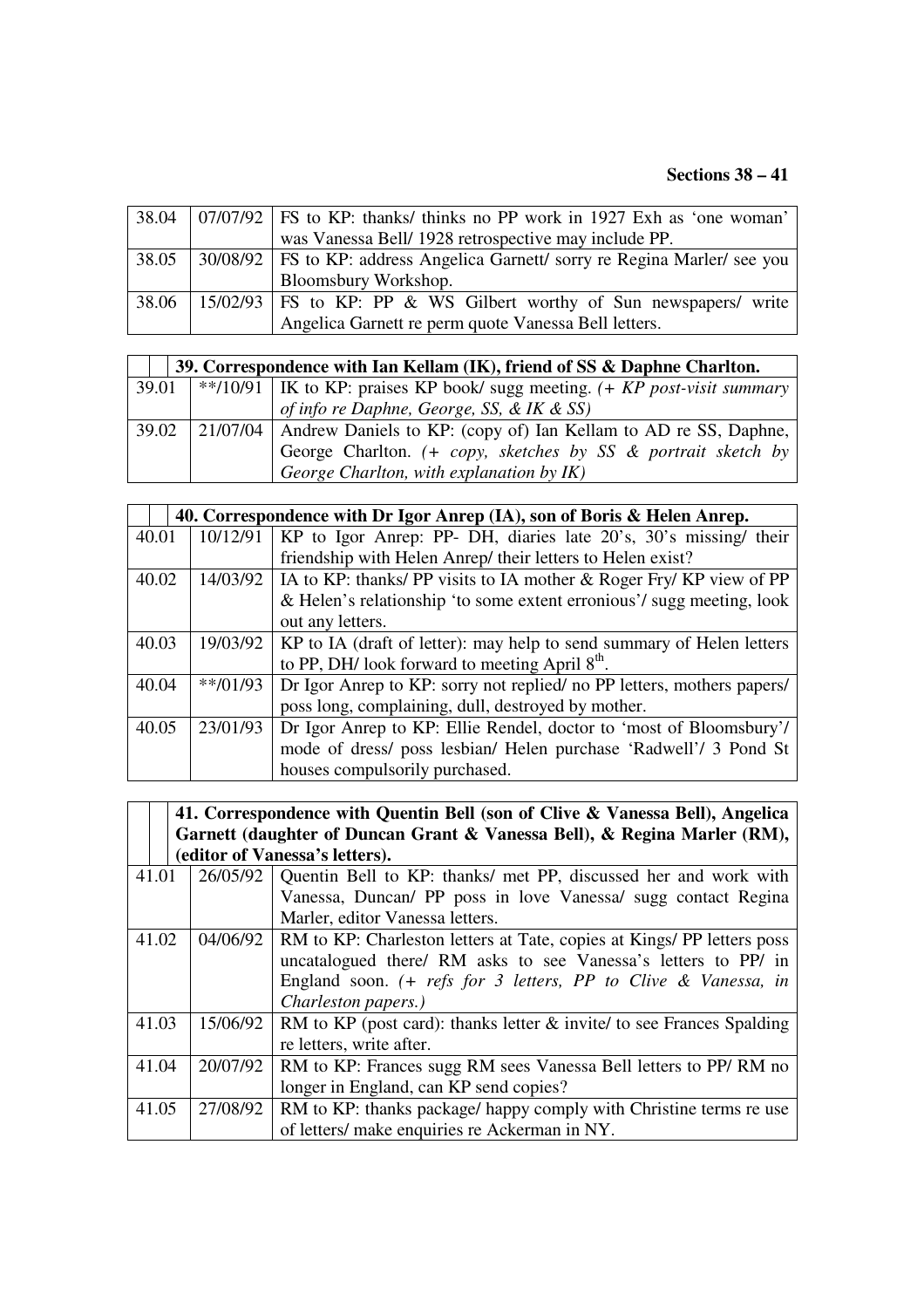# **Sections 41 – 44**

| 41.06 | 31/08/92   Renee Guillom to KP: money from RM/ San Francisco address.          |
|-------|--------------------------------------------------------------------------------|
| 41.07 | 09/09/92   Angelica Garnett to KP: parents gave drawings to PP, never retn'd   |
|       | them/cloud cast over relations with PP.                                        |
| 41.08 | 06/10/92   Angelica Garnett to KP: thanks info/ glad drawings found/ shame not |
|       | more contact 'tween parents & St Ives school (Hepworth &                       |
|       | Nicholson). (Confuses DH with Barbara?)                                        |
| 41.09 | 14/11/92   RM to KP: letter Vanessa Bell to Keith Baynes re PP/ 'reluctant     |
|       | generosity' to PP stems from Roger Fry?                                        |

|       |            | 42. Correspondence with Doug Bushnell (DB), ex-Cookhamite              |
|-------|------------|------------------------------------------------------------------------|
| 42.01 | 14/09/92   | DB to KP: enc 2 photos of Formosa Bridge, Odney c1930/ throw           |
|       |            | more light on SS composition.                                          |
| 42.02 | 10/10/92   | DB to KP: more Formosa Bridge/ blocks in 'Nativity' like cement        |
|       |            | sacks used there to counter erosion/ DB born Cookham 1924,             |
|       |            | Clonburr Cottage/ his neighbours/ 'blobs' in 'Nativity'/ stooks (?) on |
|       |            | Hedsor Hill/Annie Slack DB's favourite.                                |
| 42.03 | 27/10/92   | Stanley F Jones to KP: first hand observations re site of 'Nativity'   |
| 42.04 | 27/10/92   | DB to KP: 5 pp details, recalls DB family, people, places Cookham.     |
| 42.05 | 26/11/92   | DB to KP: 2 further pp of recollections.                               |
| 42.06 | 05/12/92   | DB to KP: last letter poss lost GPO van robbery/ recalls playing       |
|       |            | football & cricket in Cookham.                                         |
| 42.07 | $**/01/93$ | DB to KP: SS & memory.                                                 |
| 42.08 | 19/02/93   | DB to KP: Henri Gaudier-Brzeska/ photos show 2 cars, end High St/      |
|       |            | does Kate (Swan) know owners or who kept bicycle shop?                 |
| 42.09 | 10/06/93   | DB to KP: gun emplacements (pill boxes) in Cookham & Berks/            |
|       |            | booklet by Berks CC, 'Bastions of Berkshire')                          |
| 42.10 | $**/07/93$ | DB to KP: White Hart, Cookham/ Somerset College Art & Tech.            |

| 43. Correspondence from Doug Bushnell re SS & Japanese Prints |          |                                                                                       |  |
|---------------------------------------------------------------|----------|---------------------------------------------------------------------------------------|--|
|                                                               |          | 43.01 23/12/92 DB to KP: 11 letters, with illustrations, re DB theory that SS planned |  |
|                                                               | to       | compositions by ref to Jap prints/ 'most paintings except landscapes'.                |  |
|                                                               | 07/06/93 |                                                                                       |  |

|       | 44. Correspondence re Patricia Preece (PP) & the death of Sir WS Gilbert |                                                                    |  |
|-------|--------------------------------------------------------------------------|--------------------------------------------------------------------|--|
| 44.01 | 13/01/93                                                                 | Illustrated London News to KP: PP evidence, Gilbert's inquest/ no  |  |
|       |                                                                          | pictures of her found/seeks more info PP.                          |  |
| 44.02 | 05/03/93                                                                 | Hulton Deutsch Collection to KP: no pics PP or Winifred Emery, but |  |
|       |                                                                          | some of WS Gilberts funeral. (+ 2 <i>photocopies</i> )             |  |
| 44.03 | 29/04/93                                                                 | Harrow Library Service to KP: renaming of hotel, formerly home of  |  |
|       |                                                                          | WS Gilbert.                                                        |  |
| 44.04 | 25/06/93                                                                 | WS Gilbert Soc to KP: thanks/copy Journal, guide to WSG papers     |  |
|       |                                                                          | Brit Libr/ copies G&S Journal, conflicting accts inquest/ sugg 2   |  |
|       |                                                                          | books re Mrs Gascoyne. (+ WSG Soc Journal, Autumn 1986 +           |  |
|       |                                                                          | extracts, G&S Journal, Sept 1955 & May 1956, re inquest.)          |  |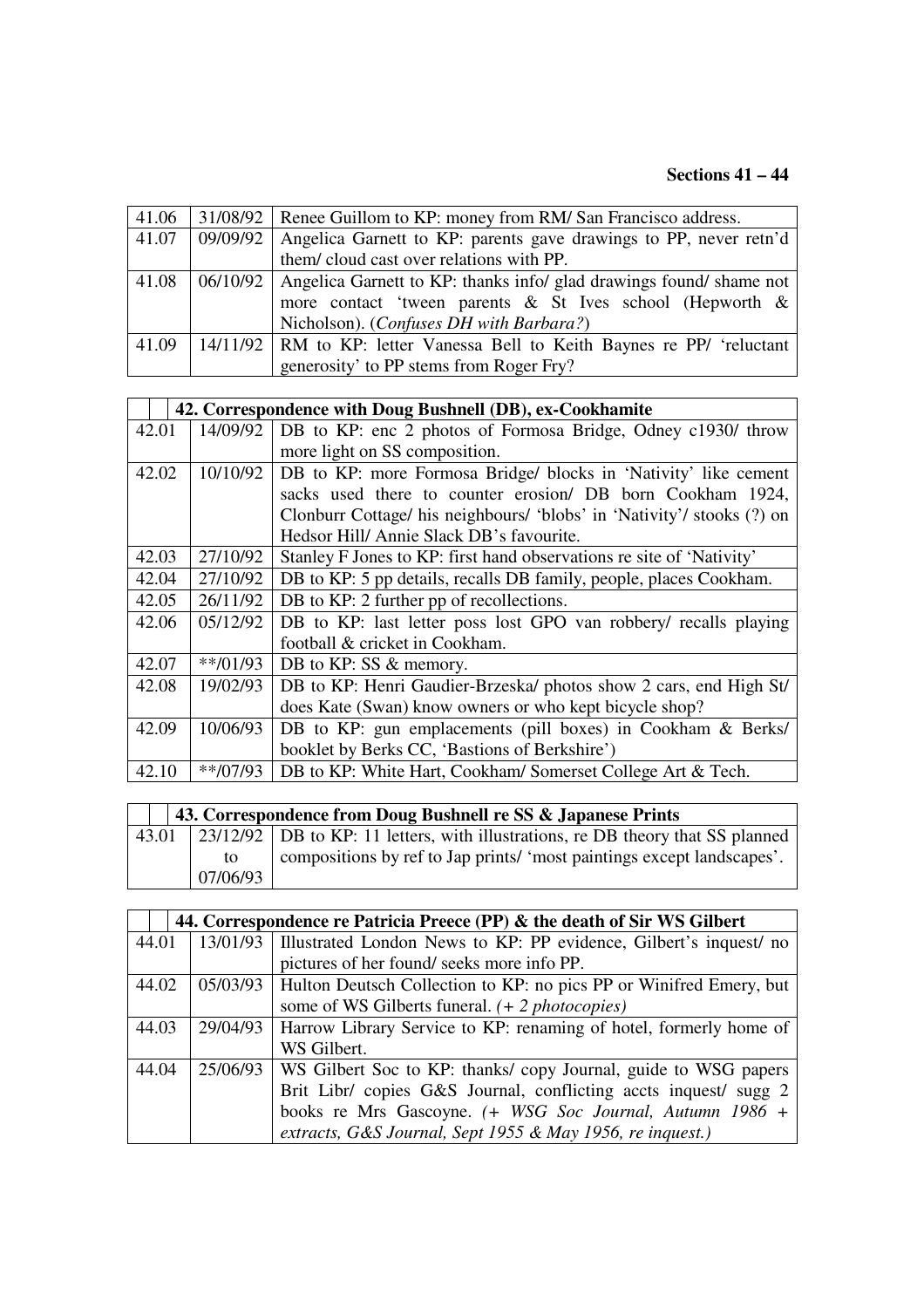# **Sections 44 – 45**

| 44.05 | 25/06/93   | Andrew Goodman (Vice Pres G&S Soc) to KP: Grims Dyke right            |
|-------|------------|-----------------------------------------------------------------------|
|       |            | place for G&S museum/ writing its history/ access to pvte coll'ns,    |
|       |            | photos/like know more 'Ruby' Preece/conflict re her status.           |
| 44.06 | $**/07/93$ | Stanley Brown to KP: thanks for info re 'Lytham' & 'Lowther'          |
|       |            | connect'n/won't circulate details without perm.                       |
| 44.07 | 11/08/93   | Michael Jefferson (Friends, D'Oyly Carte) to KP: like to publish,     |
|       |            | Friends Mag/ complicated but hope to proceed. $( +$ Friends of D'Oyly |
|       |            | Carte Magazine, Autumn 1993, inc KP 'The Girl WS Gilbert Died         |
|       |            | For' + cutting, Maidenhead Adv, Sept 24, 1993, 'Author reveals        |
|       |            | strange secret of artist's wife'.)                                    |
| 44.08 | 28/10/93   | Michael Jefferson to KP: grateful perm to use article/hopes KP likes  |
|       |            | presentation/ stay in touch.                                          |
| 44.09 | 11/11/93   | Chairman, Lowther Assoc to KP: thanks letter $\&$ mag/ seeks perm to  |
|       |            | use extracts for Lowther Mag.                                         |

|       |          | 45. Correspondence re 'Portrait of Girl in Blue Dress'                  |
|-------|----------|-------------------------------------------------------------------------|
| 45.01 | 30/11/93 | Roger Sylvester to KP: seen KP article, Maidenhead Adv/ seeks id,       |
|       |          | girl in picture DH holds/ signed Lamb but family cant id sitter/ agrees |
|       |          | with KP 'forgery'/ wife's family from Cookham, knew SS.                 |
| 45.02 | 30/11/93 | Roger Sylvester to KP: corr with Mrs Phipps (née Lamb)/ provenance      |
|       | as above | & owner of picture/ wd bring to show KP.                                |
| 45.03 | 09/12/93 | Roger Sylvester to KP: owner to write, 'Occupiers', Maidenhead          |
|       |          | Adv/ in-laws owned 'Lindworth'/ knew SS, attended wedding/ SS           |
|       |          | studio in garden/ knew neighbours, but DH & PP only by sight.           |
| 45.04 | 16/12/93 | Roger Sylvester to KP: owner to pursue/ contact KP direct.              |
| 45.05 | 07/01/94 | Roger Sylvester to KP: recent revelations/ why picture DH holding is    |
|       |          | not 'No 1'/ passed to owner.                                            |
| 45.06 | 22/01/94 | Judy Young (owner, portrait) to KP: re purchase, attempts to trace/     |
|       |          | portrait of Louie (Farrel)?/ bought by Augustus John?/ will write to    |
|       |          | houses (details) to trace garden in photo/ seen Dorothy Warren, DH      |
|       |          | Lawrence book/ visited mausoleum, New Mexico. (+ later cutting,         |
|       |          | Maidenhead Adv, 07/10/94, 'Can you solve the garden mystery?')          |
| 45.07 | 17/03/94 | RR Beer, Hurley Manor to Mrs J Young: KP's enq re Hurley/ garden        |
|       |          | photo inadequate/ passed to local historian/ writer knew SS, had        |
|       |          | 'mania for manhole covers' in Cookham.                                  |
| 45.08 | 17/05/94 | Audrey Hack to KP: sat for portrait by DH 40 yrs ago/ arranged by       |
|       |          | Mrs Cass, Maidenhead/ auburn hair, blue dress/ recalls sitting. $(+ 1)$ |
|       |          | page details of DH appearance, sitting for portrait, Mrs Cass etc.)     |
| 45.09 | 26/05/94 | Judy Young to KP: no useful info turned up re garden or portrait/       |
|       |          | sugg bring portrait to show KP.                                         |
| 45.10 | 01/06/94 | Audrey Hack to KP: thanks/ DH diary interesting/ maiden name            |
|       |          | Tegwell/ DH did practice drawings/ 2 sketches of Mrs Cass with          |
|       |          | notes/ try to find more details in Maidenhead.                          |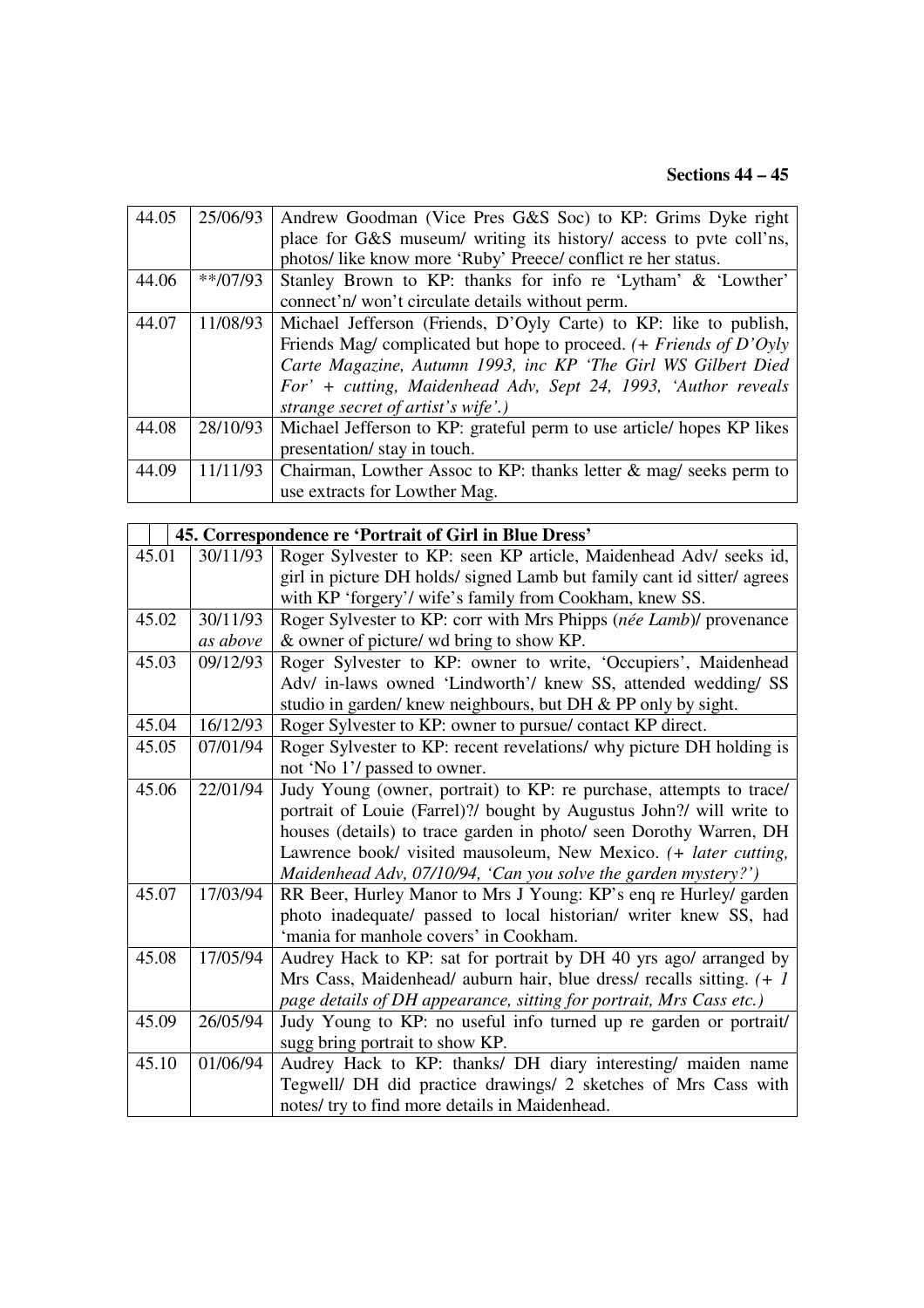# **Sections 45 – 47**

| 45.11 | 07/06/94 | RR (Ronald) Beer, Hurley Manor to KP: thanks/ will pursue with       |
|-------|----------|----------------------------------------------------------------------|
|       |          | May Howarth/ history of Hurley Manor.                                |
| 45.12 | 05/08/94 | KP to Judy Young: photos, DH with ptngs/ not Moor Thatch/ sitter     |
|       |          | poss domestic Louie Farrell, in portrait 'Gwen', someone else?/ send |
|       |          | Maidenhead Adv/Frances Spalding use of term 'hoax'/ceramics.         |
|       |          |                                                                      |
| 45.13 | 11/08/94 | Judy Young to KP: DH clothing in photos/ summer, winter?/ re sitter, |
|       |          | Girl in Blue (poss 'Gwen'?)/ bought by Augustus John?                |
| 45.14 | 05/09/94 | Judy Young to KP: cant trace Louie Farrell/ do frames, 'Gwen' &      |
|       |          | 'woman in apron' tie in with diary entry?                            |

|       | 46. Correspondence with David Barlow, Cheltenham Ladies College, re SS's |                                                                        |  |
|-------|--------------------------------------------------------------------------|------------------------------------------------------------------------|--|
|       | <b>Sermon in 'Sermons by Artists'</b>                                    |                                                                        |  |
| 46.01 | 14/07/94                                                                 | David Barlow, Ladies College, Cheltenham to KP: praises book/          |  |
|       |                                                                          | preached Aldenham School/ overwhelmed by SS Crucifixion/ wants         |  |
|       |                                                                          | to study SS religious views/ poss trip to Italy, compare with Giotto,  |  |
|       |                                                                          | Masaccio/ seeks advice & meeting.                                      |  |
| 46.02 | 31/08/94                                                                 | David Barlow to KP: thanks help, hospitality/ reading 'Sermon'/        |  |
|       |                                                                          | inform you next steps.                                                 |  |
| 46.03 | 09/09/94                                                                 | David Barlow to KP: returns tape, enc transcription/17 questions for   |  |
|       |                                                                          | KP on 'Sermon'. $(+)$ typewritten pages by KP in response to           |  |
|       |                                                                          | questions + transcription by David Barlow of $SS's 'Sermon'$ )         |  |
| 46.04 | 03/11/94                                                                 | David Barlow to KP: thanks/ news cutting, SS visit Cheltenham/ will    |  |
|       |                                                                          | go ahead with research into SS writings, esp theol/ asks intro Unity & |  |
|       |                                                                          | Shirin Spencer.                                                        |  |
| 46.05 | 28/11/94                                                                 | David Barlow to KP (postcard): thanks all you are doing/ when SS       |  |
|       |                                                                          | gave Cheltenham talk he only had 2 months to live.                     |  |

|       |          | 47. Correspondence with Dr Alison Thomas, writer & lecturer                |
|-------|----------|----------------------------------------------------------------------------|
| 47.01 | 31/10/94 | Dr Alison Thomas, writer & lecturer, to KP: wants to research Hilda        |
|       |          | Carline/ seeks connect'ns, info on works. (+ <i>publicity leaflet from</i> |
|       |          | Polity Press, Alison Thomas, 'Portraits of Women, Gwen John & Her          |
|       |          | Forgotten Contemporaries')                                                 |
| 47.02 | 06/11/94 | Dr Alison Thomas to KP: thanks for suggestions $\&$ forwarding letter      |
|       |          | to Unity.                                                                  |
| 47.03 | 10/11/94 | Dr Alison Thomas to KP: values KP's comments, daughters'                   |
|       |          | sensibilities toward their parents.                                        |
| 47.04 | 24/11/94 | Dr Alison Thomas to KP: pleased Unity expressing interest/ to              |
|       |          | contact A Glew, Tate/copies from Hampstead booklet/enc sketch by           |
|       |          | Edna Clarke Hall, token of thanks. $(+ink \& watercolour sketch, c.$       |
|       |          | 1920's, of lady in blue dress $\&$ hat.)                                   |
| 47.05 | 31/05/95 | Dr Alison Thomas to KP: thanks, letter re lost portrait by SS/can't        |
|       |          | help/ current circumstances.                                               |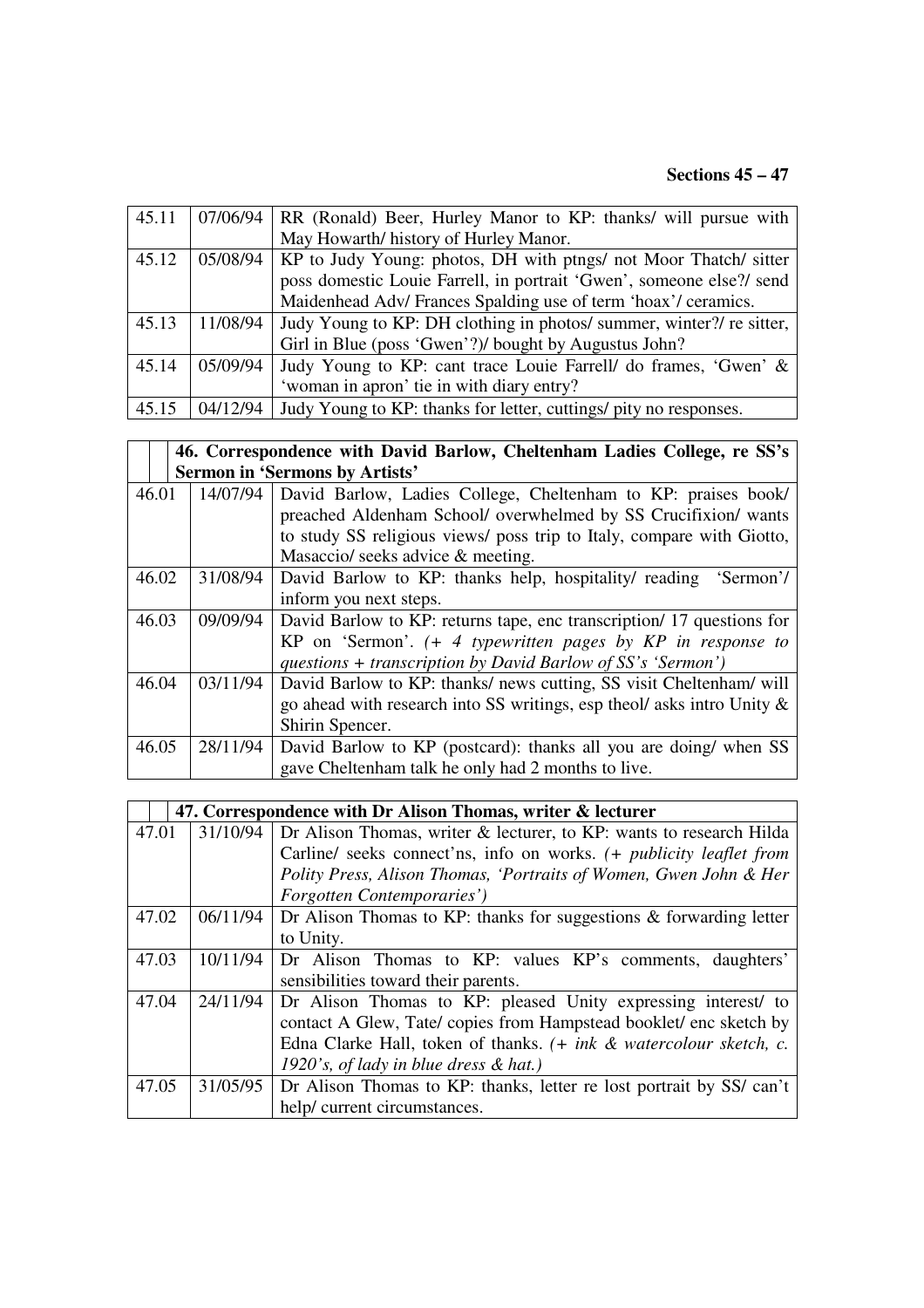#### **Sections 47 – 48**

| 47.06 | 23/10/96 | Dr Alison Thomas to KP: Tim Wilcox to mount exh of Hilda Carline               |
|-------|----------|--------------------------------------------------------------------------------|
|       |          | at Hove/ writer asked to help/ seeks meeting with KP, discuss/ details         |
|       |          | of exh 'Gwen John & Forgotten Contemporaries'.                                 |
| 47.07 |          | 27/10/96   Dr Alison Thomas to KP (postcards): thanks, supportive letter/ asks |
|       |          | to meet KP/ sugg date.                                                         |
| 47.08 |          | 25/01/97   Dr Alison Thomas to KP: Hilda Carline Exh/ met Unity, Shirin/ asks  |
|       |          | to keep 'invaluable' photos/like to see portrait of Patricia.                  |
| 47.09 |          | 08/02/97 Dr Alison Thomas to KP: comments re Hilda in Patricia's diaries/      |
|       |          | exh postponed, help other galleries/now Apl, May '98.                          |

|       |            | 48. Correspondence re film on SS commisioned by SS Gallery, Cookham    |
|-------|------------|------------------------------------------------------------------------|
| 48.01 | 25/02/95   | David Fermer to KP: prop film for SS Gallery ('SS, A Painter in        |
|       |            | Heaven')/ writers background/ plans for film/ include Unity Spencer,   |
|       |            | Carolyn Leder & KP/ sugg meeting.                                      |
| 48.02 | 17/04/95   | David Fermer to KP: enc latest draft of film/ asks feedback/ sugg      |
|       |            | dates for KP interview/ sugg topics discussion.                        |
| 48.03 | 04/05/95   | Anthony Holland to KP: unable to film on KP visit/ discuss instead/    |
|       |            | aims of film/ list of subjects, locations.                             |
| 48.04 | 11/05/95   | KP to Carolyn Leder (copy, letter to Alec Gardner Medwin):             |
|       |            | indignant letter, reasons for opting out of film/ handwritten p.s. to  |
|       |            | Carolyn.                                                               |
| 48.05 | 16/05/95   | Anthony Holland to KP: shocked by KP decision to withdraw/             |
|       |            | explains issues/ asks KP to reconsider. (+ letter from AH to KP dated  |
|       |            | 14/05/95 and 6 typewritten pages of proposed film script)              |
| 48.06 | 30/05/95   | David Fermer to KP: heartfelt, robust response to KP decision/ 'gulf'  |
|       |            | tween film makers, Trustees/ 'repressed tension'/ asks KP to           |
|       |            | reconsider/ will ring KP to 'reach understanding'.                     |
| 48.07 | 16/07/95   | David Fermer to KP: over 7 hrs rushes for 40 min film/ grateful for yr |
|       |            | contribution, placed n context of other material/ recorded photos you  |
|       |            | lent, will return/ enc cheque.                                         |
| 48.08 | 24/07/95   | Julius Purcell to KP: 3 page letter/ grandson Eddie Smyth, friend of   |
|       |            | David & Anthony/ asked by David to rewrite script/ assesses probs      |
|       |            | handling of film & aims/ lays out intentions/ wishes to meet KP/ asks  |
|       |            | discretion re colleagues.                                              |
| 48.09 | 05/08/95   | Julius Purcell to KP (postcard): thanks hospitality, talks re film/    |
|       |            | intentions of Trustees/ tact, caution req'd to gain success.           |
| 48.10 | $**/10/95$ | Julius Purcell to KP: enc film script/ celebrates artistic processes   |
|       |            | evoked by Cookham/ Anton Lesser narrates/ approved by trustees         |
|       |            | with few changes/ KP contribution/ pace of script set by visuals. (+   |
|       |            | 11 page typed script for fim)                                          |
| 48.11 | 11/01/96   | David Fermer to KP: enc tape of film/ awaits DAC approval/ KP          |
|       |            | voice, image been great pleasure/ hope KP enjoys.                      |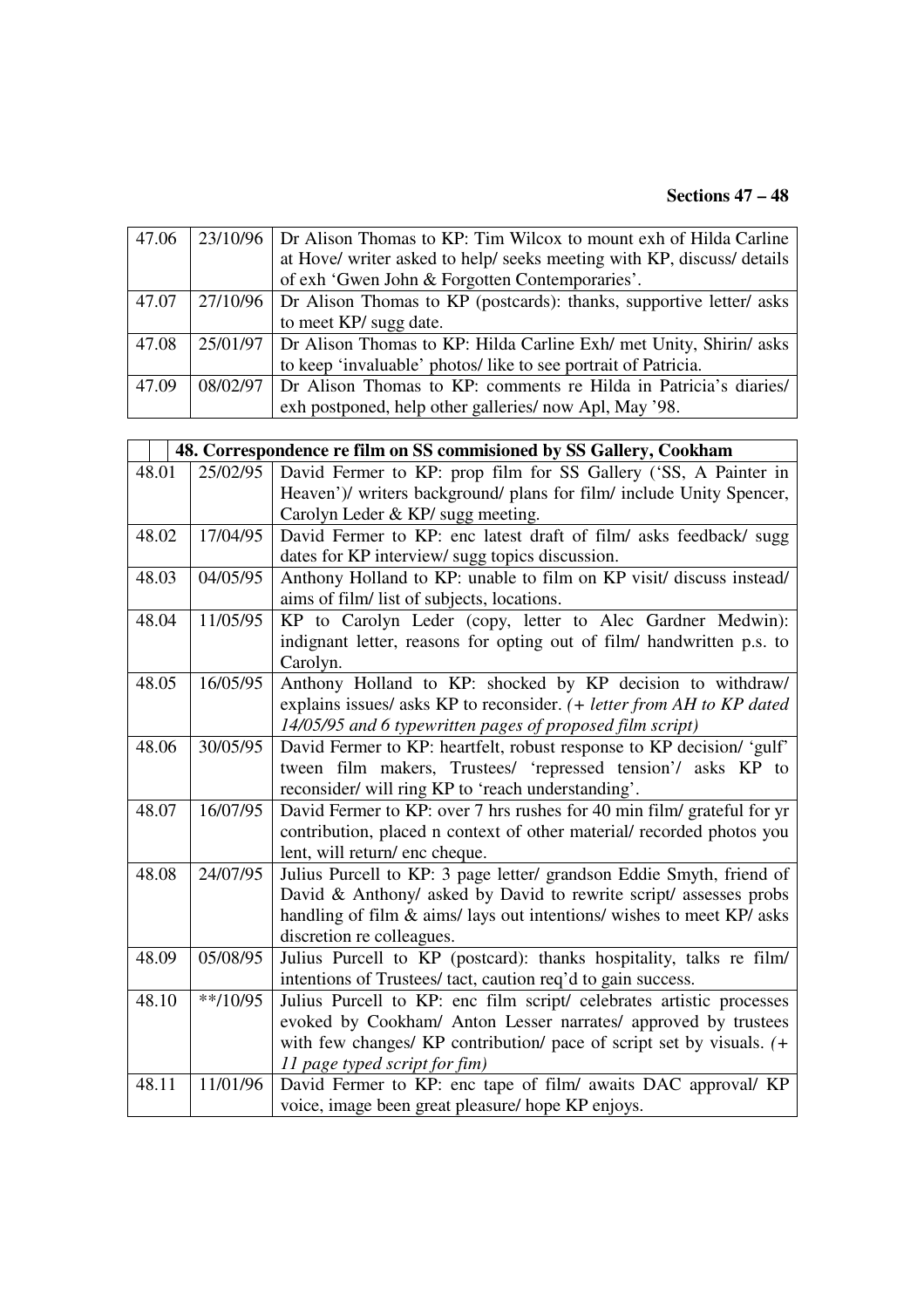#### **Sections 48 – 50**

| 48.12 | 25/01/96   | David Fermer to KP: thanks, glad like/ appreciates constructive       |
|-------|------------|-----------------------------------------------------------------------|
|       |            | points/ praises depth of content in KP delivery/ DAC approved/        |
|       |            | copies from $9th$ Feb and at NT.                                      |
| 48.13 | $**/02/96$ | Julius Purcell to KP: David sent yr letter/ glad you like/ agree with |
|       |            | criticisms/ also has criticisms, but mostly thrilled.                 |
| 48.14 | 16/02/96   | Dick Hurley, Chairman, Friends SS Gallery to KP: enc copy, video/     |
|       |            | pleased final result, imaginative but professional/ hopes meet KP,    |
|       |            | opening of 'Stanley's Friends' exh.                                   |
| 48.15 | 25/02/96   | Julius Purcell to KP: complex 3 page letter/ 'androgenous anger'/     |
|       |            | Pam Gems 'bloody awful' play/ how SS is interpreted generally, but    |
|       |            | ptcly by Cookham (critical).                                          |
| 48.16 | 23/07/97   | Julius Purcell to KP: 4 page letter/complex, personal response to SS  |
|       |            | intentions, 'Nativity' & other Cookham pictures.                      |

|       | 49. Correspondence with Laura Doan, Prof of English, University of New York |                                                                     |  |
|-------|-----------------------------------------------------------------------------|---------------------------------------------------------------------|--|
| 49.01 | 15/02/96                                                                    | Laura Doan, Prof English, Univ NY to KP: researching book to inc    |  |
|       |                                                                             | DH/ seeks info on DH work or papers.                                |  |
| 49.02 | 02/03/96                                                                    | Christine Hepworth to Prof Laura Doan: allow access to PP-DH        |  |
|       |                                                                             | material/ sugg contact KP, has copies plus photos, letters, diary   |  |
|       |                                                                             | extracts/ willing to help/ wishes to see ms before pub'n.           |  |
| 49.03 | 08/04/96                                                                    | Prof Laura Doan to KP: contact CH/ book on lesbian subculture,      |  |
|       |                                                                             | 1920's boyish fashions/ seeks info, DH dress, hair, language/ sugg  |  |
|       |                                                                             | visit KP. (+ abstract of 'The Boyish Aesthetic: Fashioning Sapphism |  |
|       |                                                                             | in the $1920's'$                                                    |  |
| 49.04 | 20/04/96                                                                    | Prof Laura Doan to KP: excited, CH-PP material/ sugg date for       |  |
|       |                                                                             | meeting with KP.                                                    |  |
| 49.05 | 25/04/96                                                                    | Prof Laura Doan to KP: plans meeting with KP (then) CH.             |  |

|       | 50. Correspondence with Andrew Daniels (AD), writer & researcher on SS |                                                                                                 |  |
|-------|------------------------------------------------------------------------|-------------------------------------------------------------------------------------------------|--|
| 50.01 | 25/05/96                                                               | Andrew Daniels to KP: KP commended by Kathryn Burdon/ prop                                      |  |
|       |                                                                        | work SS/ affinity with Italian, Northern painting/ research sources/                            |  |
|       |                                                                        | Desmond Chute/ Gowans & Gray bks/ Ruskin/ Slade School. (+ 6                                    |  |
|       |                                                                        | page summary – research & plan.)                                                                |  |
| 50.02 | 29/06/96                                                               | KP to AD: Gowans & Gray/ Ruskin, Pa Spencer/ sex, SS visionary                                  |  |
|       |                                                                        | work/ pagan infl/ literary infl/ keep Ruskin quote.                                             |  |
| 50.03 | 03/07/96                                                               | AD to KP: thanks/ 'direct, indirect infl $14^{\text{th}}$ , $15^{\text{th}}$ centuries'/ rtn to |  |
|       |                                                                        | 'purity of vision' c 1939/ childlike innocence/ Ruskin, Tonks,                                  |  |
|       |                                                                        | Gowans & Gray.                                                                                  |  |
| 50.04 | 28/06/98                                                               | KP to AD: 5 page typed response to AD notes/ 'Resurrection,                                     |  |
|       |                                                                        | Cookham'/ SS, PP-DH 'masquerade'/ SS, Contemp Art/ Henry                                        |  |
|       |                                                                        | Lamb/ SS post-1930/ 'Christ in the Wilderness'.                                                 |  |
| 50.05 | 07/09/99                                                               | AD to KP: to progress SS privately, not academically/ reasons/ intend                           |  |
|       |                                                                        | to pursue primary source research.                                                              |  |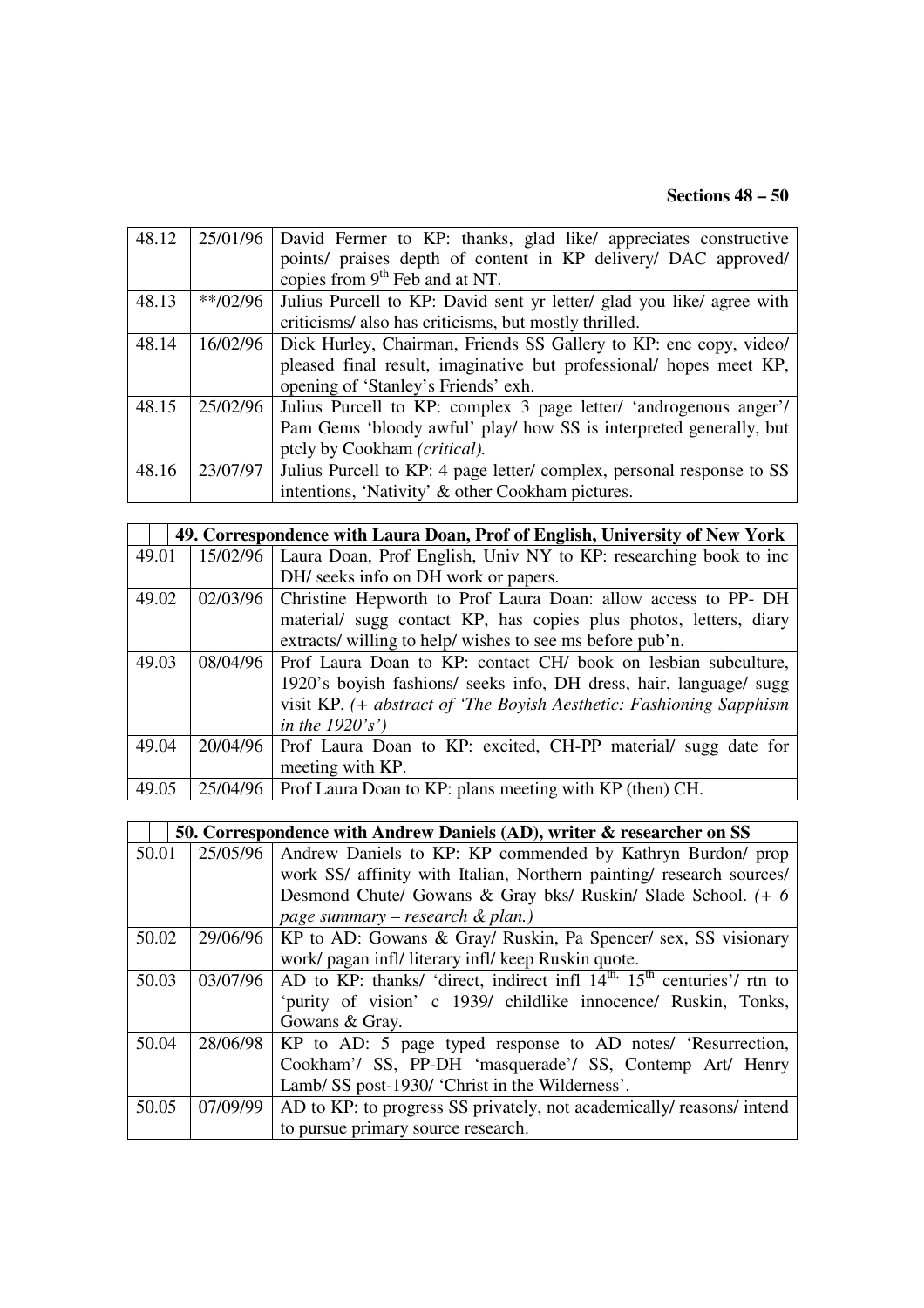#### **Section 50 (cont'd)**

| 50.06 | 13/09/99 | KP to AD: sensible/ interest in Reading results/ need perm from         |
|-------|----------|-------------------------------------------------------------------------|
|       |          | Unity, Shirin, Tate Archives/ reasons/ KP to commend AD/ sugg           |
|       |          | contact Carolyn Leder re Bible.                                         |
| 50.07 | 22/01/01 | AD to KP: returning papers, tapes/ asks letter recommendation, Tate     |
|       |          | Archives/ not heard from Dickens/ Ch 6 complete, Northern.              |
| 50.08 | 02/03/01 | AD to KP: returnedFlorence/ impressions/ Tate SS Symposium/ met         |
|       |          | Gary Kahn, director ENO/ both liked Fra Angelico & SS.                  |
| 50.09 | 24/04/01 | AD to KP: update/ disappointed with Patrick Wright on radio/            |
|       |          | finished draft, 'Christ was a Man'/ questions re Pa Spencer/ Pa book    |
|       |          | of poetry/ Rev R Hart Davis, Pa's poetical 'rival'.                     |
| 50.10 | 12/05/01 | AD to KP: enc disk, 'Northern', 'Christ was Man' chapters/ Rev Hart     |
|       |          | Davis/ Pa 'Creed' poem/ Pa, Working Mens College/ looking forward       |
|       |          | to Symposium (Tate).                                                    |
| 50.11 | 20/05/01 | AD to KP: observations, summary, Tate SS Symposium.                     |
| 50.12 | 14/06/01 | AD to KP: coping with criticism/ Adrian Glew book/ SS, Christ,          |
|       |          | performing miracles/ SS, Hilda, sex found, lost, recalled/ Working      |
|       |          | Mens College/ article 'Hoe Garden Nursery'/ Cookham Church              |
|       |          | Vestry Minutes.                                                         |
| 50.13 | 12/07/01 | AD to KP: Tim Hyman/ quality Keiko work (Section 46. below)/ KP         |
|       |          | essay 'vision'/ SS, 'Form'/ SS, detail/ SS performs miracles, Christ as |
|       |          | 'first artist'/ Sue Malvern article/ Cookham Vestry Minutes. (+         |
|       |          | extracts, Cookham Vestry Minutes 1885-1910)                             |
| 50.14 | 20/07/01 | KP to AD: update Keiko (Section 46)/ SS, detail, accuracy/ Vestry       |
|       |          | enq/ Malvern article/ SS, Hilda, pre-marital relationship.              |
| 50.15 | 24/07/01 | AD to KP: Tim Hyman/ SS, Hilda, pre-marital relationship/ SS,           |
|       |          | detail, accuracy/ SS, Pa, John Milton.                                  |
| 50.16 | 31/07/01 | KP to AD: KP visit to Tate/ Tim Hyman/ SS, Hilda, pre-marital           |
|       |          | relationship/ SS, detail, accuracy/ John Milton.                        |
| 50.17 | 19/08/01 | AD to KP: latest offering, asks comments/ Tim Hyman/ 'Patricia at       |
|       |          | Cockmarsh Hill'.                                                        |
| 50.18 | 28/09/01 | AD to KP: thoughts on pub'n/ SS letter to Charlotte Murray/ Adrian      |
|       |          | Glew, Pa, Vicar of Deptford/ thoughts on Tate research.                 |
| 50.19 | 30/10/01 | AD to KP: Botticelli's 'Primavera'/ send ms when complete/ Tom          |
|       |          | Devonshire Jones/ Glover 'Jesus of History'/ written to Bucks Rec       |
|       |          | Office re Hedsor church records.                                        |
| 50.20 | 06/11/01 | AD to KP: enc Ch 9/ no luck church recs.(+ photocopied photos from      |
|       |          | Vezelay, Autun etc. to illustrate AD's Ch 9 on SS)                      |
| 50.21 | 08/12/01 | AD to KP: response, KP's points re AD work: paganism, Wilderness,       |
|       |          | ways to look at SS work, 'Christ Preaching'/ Tim Hyman/ Adrian          |
|       |          | Glew/Pa letters, poems.                                                 |
| 50.22 | 21/01/02 | AD to KP: AD writing/ 'Rising from Sleep'/ Montague Hepworth/ Pa        |
|       |          | verses/ AD visit Tim Hyman. $(+ 2 pp$ summary of visit to T Hyman)      |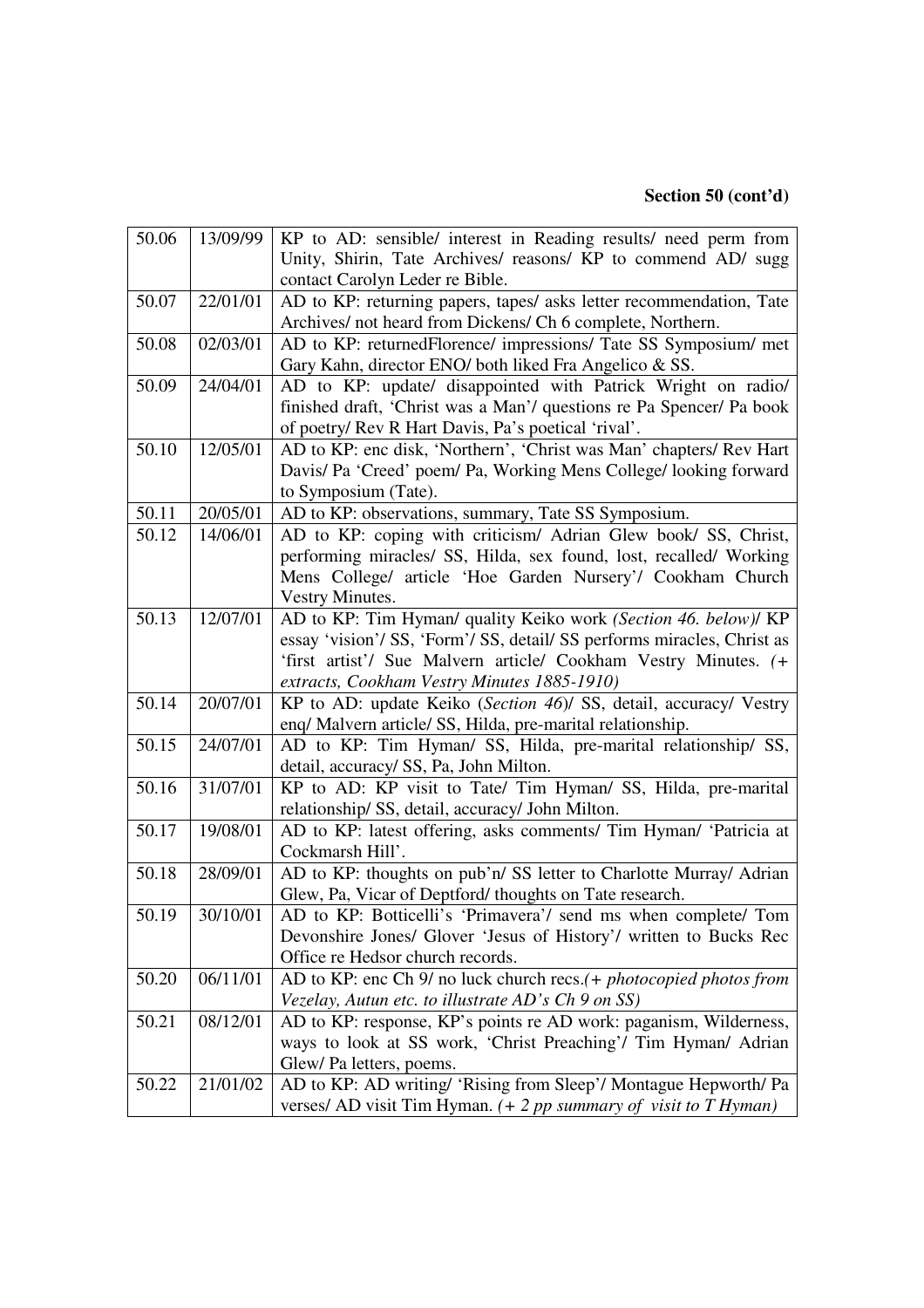#### **Section 50 (cont'd)**

| 50.23 | 13/02/02 | KP to AD: 'Rising from Sleep'/ Hyman views, AD work/ Vezelay,                             |
|-------|----------|-------------------------------------------------------------------------------------------|
|       |          | 'Christ in Cookham'/ Burghclere, war v. 'homeliness'/ Christ figure,                      |
|       |          | Cookham'/ 'visionary', 'metaphysical'?/<br>'Christ<br>in<br>'Christ                       |
|       |          | Preaching'.                                                                               |
| 50.24 | 19/02/02 | AD to KP: Tate/ Christian Student Movement('Jesus of History')/                           |
|       |          | Maidenhead Adv (Pa letters, verses)/ 'Christ Preaching'/ 'Rising                          |
|       |          | from Sleep'/ St Margaret, 'Resurrection Cookham'.                                         |
| 50.25 | 16/03/02 | AD to KP: visit, BL News Archive, Pa submissions Maidenhead                               |
|       |          | Adv. (+ 6 pp typed summary of findings, Pa's verses, letters to                           |
|       |          | Advertiser 1912 - 14)                                                                     |
| 50.26 | 01/06/02 | AD to KP: Tate research/ Early Northern Art/ Lochner's 'Virgin in                         |
|       |          | Rose Garden'/ SS, medieval thought/ picture Hyman sent ('Prusse                           |
|       |          | <i>occidentale' <math>14th</math> C, Musee des Themes, Paris), 'religious idea worthy</i> |
|       |          | of Stanley'/ Rev Devonshire Jones, SS, Milton/ Emerson, Thoreau/                          |
|       |          | Keiko's visit (Section 46). (+ colour repro Lochner's 'Virgin in the                      |
|       |          | Rose Garden')                                                                             |
| 50.27 | 03/08/02 | AD to KP: SS literary heroes, artistic enthusiasms/ Emerson,                              |
|       |          | Thoreau, SS/ Cologne 'Last Judgement'/ Tate research/ Keiko letter                        |
|       |          | (Section 46)/ Paul Mellon Centre British Art.                                             |
| 50.28 | 13/09/02 | AD to KP: Tate research/ unity of AD work on SS/ Keiko visit                              |
|       |          | (Section 46)/ 'Merchant of Prato'.                                                        |
| 50.29 | 08/10/02 | AD to KP: Keiko visit (Section 46)/ Adrian Glew, Tate research,                           |
|       |          | meeting Shirin/ Kalinova Ridge photos. (+ copy, letter from Adrian                        |
|       |          | Glew, Tate Archive to AD, 07/10/02)                                                       |
| 50.30 | 24/10/02 | AD to KP: acct, meeting Shirin at Tate/ Christian Socialism/ Pa,                          |
|       |          | Toynbee Hall/ acct, Keiko visit (Section 46)/ Pa book of verses.                          |
| 50.31 | 13/01/03 | AD to KP: Tate research/ AD work, UEA/ Paradise Exh/ Pa, SS,                              |
|       |          | 'social sympathies'/ letter Toynbee Hall/ Canon Barnett, London Met                       |
|       |          | Archives/ SS, Dostoevsky 'Brothers Karamazov'. (+ 3 p letter,                             |
|       |          | Librarian, Toynbee Hall, Pa, Canon Barnett, Julius, Will)                                 |
| 50.32 | 20/01/03 | AD to KP: art-historical 'edifices'/ 'The Dustman', Paradise Exh/ SS,                     |
|       |          | 'the poor & overlooked', affinity with 'common man'. (+ Paradise                          |
|       |          | Exh, SS's 'The Dustman', extracts from catalogue?)                                        |
| 50.33 | 04/03/03 | AD to KP: enc notes, SS, Gwen Raverat drawn from Frances                                  |
|       |          | Spalding biog/ infl Gwen, Jacques/ Vezelay/ Unity, Shirin, Tate                           |
|       |          | research/ Dr David Peters Corbett and AD work. $(1 + 2 p)$ typed list of                  |
|       |          | SS-related extracts from Raverat biog)                                                    |
| 50.34 | 10/03/03 | AD to KP: Desmond Chute relative/ Spalding biog Gwen/ Gwen                                |
|       |          | work, Broughton Hse Gall, Cambridge/ Elizabeth Franklin prop                              |
|       |          | work, SS's 'Resurrection, Cookham'.                                                       |
| 50.35 | 13/05/03 | AD to KP: perm granted, Shirin, Unity, archives/ Spencer family,                          |
|       |          | 1901 Census/ impressed by KP 'vision' pages. (+ 3 pages from 1901                         |
|       |          | Census re Spencers)                                                                       |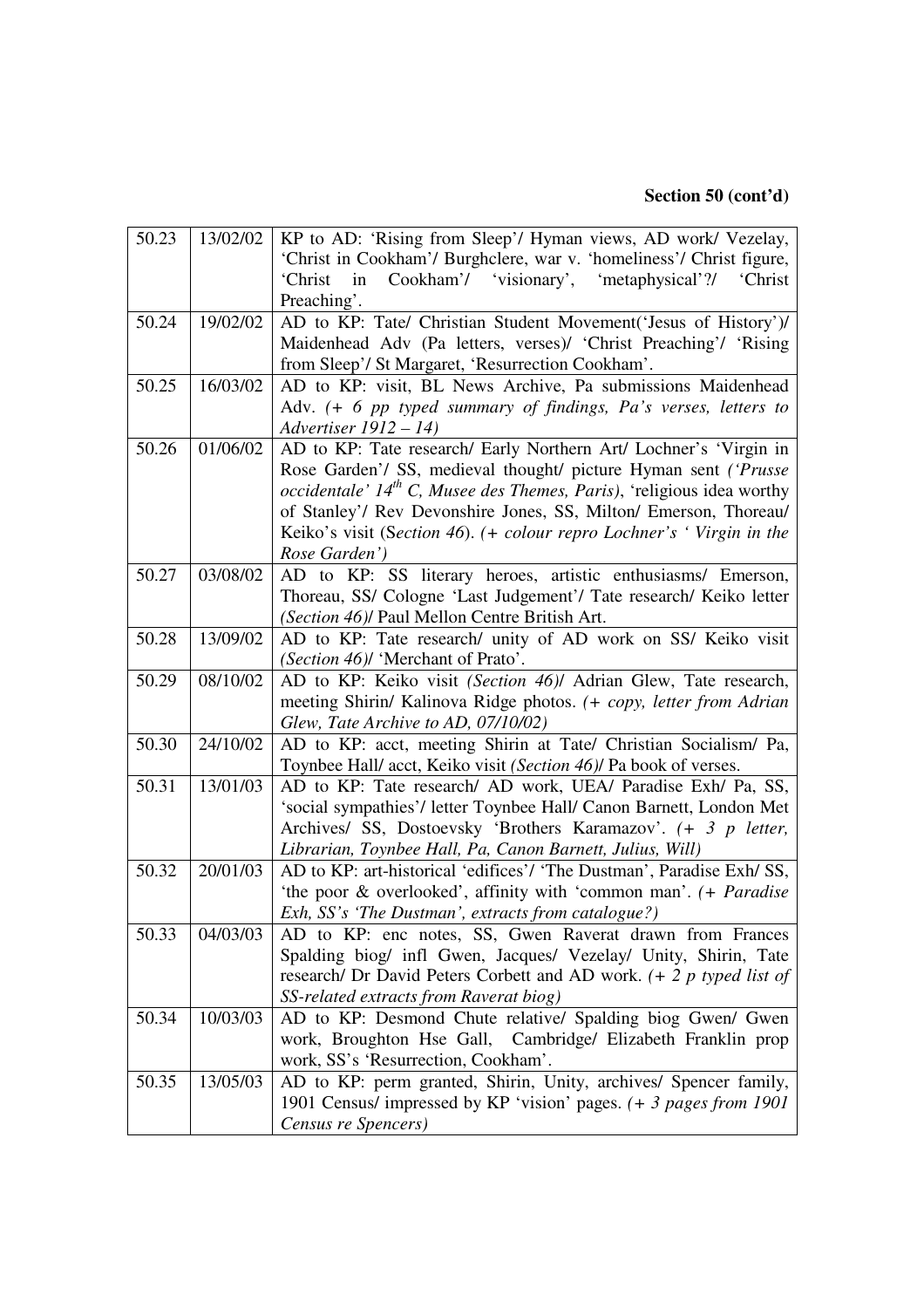#### **Sections 50 (cont'd)**

| 50.36 | 13/06/03   | AD to KP: enc 2 pages, SS, Vezelay/ plans Tate research/ Louise        |
|-------|------------|------------------------------------------------------------------------|
|       |            | Collis book 'vitriolic'/ no news York Univ. $(+ 2$ page excerpt, AD    |
|       |            | work on SS, re Vezelay)                                                |
| 50.37 | 07/07/03   | AD to KP: 'fruits', Tate research/ Vezelay website/ congrats           |
|       |            | 'Travoys', Macedonian photos great asset/ Elizabeth Franklin essay,    |
|       |            | theological view, 'Resurrection, Cookham'/ Duncan Robinson. (+ 9)      |
|       |            | pages, AD's Tate Archives research)                                    |
| 50.38 | 01/08/03   | AD to KP: Franklin essay/ yr comments, what you told her/ image,       |
|       |            | message/ wrong to start with religion, end up with SS - vice versa.    |
| 50.39 | 05/08/03   | AD to KP: enc AD work inc Tate research/ 'templates' for               |
|       |            | approaching SS, best seek out 'commonality'/ SS, tensions tween 'up    |
|       |            | in heaven', 'down to earth', as altarpieces, esp Early Flemish.        |
| 50.40 | 11/08/03   | AD to KP: article re 'Mona Lisa'/ need for counterpoint in SS,         |
|       |            | Leonardo & all religious art/landscape, 'Mona Lisa'.                   |
| 50.41 | 26/09/03   | Custodian, Burghclere to AD (copy): AD letter, Slessor Cross/          |
|       |            | describes/ restoration/ display, cros, silver/ SS letter to R Carline, |
|       |            | relationships tween altar, cross, viewer. (+ note AD to KP)            |
| 50.42 | 18/12/03   | Duncan Robinson, Director, Fitzwilliam Museum, Cambridge to AD         |
|       |            | (copy to KP): re AD's SS ms. with added note AD to KP. $(+ DR 2$       |
|       |            | page typewritten analysis of AD work on SS)                            |
| 50.43 | 31/08/04   | AD to KP: enc copies, review, AD work, Manchester Univ Press, AD       |
|       |            | response/blocking of new SS research. (+ copies as stated)             |
| 50.44 | $**/09/04$ | KP to AD: critique of review on AD work.                               |
| 50.45 | 11/09/04   | AD to KP: thematic summary of AD work on SS/ should make               |
|       |            | 'objectives' clear, not meet others' expectations.                     |
| 50.46 | 21/05/07   | KP to AD: enc suggestions for AD Intro/ append copies of two letters   |
|       |            | from Sylvia Spencer (daughter Horace). (+ copies, as stated, of items  |
|       |            | 35.01 & 35.02 (above))                                                 |
| 50.47 | 20/07/07   | AD to KP: Ruskin, Augustine/ happy include Jeremy Harvey as            |
|       |            | correspondent/ background of Jeremy.                                   |
| 50.48 | 19/09/08   | AD to KP: enc Ann Danks comments (Archivist, SS Gallery) on AD         |
|       |            | work. (+ att message Ann Danks to AD, 16/09/08, as stated)             |
| 50.49 | 13/10/08   | AD to KP (and Ann Danks): enjoyed yr exchanges/ Pa Spencer,            |
|       |            | Montague Hepworth, Lord & Lady Boston, Hedsor Church.                  |
| 50.50 | 24/10/08   | KP to AD (and Ann Danks): Pa S, Montague Hepworth, Lord Boston,        |
|       |            | Hedsor Church/ SS, Army pay/ Lord Boston observatory, Halley's         |
|       |            | Comet ('Sarah Tubb')                                                   |
| 50.51 | 29/10/08   | KP to Ann Danks (copy to AD): Hedsor Church Guide/ Pa S,               |
|       |            | Montague Hepworth, Lord(s) Boston/ Pa income, SS Army pay.             |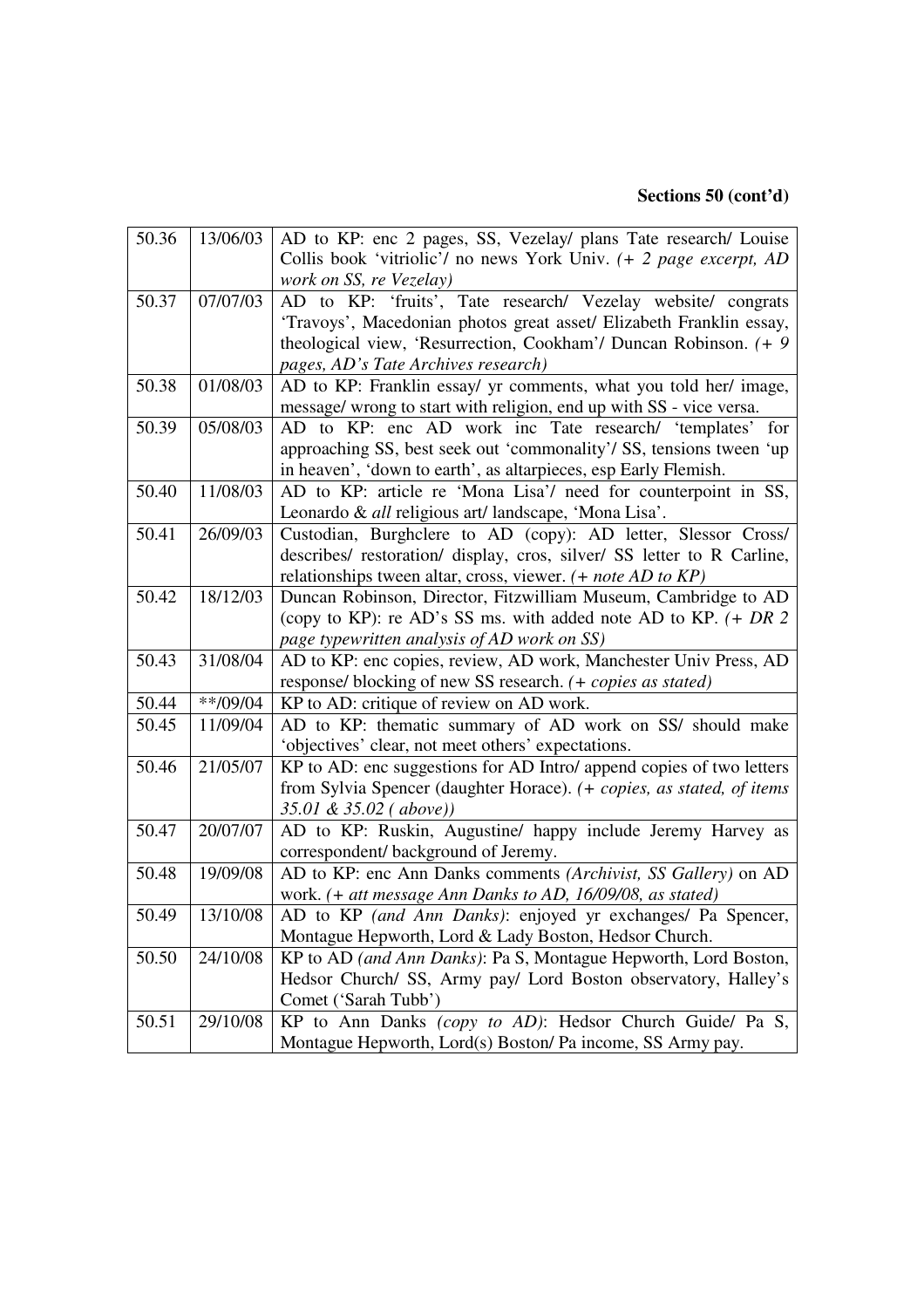| 51. Correspondence re 'Bedmaking' Panel at Burghclere |          |                                                                      |
|-------------------------------------------------------|----------|----------------------------------------------------------------------|
| 51.01                                                 | 14/12/99 | KP to Sarah Hook, Curator, Burghclere Chapel: detailed letter re     |
|                                                       |          | Burghclere/ lower panels not Salonika but Beaufort/ 'Frostbite' &    |
|                                                       |          | Nursing Sisters/ interpretation of 'Tea in the Ward'/ 'Reveille',    |
|                                                       |          | 'Stand To', Resurrection'.                                           |
| 51.02                                                 | 17/12/99 | Sarah Hook, Curator, Burghclere to KP: Duncan Robinson source of     |
|                                                       |          | Salonika claim/ will KP clarify with him?                            |
| 51.03                                                 | 05/01/00 | Duncan Robinson, Director, Fitzwilliam Museum, Camb to KP: (post     |
|                                                       |          | card) strange notion of academics/ grateful, opinion on 'Bedmaking'/ |
|                                                       |          | retains view that SS is both patient & orderly.                      |
| 51.04                                                 | 08/01/00 | KP to Duncan Robinson: thanks reassurance/ graduated 60 yrs ago/     |
|                                                       |          | wd he provide a 'less dogmatic' view of 'Bedmaking'?/ agrees its     |
|                                                       |          | about 'Home' but setting Beaufort not Salonika. (+ <i>detailed</i>   |
|                                                       |          | illustrated 4 page Appendix, arguing that all rectangular panels at  |
|                                                       |          | <b>Burghclere depict locations at Beaufort.)</b>                     |

| 52. Correspondence with Timothy Hyman (TH), artist, writer, and co-curator |                                    |                                                                               |  |
|----------------------------------------------------------------------------|------------------------------------|-------------------------------------------------------------------------------|--|
|                                                                            | of 2001 Tate Gallery SS Exhibition |                                                                               |  |
| 52.01                                                                      | 25/03/00                           | KP to TH: congrats 'Bonnard'/ Bonnard, with ref to SS/ SS & the               |  |
|                                                                            |                                    | 'Great Mass of Toiling Humanity'/ Shipyard vs Burghclere/ SS 1934             |  |
|                                                                            |                                    | daybook & Sermon.                                                             |  |
| 52.02                                                                      | 07/04/00                           | KP to TH/ can't locate paintings - Bell 23a (untitled), 'Knowing',            |  |
|                                                                            |                                    | 'Landscape with Cultivator'/ try SS Gallery/ Dora Carrington's ashes/         |  |
|                                                                            |                                    | Gill & incest/ facts about the dead/ SS letters to Gwen/ Patrick              |  |
|                                                                            |                                    | Wright/ SS 'before & after' moments.                                          |  |
| 52.03                                                                      | 19/09/00                           | KP to TH $(?)$ : KP interpretation of 'Knowing' as cowman & cow/              |  |
|                                                                            |                                    | other 'Beatitudes' as aspects of relationship?/ nude paintings of PP as       |  |
|                                                                            |                                    | 'cows' in 'landscape'.                                                        |  |
| 52.04                                                                      | 05/11/00                           | TH to KP: reasons for delay/ can't be positive, KP website/ lengthy           |  |
|                                                                            |                                    | criticism/SS 'Nativity'.                                                      |  |
| 52.05                                                                      | 10/11/00                           | KP to TH: 'straightforward' approach to website/ SS's 'Nativity'/             |  |
|                                                                            |                                    | 'Swan Upping'/ Cookham, Port Glasgow 'Resurrections'/ try to                  |  |
|                                                                            |                                    | incorporate TH comments.                                                      |  |
| 52.06                                                                      | $**/02/01$                         | TH to KP (post card): enc review of Vitaj at Tate.                            |  |
| 52.07                                                                      | 13/02/01                           | KP to TH: Kitaj review, catalogue/ inf on TH/ Tate SS Exh/ John               |  |
|                                                                            |                                    | Cowper Powys, 'Rabelais', Autobiography/ epiphanies/ Sickert to               |  |
|                                                                            |                                    | Virginia Woolf/ literary epiphanies/ how applied to SS. $(+ 3 \text{ pages},$ |  |
|                                                                            |                                    | hand-written examples, and how SS turned epiphanies into pictures.)           |  |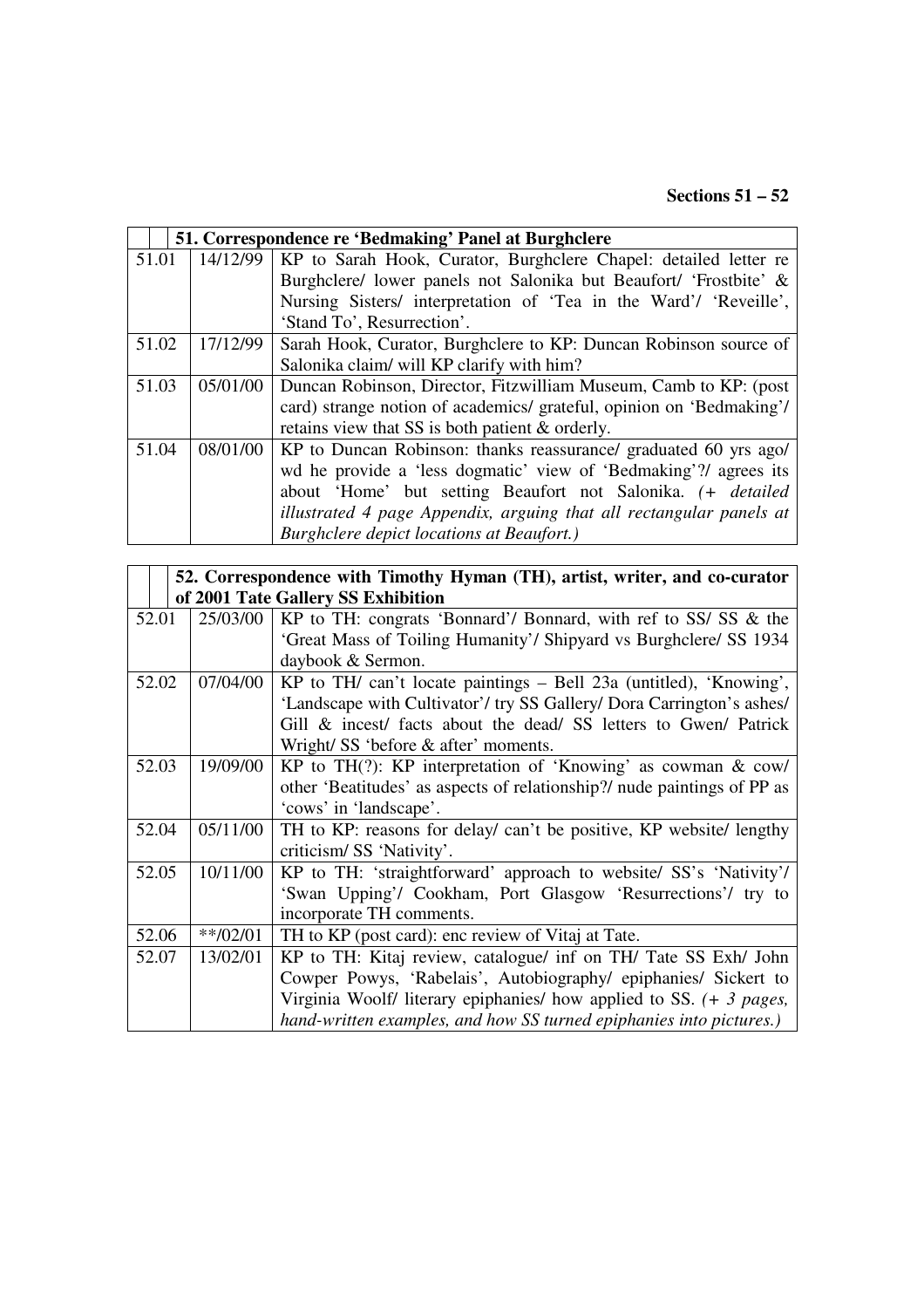# **Sections 52 – 54**

| 52.08 | 22/02/01   | KP to TH: Kitaj, function, meaning/ artist as didact/ epiphanies        |
|-------|------------|-------------------------------------------------------------------------|
|       |            | central to great modernist works/ extract JCP Autobiography/ use of     |
|       |            | counterpoint, as with SS?/ metamorphosis in 'Cowman' ('Grocer')         |
|       |            | expl in extract from JCP/ meaning of Light in 'Sarah Tubb' &            |
|       |            | 'Resurrection, Cookham'/ SS & Light, generally & in other works/        |
|       |            | KP article on SS & Modernism for Univ Genoa.                            |
| 52.09 | $**/03/01$ | TH to KP (post card): re JCP/ modernism $\&$ place/ KP to get invite to |
|       |            | March $20th$ reception.                                                 |
| 52.10 | 16/04/01   | KP to TH: praises catalogue/ against idea of comic element in SS art/   |
|       |            | 'down to earth', 'up in heaven'/ SS independantly original, like        |
|       |            | Pound, Joyce/ 'impulsion towards comprehension', turned to anger/       |
|       |            | 'Zacharias & Elizabeth'/ 'Wilderness' series/ SS cant be judged as      |
|       |            | artist by artists/valuable work: Daniels, Glew, Dickens.                |
| 52.11 | 30/05/01   | KP to TH: Andrew Daniels at Symposium/ latter's work/ Adrian            |
|       |            | Glew book, SS letters, writings.                                        |
| 52.12 | $**/12/01$ | TH to KP (post card): back from Venice/ not as 'visionary' as you re    |
|       |            | 'these vast questions'/ SS/ creative process imponderable/ TH sold      |
|       |            | paintings/ writing Sienese book.                                        |

|       |                     | 53. Correspondence with Alan Fairlie, descendant of Sarah Tubb, re SS's |  |  |
|-------|---------------------|-------------------------------------------------------------------------|--|--|
|       | drawing 'Bootmaker' |                                                                         |  |  |
| 53.01 | 30/03/01            | Alan Fairlie to KP: 'Bootmaker' drawing/ no luck Tate/ Adrian           |  |  |
|       |                     | Glew?/ bought print of pen-wash drawing of ancestor Sarah Tubb. (+      |  |  |
|       |                     | handwritten draft of reply with sugg'ns)                                |  |  |
| 53.02 | 02/04/01            | Alan Fairlie to KP: thanks sugg'ns/ writing George Behrend/ spoken      |  |  |
|       |                     | Kate Swann, father's friend, sister's godmother, husband & sister my    |  |  |
|       |                     | godparents/ christened Cookham day war declared/ her new add/           |  |  |
|       |                     | neighbour of Liz Kwantes.                                               |  |  |
| 53.03 | 13/04/01            | Alan Fairlie to KP: letter from George Behrend/ id's 'Bootmaker' as     |  |  |
|       |                     | Bob Symes, Burghclere/ GB miffed, not consulted re SS/ GB father        |  |  |
|       |                     | shown moustache, no glasses - opposite/ 'Bootmaker' not writer's gt     |  |  |
|       |                     | grandfather/ make do, Sarah Tubb conn'n.                                |  |  |

| 54. Correspondence re visit of Keiko Iwanaga, Japanese artist, to study SS |          |                                                                        |  |
|----------------------------------------------------------------------------|----------|------------------------------------------------------------------------|--|
| 54.01                                                                      | 20/04/01 | Sandy Snider-Pugh to KP: Keiko to visit UK to study SS/ Japan Govt     |  |
|                                                                            |          | cultural scheme/ seeks contact-mentor/ her personal, artistic details, |  |
|                                                                            |          | reasons for applying.                                                  |  |
| 54.02                                                                      | 07/05/01 | Sandy Snider-Pugh to KP: thanks/ name, address as follows.             |  |
| 54.03                                                                      | 09/05/01 | Andrew Daniels to KP: Keiko/ pleased help/ Japan connections/          |  |
|                                                                            |          | Norwich/happy to correspond, provide info.                             |  |
| 54.04                                                                      | 28/05/01 | Sandy Snider-Pugh to KP: thanks contact Andrew Daniels/ Jane           |  |
|                                                                            |          | Forrester to help Keiko in UK/ plans, aims of trip/ Keiko writing to   |  |
|                                                                            |          | Andrew Daniels' (Japanese) daughter-in-law.                            |  |